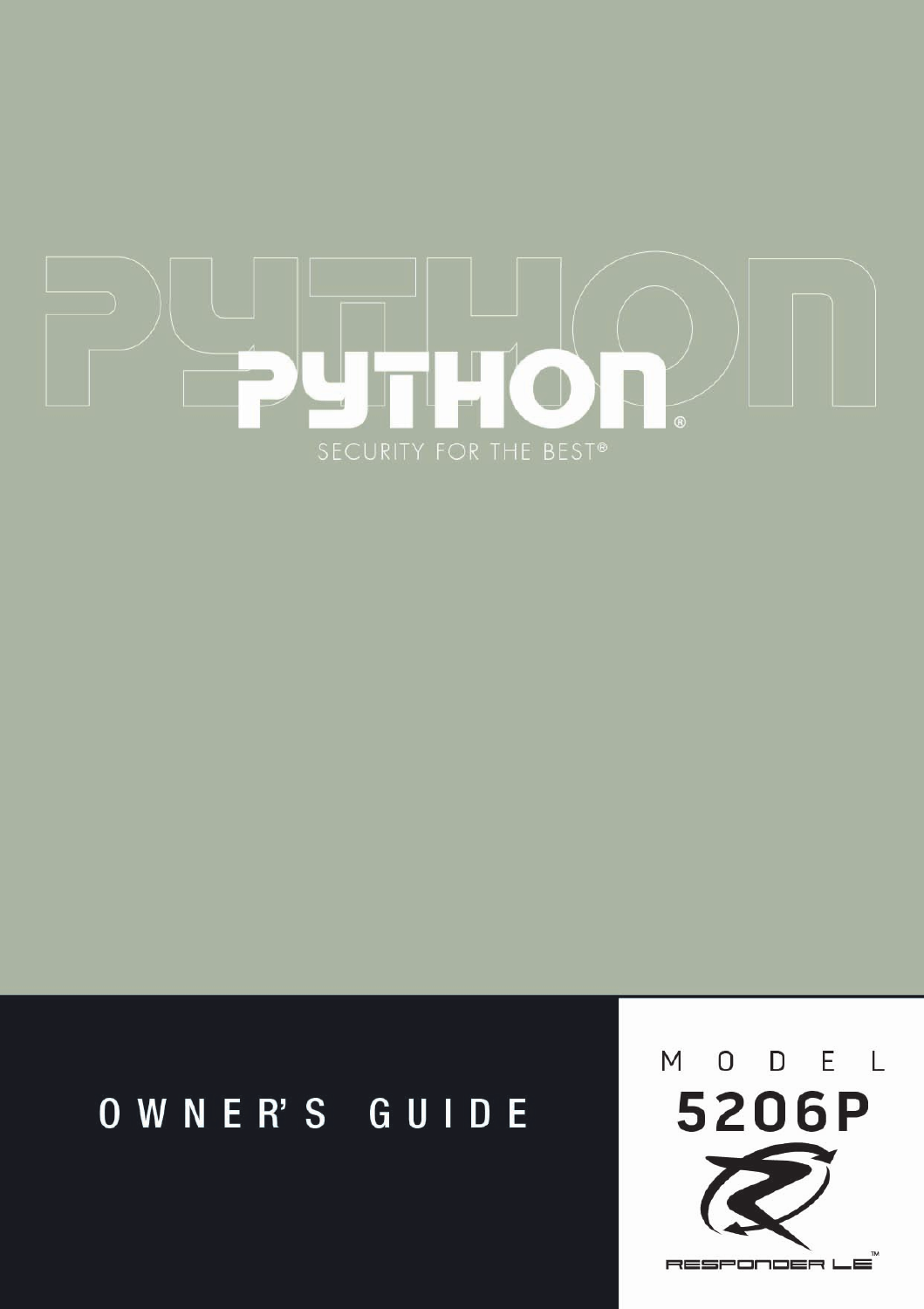## Congratulations

Congratulations on the purchase of your state-of-the-art remote start and security system. Reading this Owner's Guide prior to using your system will help maximize the use of your system and its many features. Please visit: www.pythoncarsecurity.com – For general and additional guide information. For any additional questions please contact your authorized Directed dealer or contact Directed at 1-800-753-0600 (U.S. only). Additional support is also available at: http://support. directed.com.

## What you get

Welcome to the best generation of security with remote start. Your system contains everything you need.

- Responder LE remote control
- 1-way Companion remote control
- Owner's guide and Warranty card

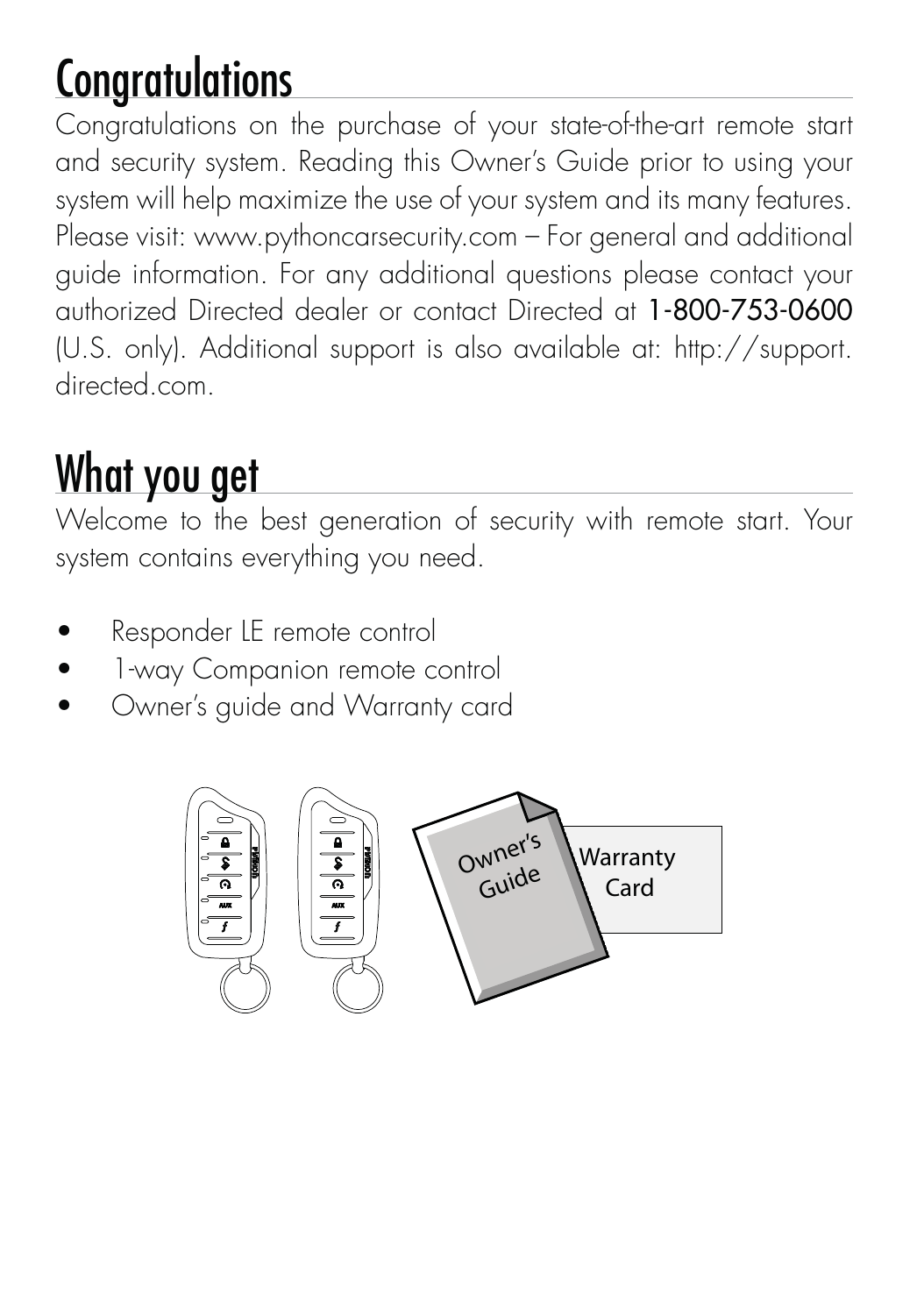## Important information

## Government Regulations and Safety information



Read the Government Regulations and Warning! Safety First sections of this manual prior to operating this system.

Warning! Failure to heed this information can result in death, personal injury or property damage and may also result in the illegal use of the system beyond its intended purpose.

### Your Warranty

Your Responder LE system comes with a warranty. Make sure you receive the warranty registration card and proof of purchase from your dealer indicating the product was installed by an authorized Directed dealer. Please validate it online at www.prodregister.com/directed or complete and return the warranty registration card.

#### Replacement remote controls

If additional remote controls are desired, please see your authorized dealer or visit us at www.directedstore.com to order. Part numbers are: 7254P for Responder LE 2-way remote control and 7154P for the companion remote control.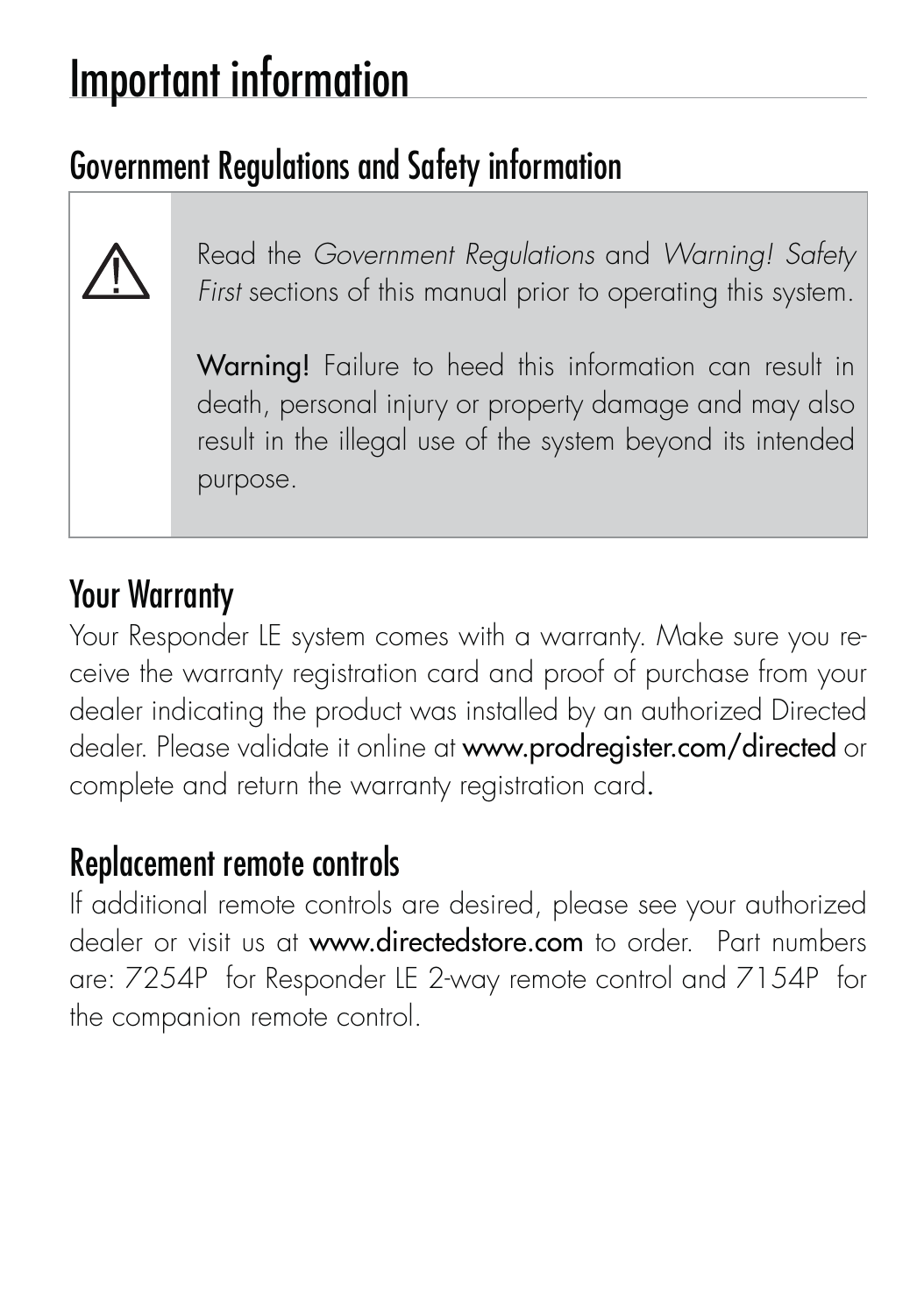## **Contents**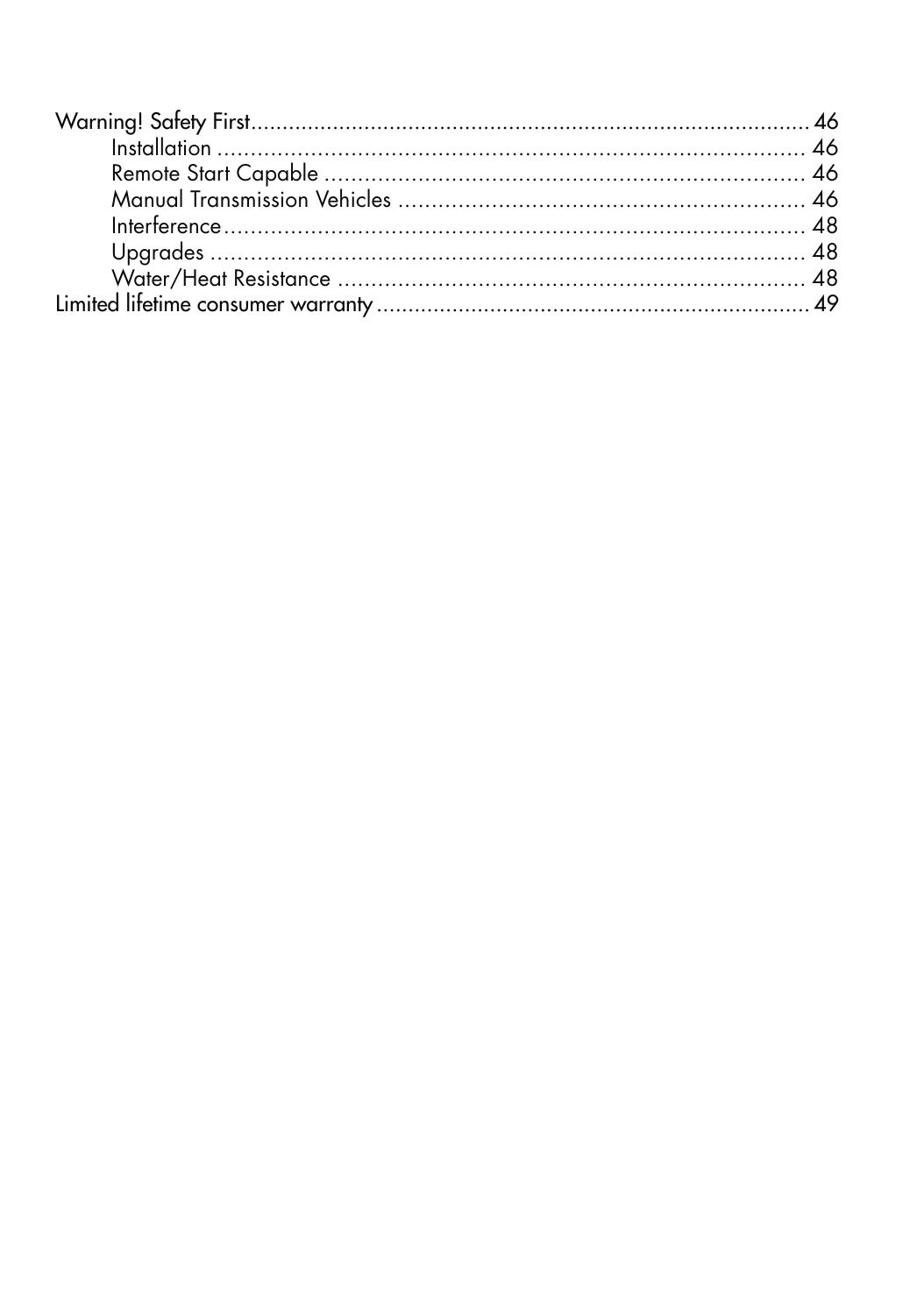# Getting Started

## Keys to using this manual

Specific actions (in bold type) and style conventions are used consistently throughout this manual, they are as follows:

- Press: implies pushing in and releasing a button.
- Hold: is used after Press actions when a button needs to be held in position for an extended period of time, typically several seconds.
- Italicized words denote section/sub headings in this guide and can be located through the table of contents.
- An asterisk (\*) when used after a word or phrase denotes that additional details can be found in related sections usually noted at the bottom of the page or end of the section.
- Confirmation LEDs are identified by the command/function button they are associated with.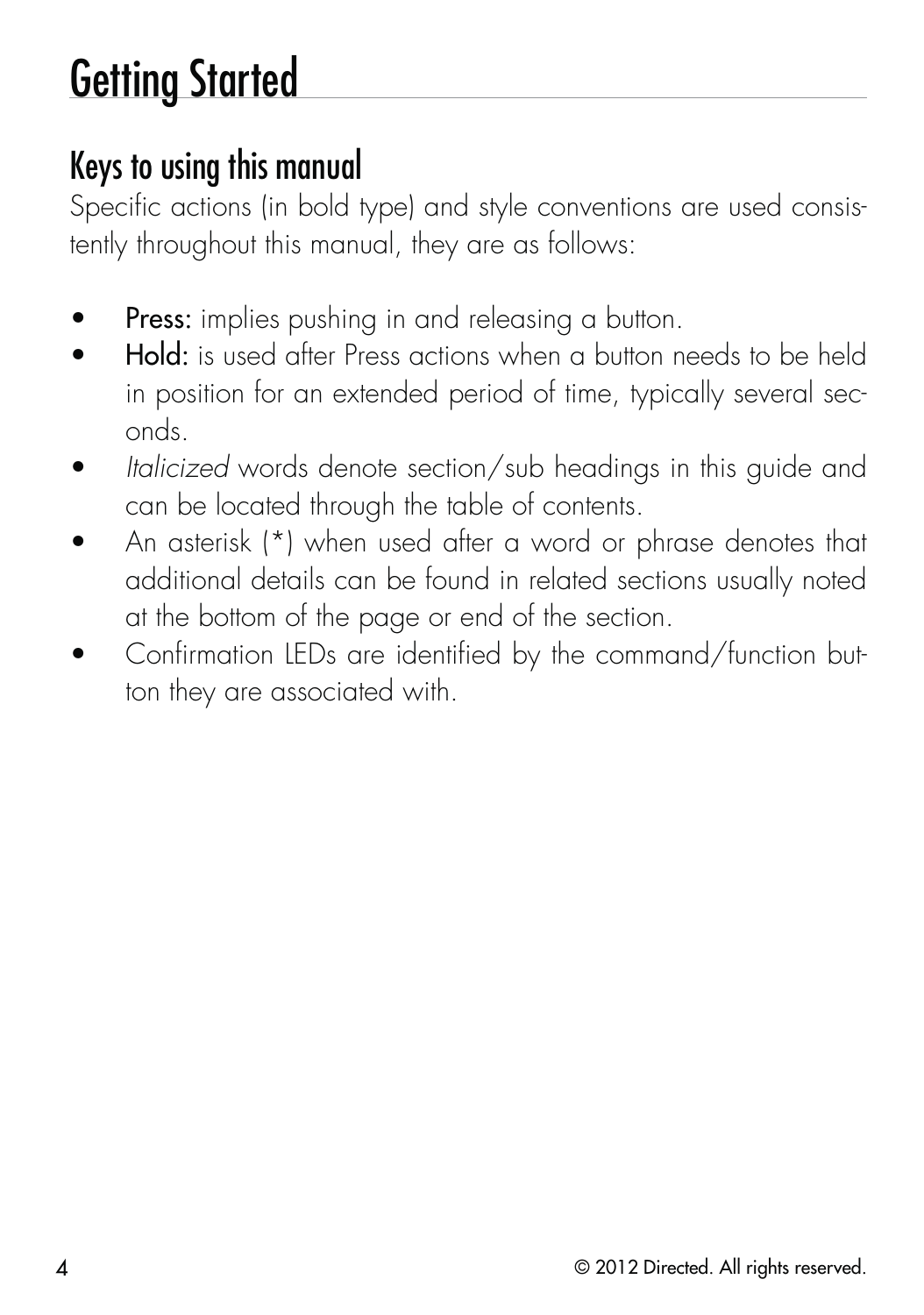## Responder LE 2-Way



| Feature                        | Description                                                                                                                              |  |
|--------------------------------|------------------------------------------------------------------------------------------------------------------------------------------|--|
| Internal Antenna               | Used for transmitting and receiving* information                                                                                         |  |
| Command buttons (4)            | Used to perform arming, disarming, auxiliary channel and<br>remote start commands                                                        |  |
| Function button                | Used to access function levels for commands, configura-<br>tion menus for programming, Car Selection, and to request<br>reports.         |  |
| Confirmation IFD <sup>**</sup> | Each button has an associated LED next to it that are active<br>during related operations. These LED's are labeled respec-<br>tively as: |  |
|                                | Arm LED, Disarm LED, Remote Start LED, Aux LED, and $J$<br>IFD                                                                           |  |

- \* 2-way communication is only applicable to the Responder LE remote control
- \*\* Confirmation LEDs are only applicable to the Responder LE remote control.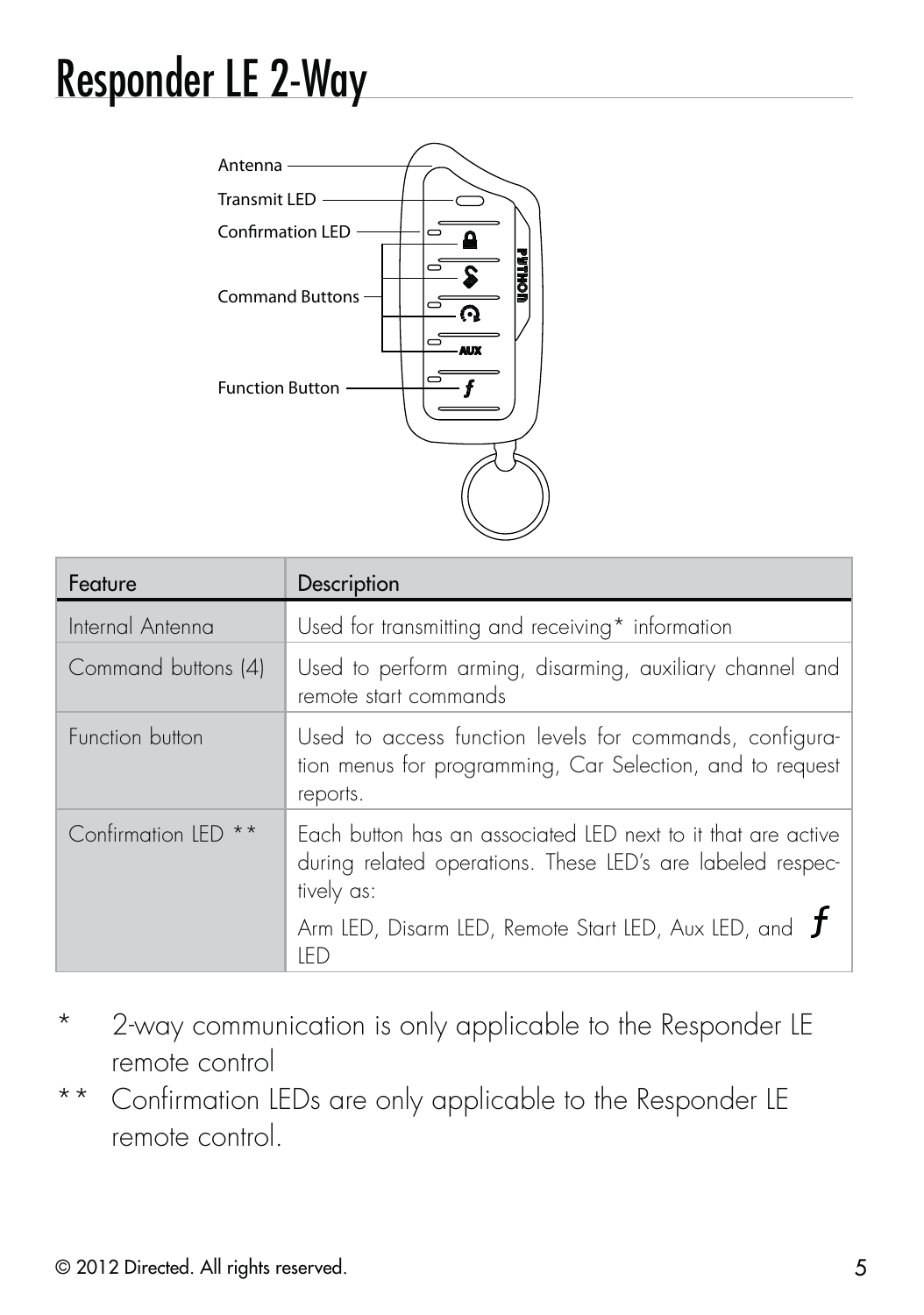## Control Center



The Control Center, typically located on the upper part of the front windshield sends and receives commands or messages to and from your system. It consists of:

- The In-vehicle system antenna, for 2 way communication.
- The Status LED, as a visual indicator of the system's status.
- The Control button, for placing the system into Valet Mode\* and to perform the Emergency Override\*\* operation.

See Remote and System Operations section for details.

See Alarm Features for details.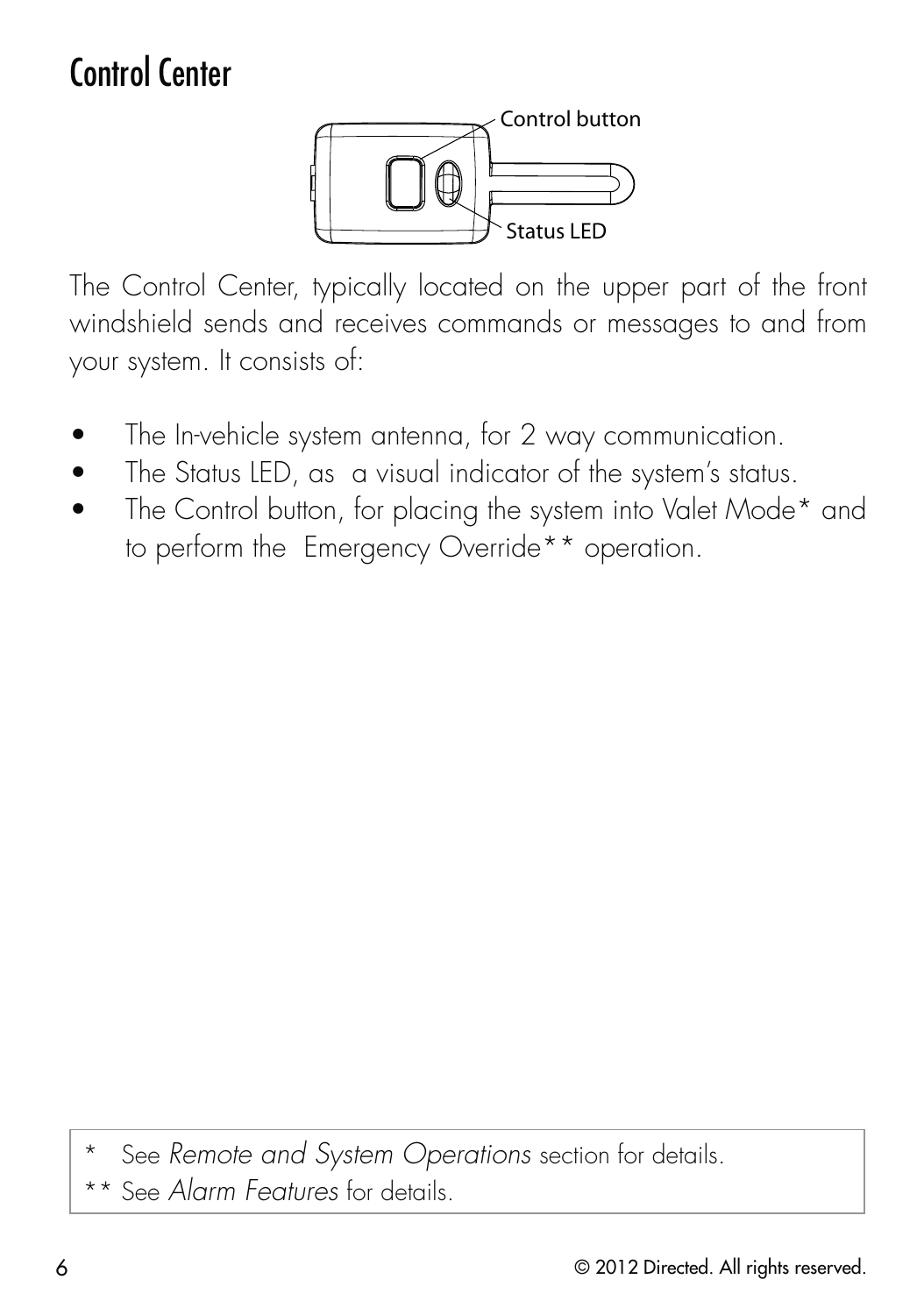# Using your System

### Commands and Confirmations

Commands, Basic or Advanced, are used to activate system features and are performed by pressing one of the Command buttons. Basic commands control the most often used security and remote start features while Advanced commands control more specialized features and request reports.

Confirmations for Basic or Advanced commands are indicated first by siren chirps and parking light flashes, and then by illuminated confirmation LEDs and beeps or tones on the remote control. A description of each feature confirmation is found in the following Basic command and Advanced command sections.

#### Performing Commands

Perform Basic commands by pressing a Command button (Confirmation LEDs are off).

Perform Advanced Commands by first accessing Levels 1-4 using the  $f$  button and then by pressing a Command button while within a Level (Levels are indicated by illuminated confirmation LEDs after pressing  $f$  button).

#### Advanced command example: Silent Arm

- 1. Press the  $f$  button once to access Function Level 1, the  $f$ LED turns on.
- 2. Press the  $\bigcap_{k=1}^{\infty}$  button while the  $f$  LED is still on to perform the Silent Arm command.
- 3. The Arm LED will illuminate to confirm when the Silent Arm message from the system is received.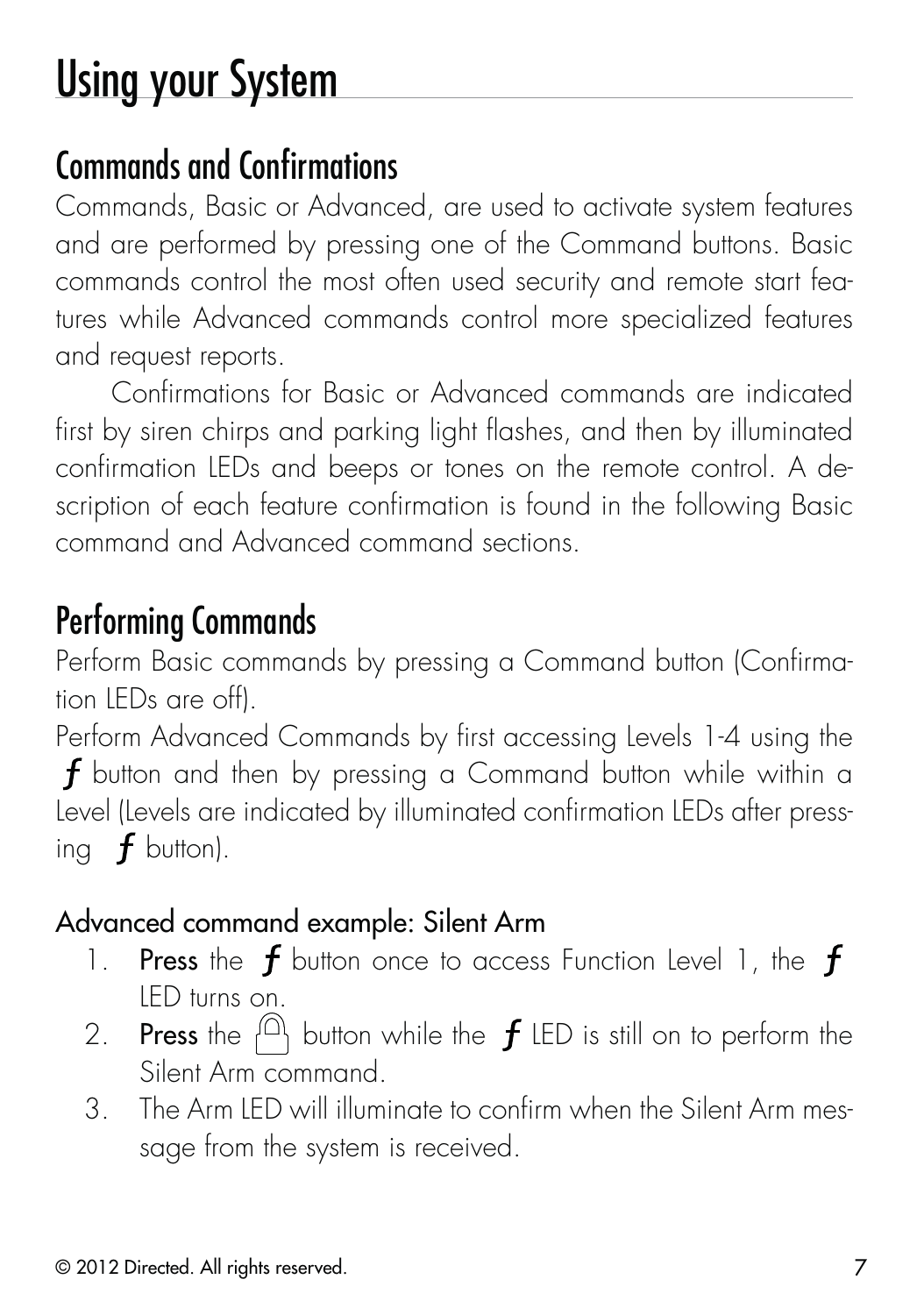### Remote Control Command table

| Level<br><b>Button</b> | <b>Direct Access</b>                                                     | $f \times 1$<br>LEVEL 1 | $f \times 2$<br>LEVEL 2 | $\mathbf{f} \times 3$<br>LEVEL 3 | $f \times 4$<br>LEVEL 4 |
|------------------------|--------------------------------------------------------------------------|-------------------------|-------------------------|----------------------------------|-------------------------|
| Δ                      | Arm/Lock<br>(Panic)                                                      | Silent Arm              | Sensor<br>Bypass        | Sensor Silent<br>Arm             | Full Silent<br>Arm      |
| 2                      | Disarm/Unlock                                                            | Silent Disarm           | Remote Valet            | Car Finder                       |                         |
| $\Omega$               | Remote Start                                                             | Runtime<br>Reset        | Timer Start             | Smart Start                      | Defogger                |
| <b>AUX</b>             | Aux/Trunk                                                                | AUX <sub>1</sub>        | AUX <sub>2</sub>        | AUX 3                            | AUX 4                   |
|                        | Advance Level,<br>Change Car<br>(3 sec), Enter<br>programming<br>(8 sec) | Temperature<br>$Check*$ | Arm Status*             | Runtime<br>Remaining*            |                         |

\*Not available for 1-way companion remote control

#### Fault Condition Alerts

If, when performing a command, a condition exists that does not allow activation of an Alarm feature\* or Remote Start feature\*\*, the f LED and a fault tone plays to alert of the fault condition.

Alarm feature not available when the system status is incorrect upon receiving the command. (Example: Sensor bypass command is received when disarmed). Refer to the notes included in the following command descriptions that address these faults or go to Feature not Available under the Remote and System Operations section for more details.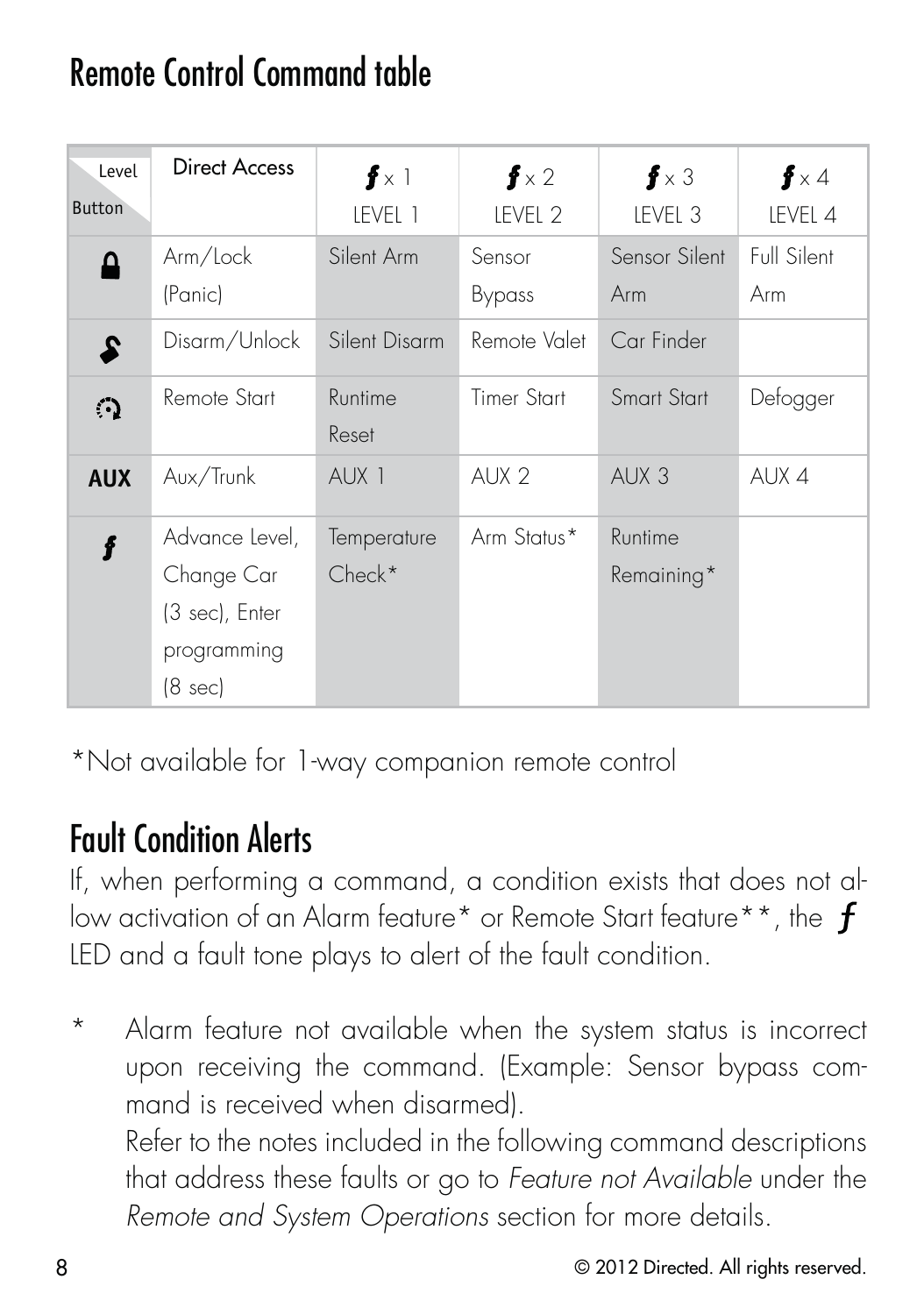\*\* Remote Start feature not available when the Remote Start status is incorrect upon receiving the command. (Example: Runtime reset command received when remote start is off). Refer to the notes included in the command descriptions that ad-

dress these faults or go to Remote Start Faults under the Remote Start Features section for more details.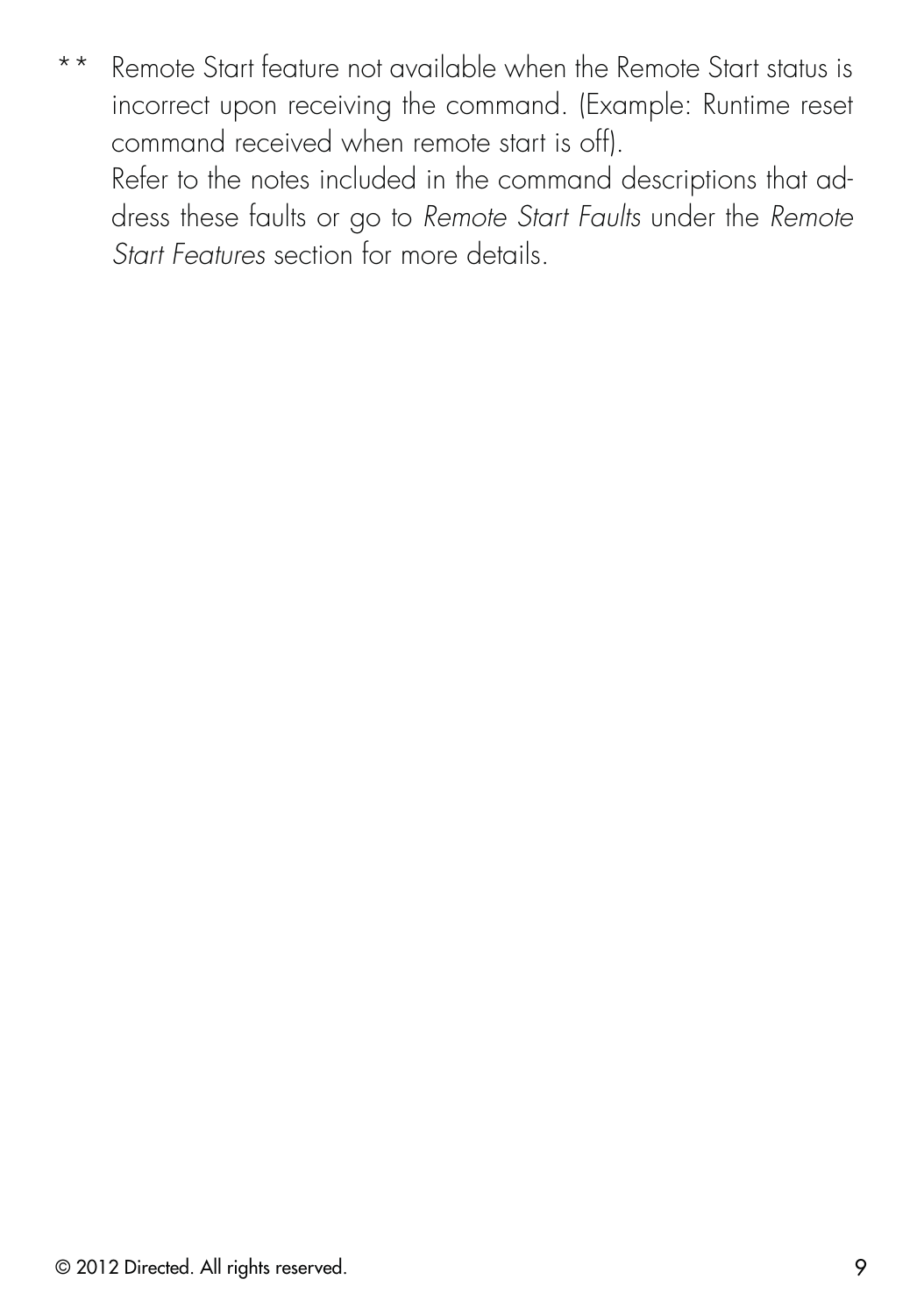## Basic Commands (Direct Access)

No Confirmation LEDs on

#### Arm

Press and release (<sup>a</sup>)

The alarm arms, doors lock (if connected), and the siren chirps and parking lights flash once. The Arm LED and beeps play to confirm. If Valet mode\* is On, the doors lock and the Arm LED,  $f$  LED and a fault tone plays. Exit Valet mode to arm the alarm normally.

If a trigger zone fault is detected the siren chirps once again and the remote will emit a Trigger Zone Fault Report\*\*, the Arm LED,  $f$  LED and a fault tone plays.

## To Arm and Panic

Press and hold

The alarm Arms (or Locks in Valet) and, after 2 seconds, sounds the siren and flashes the parking lights. The confirmation LEDs flash and siren tones play to confirm. Press the  $f^{\text{(A)}}$  or  $\sum$  button to stop the output.

#### Disarm



The alarm disarms, doors unlock (if connected), and the siren chirps and parking lights flash twice. The Disarm LED and beeps play to confirm. If Valet mode\* is On, the doors unlock and the Disarm LED,  $f$  LED and fault tones play.

An Alarm Report\*\* will replace the disarm output if the alarm was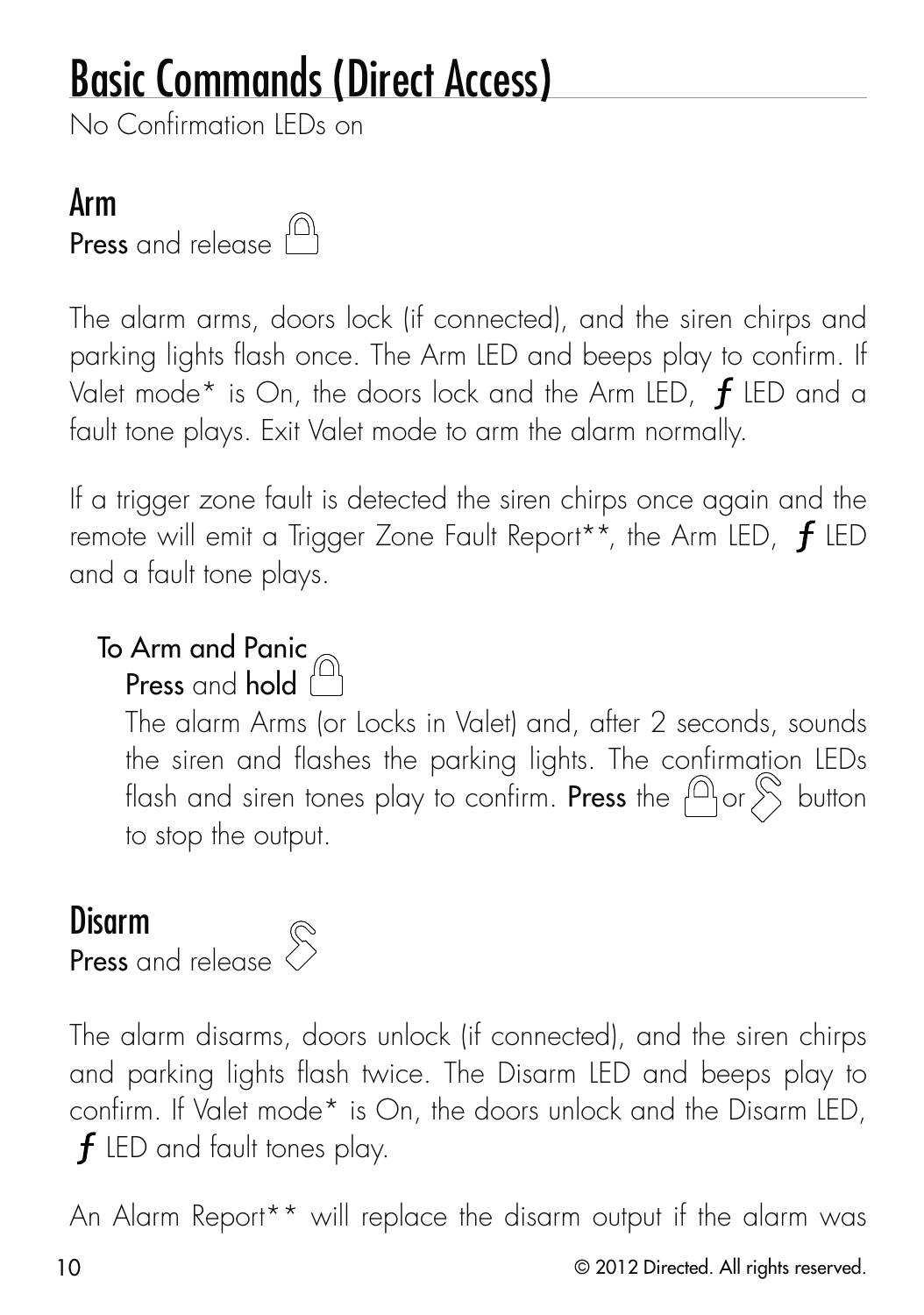triggered; the siren will chirp 4 or 5 times, and the Disarm LED,  $f$ LED and 4 or 5 fault tones play to alert of the report.

#### Remote Start

Press and release  $\odot$ 

Activates (or if On, deactivates) the remote starter. The engine and parking lights turn On and the Remote start LED and On tones play, or the engine and parking lights turn Off and the Remote start LED and Off tones play to confirm. If a Remote start configuration issue prevents the engine from starting, the  $f$  LED and a fault tone will play while the parking lights flash a Remote Start fault report\*\*\* to identify the fault.

#### AUX/Trunk Press and hold **AUX**

The Trunk opens (if connected) when this button is pressed for 2 seconds. The Aux LED and tones play to confirm.

- See Remote and System Operations for details.
- \*\* See Alarm Features for details.

\*\*\* See Remote Start Faults (under Remote Start Features) for details. For Manual transmission vehicles see Manual Transmission Start in the Remote Start Features section for more details.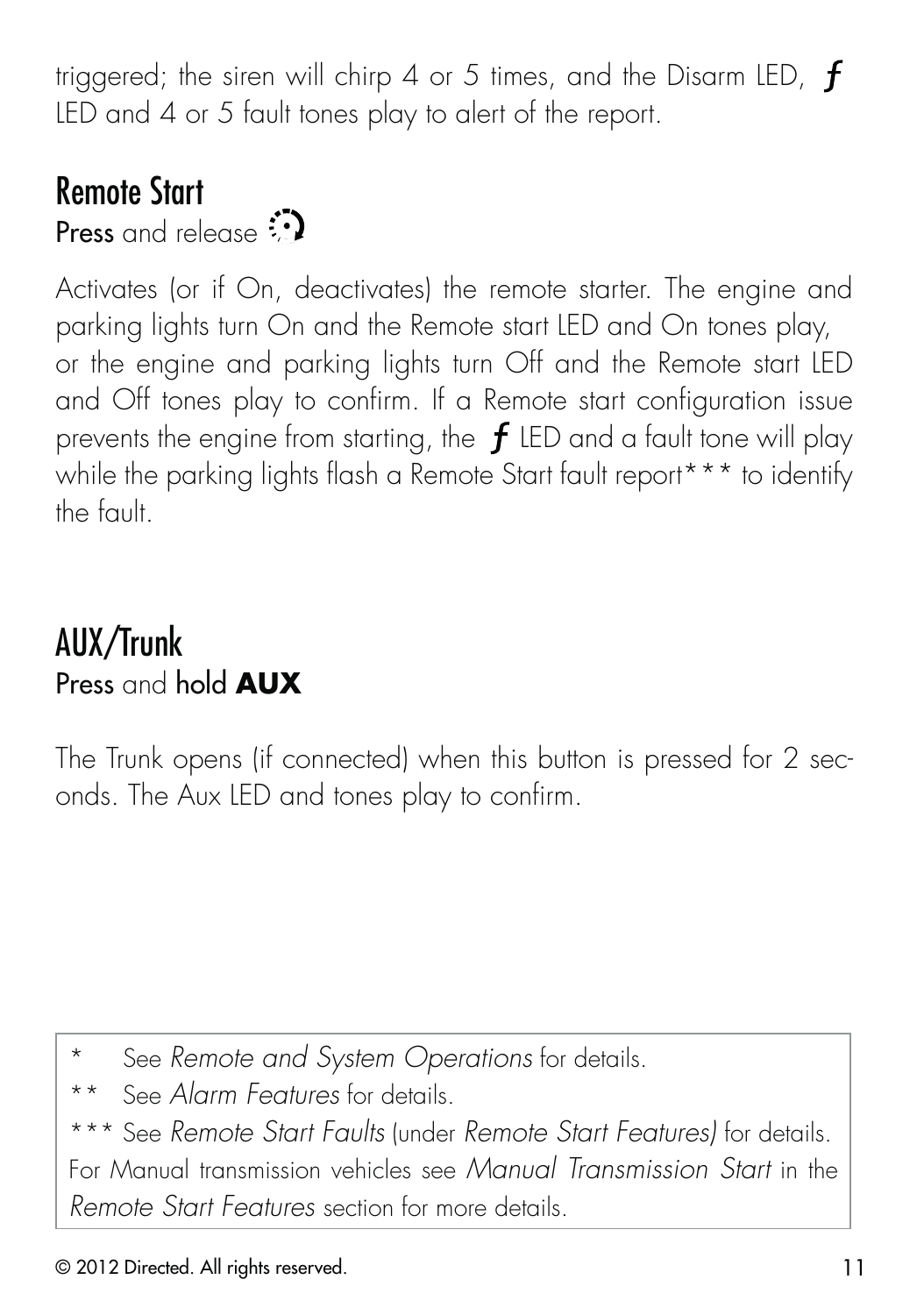## Advanced Commands: (Level 1)

Press and release the  $f$  button 1 time. The  $f$  LED illuminates indicating Level 1

Silent Arm Press and release  $\bigcap$ 

The alarm arms, doors lock (if connected), and the parking lights flash once. The Arm LED turns on to confirm. Valet mode\* or Trigger Zone Fault Report\*\* messages may be received.

### Silent Disarm Press and release



The alarm disarms, doors unlock (if connected), and the parking lights flash twice. The Disarm LED turns on to confirm. The Silent Disarm output may be replaced by the Alarm Report\*\*

## Runtime Reset

Press and release

If more time is needed while remote start is active, runtime reset will reset the runtime counter to the pre-programmed setting. The green confirmation LEDs show the runtime and the Remote start On tones play to confirm runtime reset.

Note Remote Start must be On to use this feature.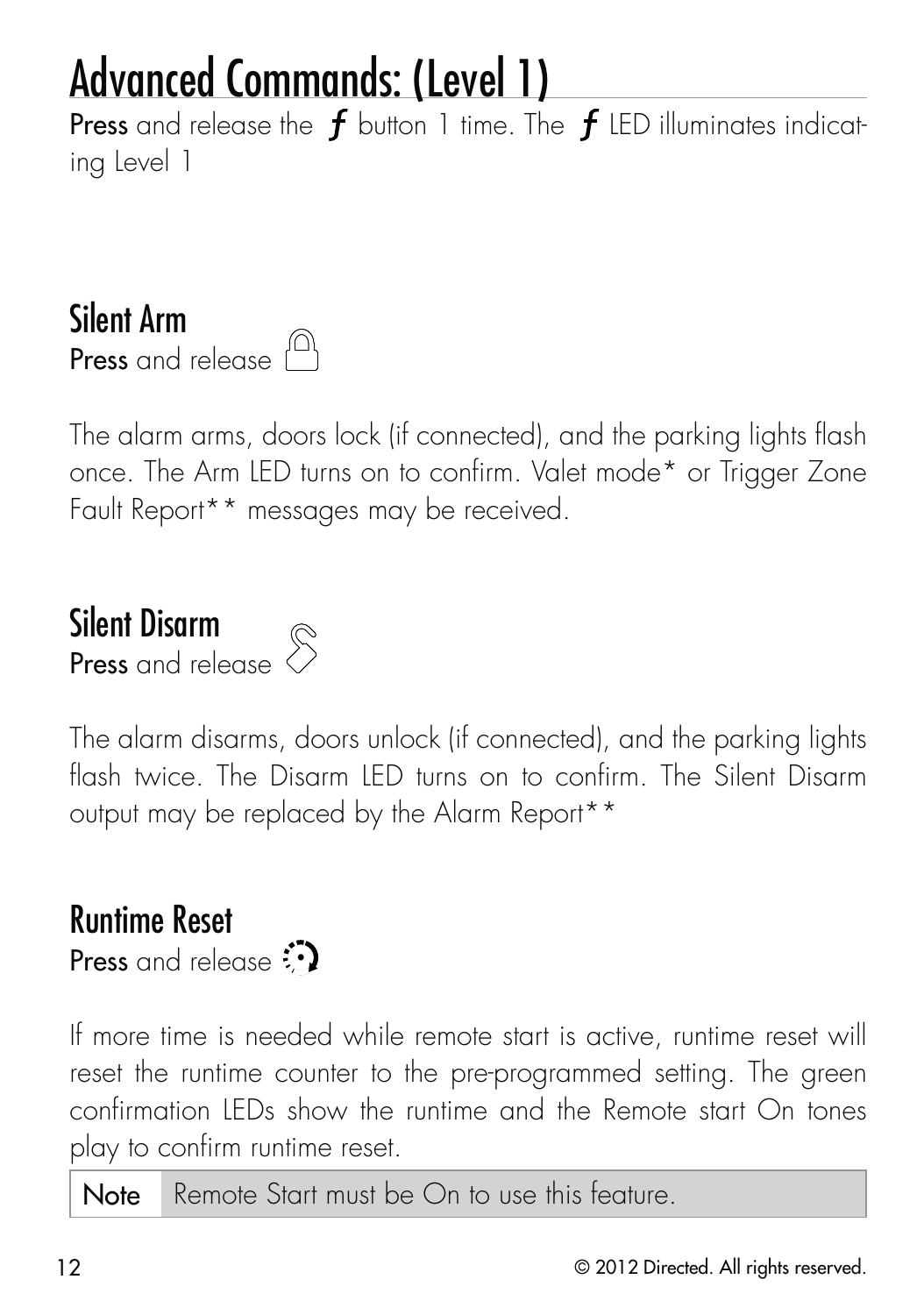#### AUX 1 Press and release **AUX**

Activates (or if On, deactivates) the Aux 1 output. The Aux LED and On tones or Off tones play to confirm.

#### Temperature Request

.

Press and hold the  $f$  button

Requests the vehicle's interior temperature and displays it by illuminating the green confirmation LEDs; cold is 1 LED, cool (2), warm (3), warmer (4)

\* See Remote and System Operations section for details.

\*\* See Alarm Features for details.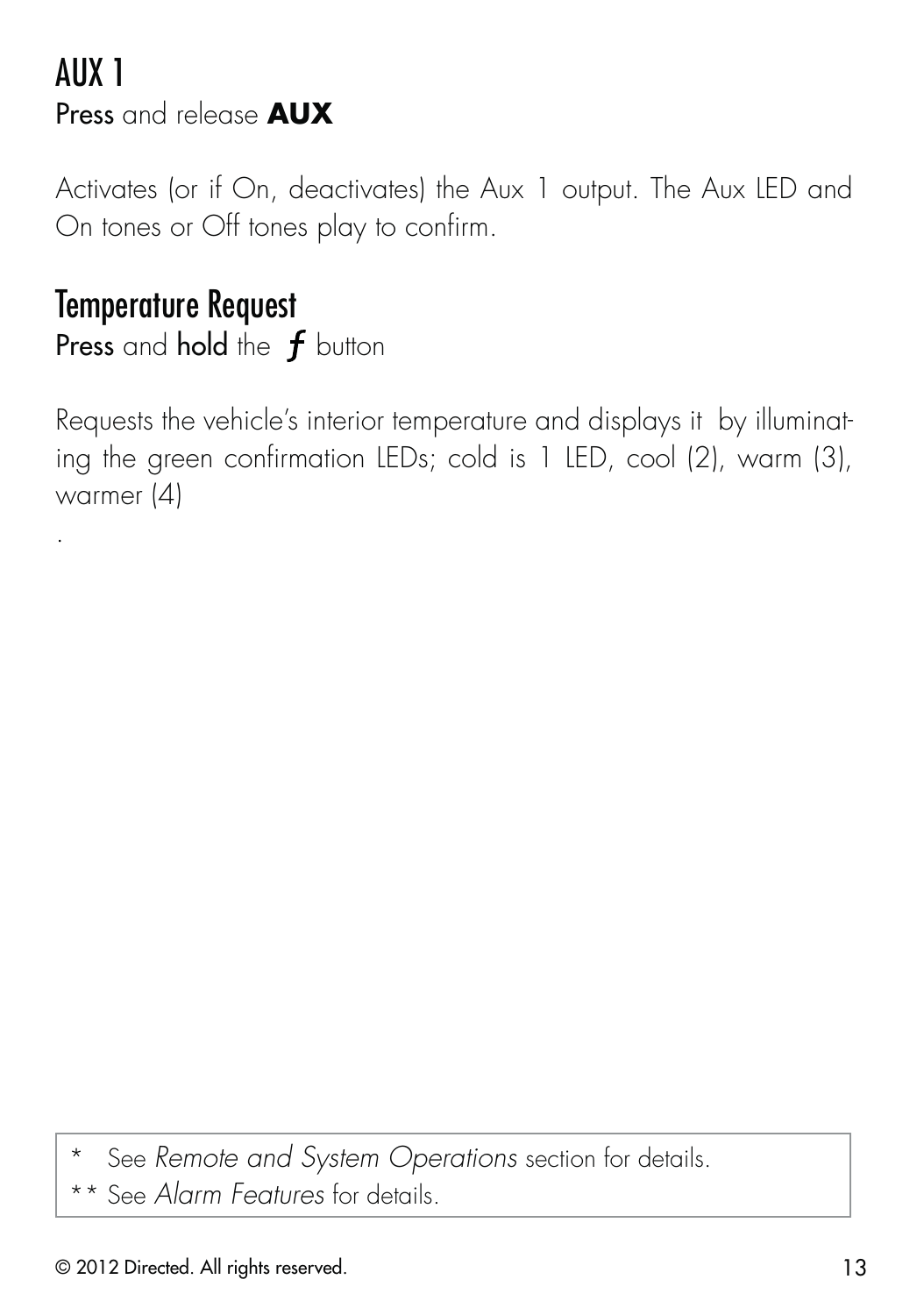## Advanced Commands: (Level 2)

Press and release the  $f$  button 2 times. The  $f$  and Aux LED's illuminate indicating Level 2

#### Sensor Bypass

Press and release  $\bigcap$ 

Performing the Sensor Bypass command will incrementally bypass sensor operations and be confirmed as follows:

- Warn-away bypass: The Parking lights flash 2 times. The Arm LED, 1 beep and 1 fault tone play to confirm. Sensors will be activated for Full Trigger levels of impact only.
- Warn-away & Full trigger bypass: The Parking lights flash 3 times. The Arm LED, 1 beep and 2 fault tones play to confirm. Sensors will not be activated for any level of impact.
- Sensor Bypass off: The Parking lights flash 1 time. The Arm LED and 1 beep play to confirm. Sensors are fully operational.

Note System needs to be armed to perform Sensor Bypass. Perform arm command any time to turn Sensor Bypass Off.

#### Remote Valet

Press and release



Enters (or if On, exits) Valet Mode. The Control Center LED turns on and off accordingly. The Disarm LED and Valet beeps play (1 for on, 2 for off) to confirm.

.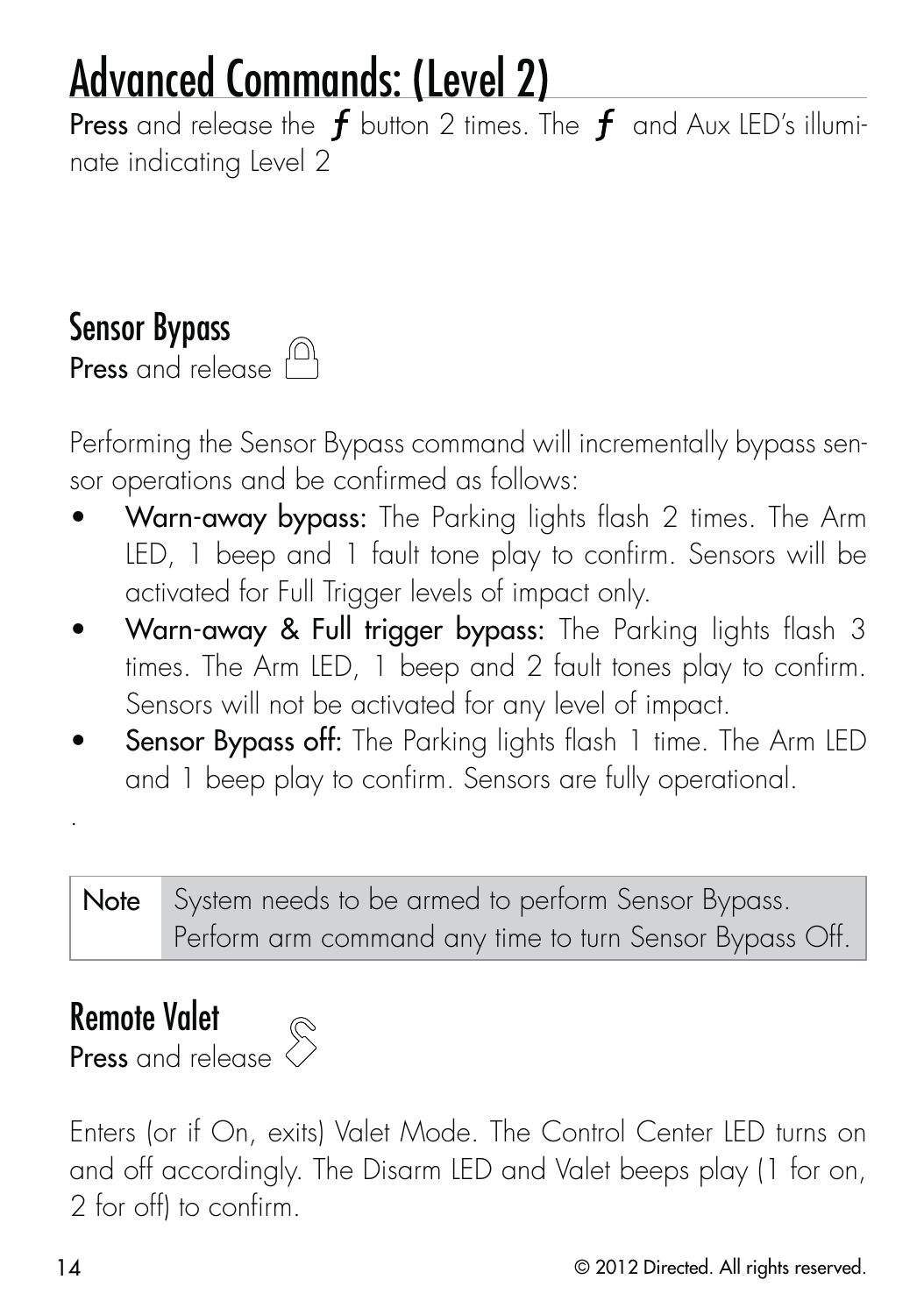#### Timer Start\* **Press** and release  $\mathbb{C}$

Activates (or if On, deactivates) Timer Start. The parking lights flash quickly four times for On and slowly four times for Off. The Remote Start LED and beeps play (1 for on, 2 for off) to confirm..

| Note System needs to be armed or Timer Start will not start the |
|-----------------------------------------------------------------|
| engine.                                                         |

#### AUX 2

#### Press and release **AUX**

Activates (or if On, deactivates) the Aux 2 output. The Aux LED and On tones or Off tones play to confirm.

#### Arm Status

Press and hold the  $f$  button

The remote will generate an output using the LED's and beeps/tones to display the systems Arm Status since its last update message or command operation. It will report status via confirmation LEDs, beeps, and tones as described in this section for Arm, Disarm, Valet mode arm, Valet mode disarm, Sensor Silent arm, Full Silent arm.

\* See Advance Start under Remote Start Features for details.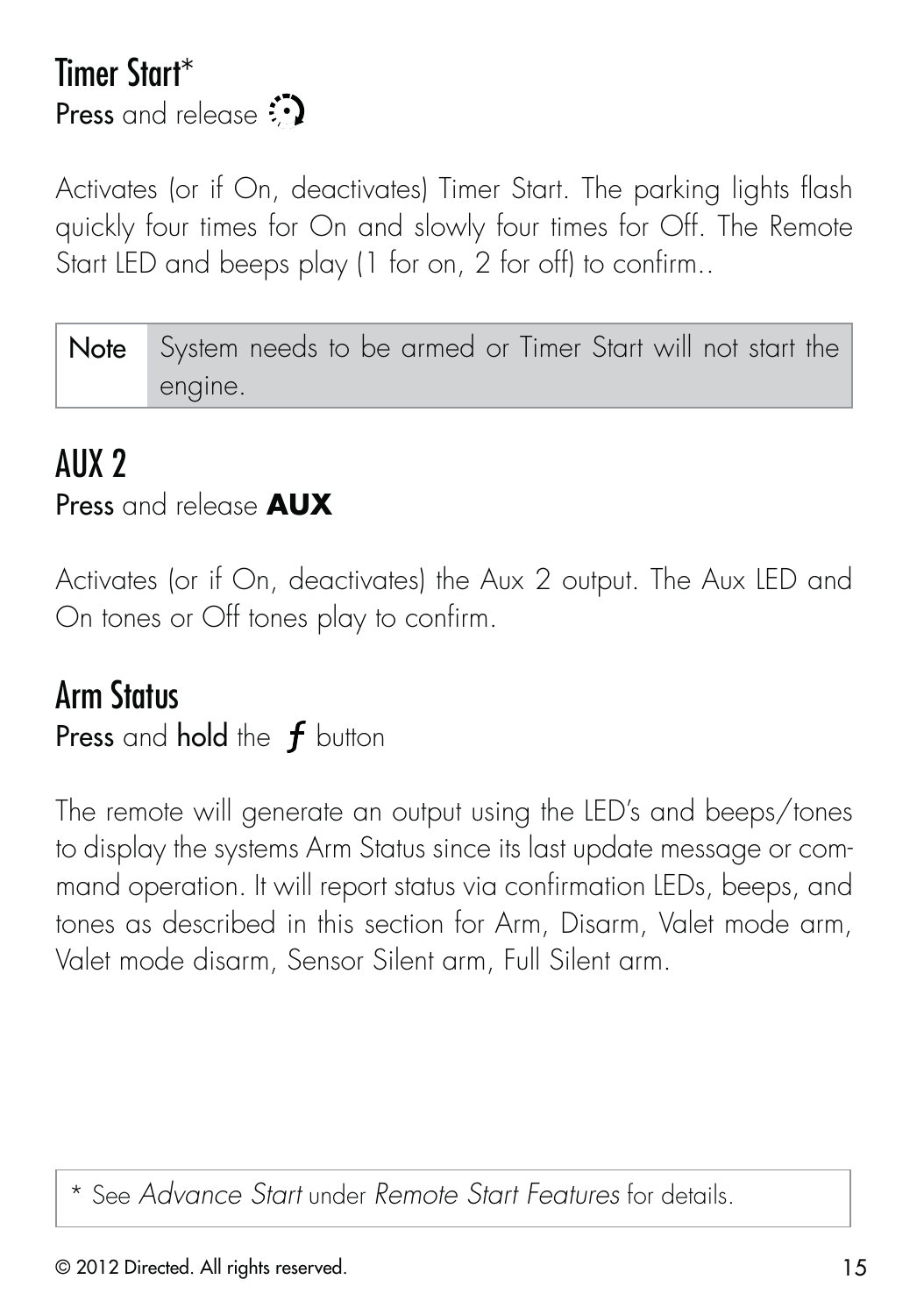## Advanced Commands: (Level 3)

Press and release the  $f$  button 3 times. The  $f$  , Aux and Remote Start LED's illuminate indicating Level 3

## Sensor Silent Arm\*

Press and release



The alarm arms, doors lock, and the siren chirps and parking lights flash 3 times. The Arm LED, 1 beep and 3 fault tones play to confirm.

#### Car finder Press and release

The siren emits one long chirp and the parking lights flash for 10 seconds. The Disarm LED and 1 beep play to confirm. The parking light flashes stop if armed or disarmed while Car Finder is in progress.

#### Smart Start\*\* Press and release  $\odot$

Activates (or if On, deactivates) Smart Start. The parking lights flash quickly five times for On and slowly five times for Off. The Remote Start LED and beeps play (1 for on, 2 for off) to confirm.

Note System needs to be armed or Smart Start will not start the engine.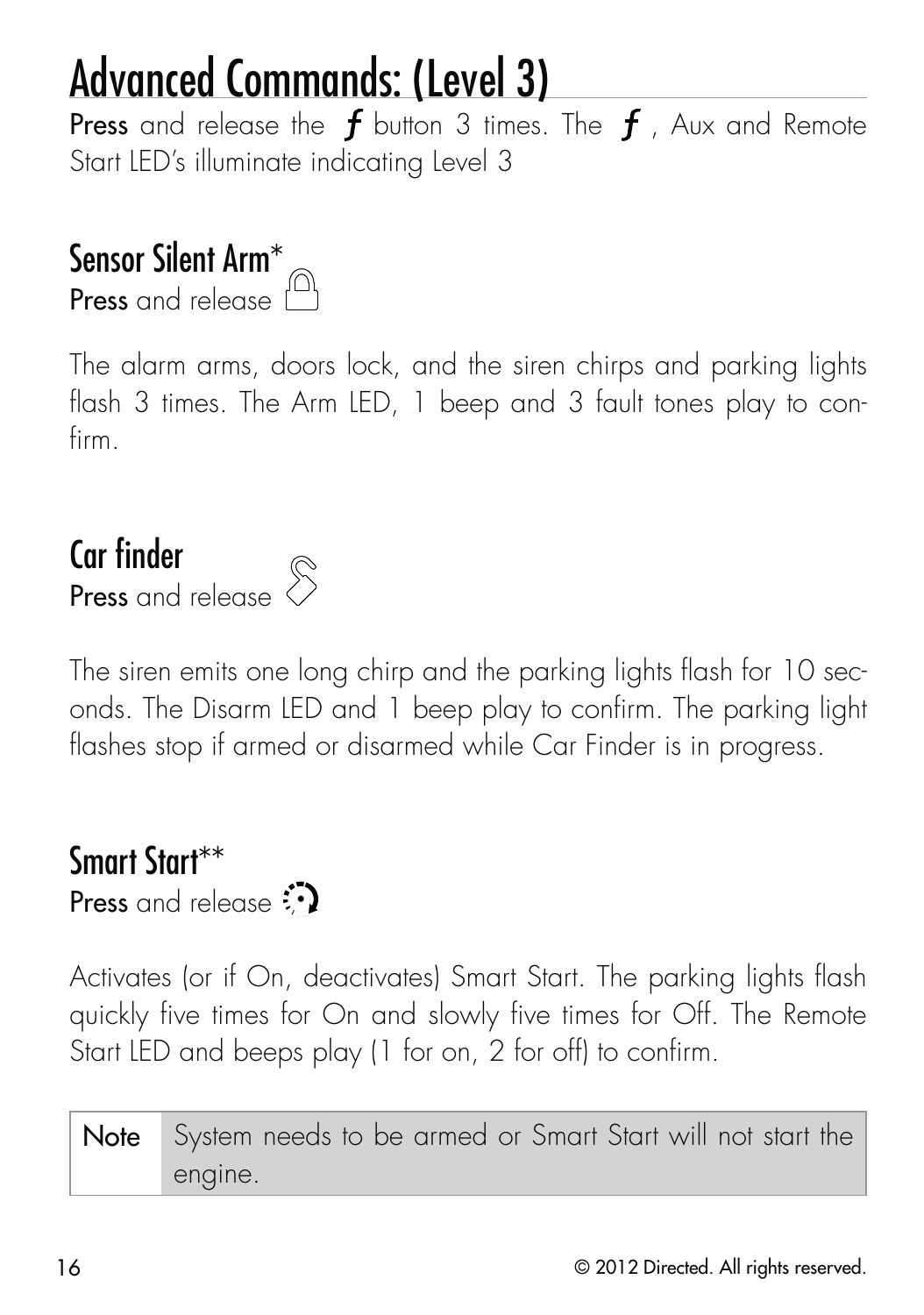#### AUX 3 Press and release **AUX**

Activates (or if On, deactivates) the Aux 3 output. The Aux LED and On tones or Off tones play to confirm.

#### Runtime Remaining

Press and hold the  $f$  button

Requests the remaining Remote start runtime and temporarily displays it in 4 increments using the green Confirmation LEDs. Example for 12 minute runtime:

- s 3 LED's: 6 to 9 minutes remaining (50 75% of time selected).
- 1 LED: less than 3 minutes remaining (<25% of time selected).

Note Remote Start must be On to use this feature.

See Alarm Features for more details.

\*\* See Advance Start under Remote Start Features for details.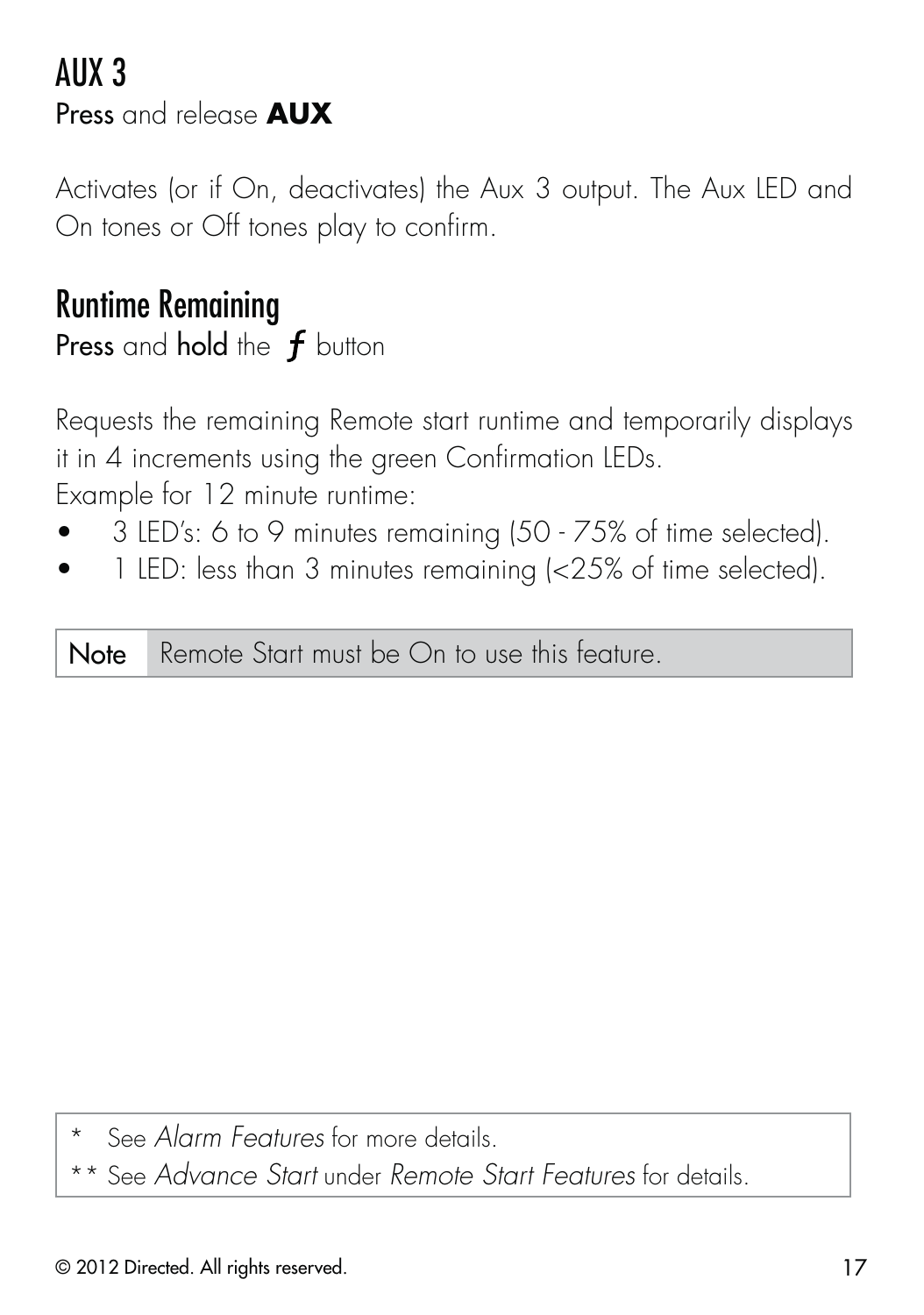## Advanced Commands: (Level 4)

Press and release the  $f$  button 4 times. The  $f$  , Aux, Remote Start and Disarm LED's illuminate indicating Level 4

### Full Silent Arm\*



The alarm arms, doors lock, and the siren chirps and parking lights flash 4 times. The Arm LED, 1 beep and 4 fault tones play to confirm.

#### Defogger\*\*

Press and release

Activates the vehicle Defogger circuit (if connected) while Remote Start is activated and the parking lights flash 3 times. The Remote start LED and 1 beep play to confirm. For convenience, the Defogger circuit will also automatically activate 10 seconds after remote starting if the temperature is below 55°F.

Note Remote Start must be active to use this feature.

#### AUX 4

Press and release **AUX**

Activates (or if On, deactivates) the Aux 4 output. The Aux LED and On tones or Off tones play to confirm.

\* See Alarm Features for more details.

\*\* This feature must be installed and turned on by an authorized Directed dealer.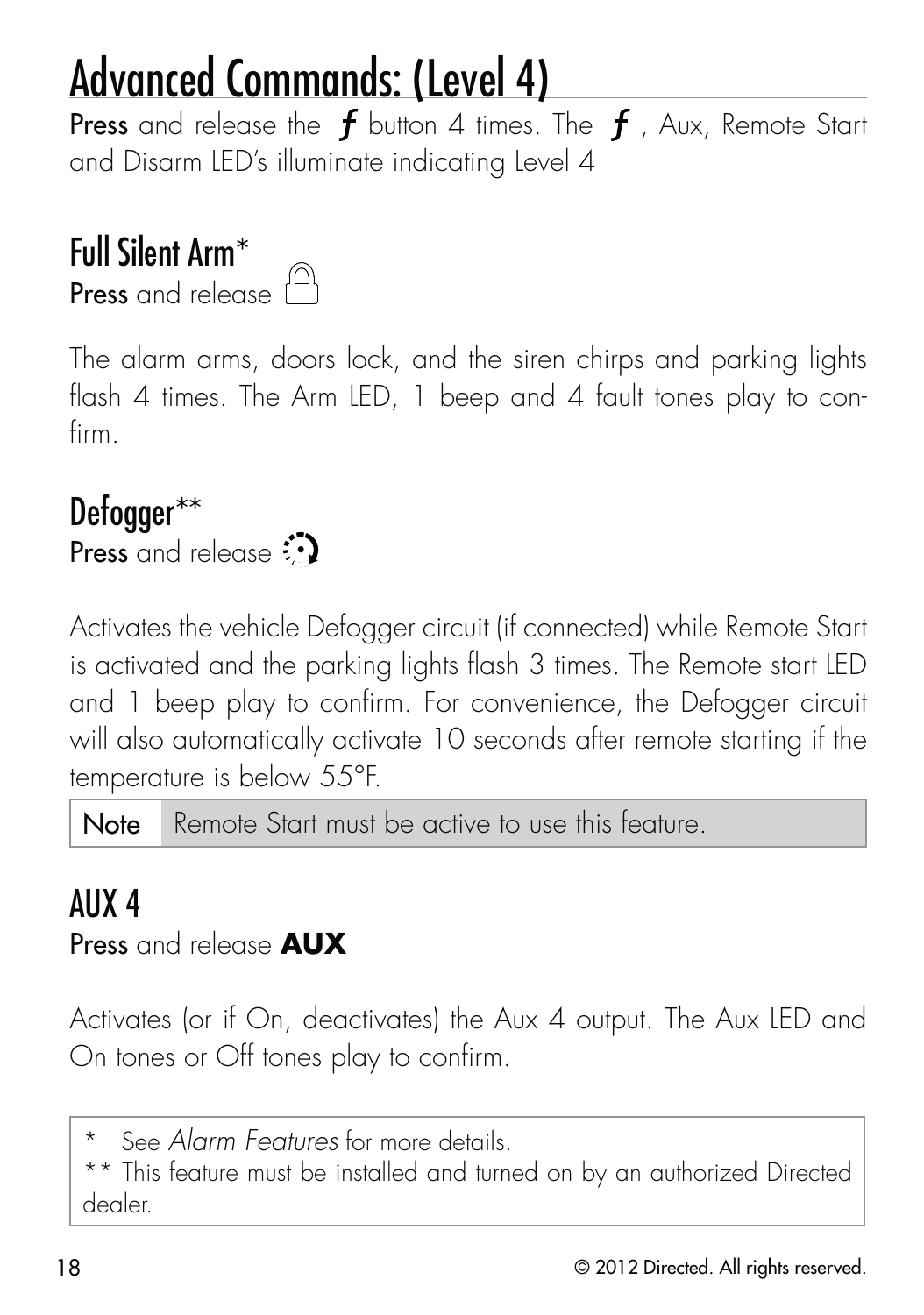## Remote Control Configuration

#### Remote Feature Programming

The Responder LE and 1-way companion remote controls have operations that can be configured to a user's personal preferences. The following instruction directs you through the available programming options for both remote controls.

Note: The remote control automatically exits programming mode after 30 seconds if no action is performed.

To enter Remote Features Programming mode:

- 1. Press and hold the  $f$  button on the remote control until the transmit LED turns on constant.
- 2. Release the  $f$  button.
- 3. Press and hold the  $\sum$  button on the remote control until the transmit LED flashes twice and then turns on constant.
- 4. **Release** the  $\sum$  button.
- 5. Press the corresponding button using the following tables to set a desired feature option.
- 6. Once the desired feature option is set press and release the  $f$ button once, then press and hold it again until the transmit LED shuts off. This action saves the feature change.

Note: if step 6 is not performed the desired feature change returns to its previous state.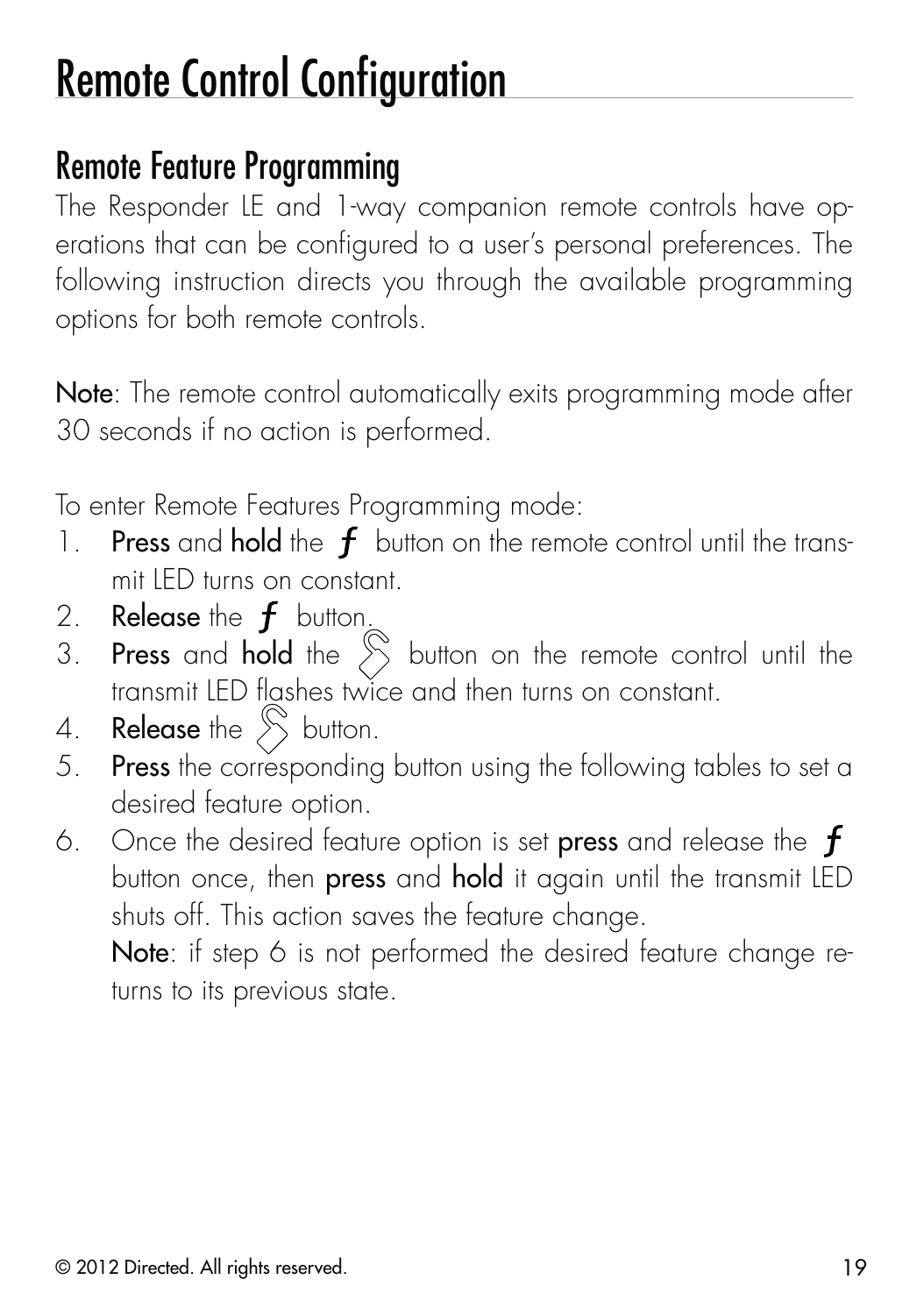#### Responder LE

The confirmation LED on each corresponding button indicates the feature setting.

| Feature          | Button<br>Press | IFD on    | LED off     | Single<br>LED.<br>Flash | LED Double<br>Flash |
|------------------|-----------------|-----------|-------------|-------------------------|---------------------|
| Keypad Lock      | ⊔ו              | Auto      | Off         |                         |                     |
| Remote Beeps     |                 | Beeps On  | Beeps Off   | Triggers<br>only        |                     |
| Car <sub>2</sub> | ்               | Car 2 On  | $Car 2$ Off |                         |                     |
| Page Mode*       | <b>AUX</b>      | Paging On | Paging Off  | Power<br>Save 1         | Power<br>Save 2     |

#### 1-way companion remote control

The 1-way remote flashes the transmit LED to indicate the setting.

| Feature      | Press | Button LED Single<br>Flash | LED Double<br>Flash |
|--------------|-------|----------------------------|---------------------|
| Keypad Lock  |       | Auto                       | ∩ff                 |
| Remote Beeps |       | Beeps On                   | Beeps Off           |
| Car2         |       | Car 2 On                   | $Car 2$ Off         |

#### Remote Feature Descriptions

The factory default settings for the features to follow are in **bold**.

#### Keypad Lock

Options: Off, Auto

When Off, the buttons do not lock and always perform a command when pressed. When set to Auto, the remote buttons lock after a 20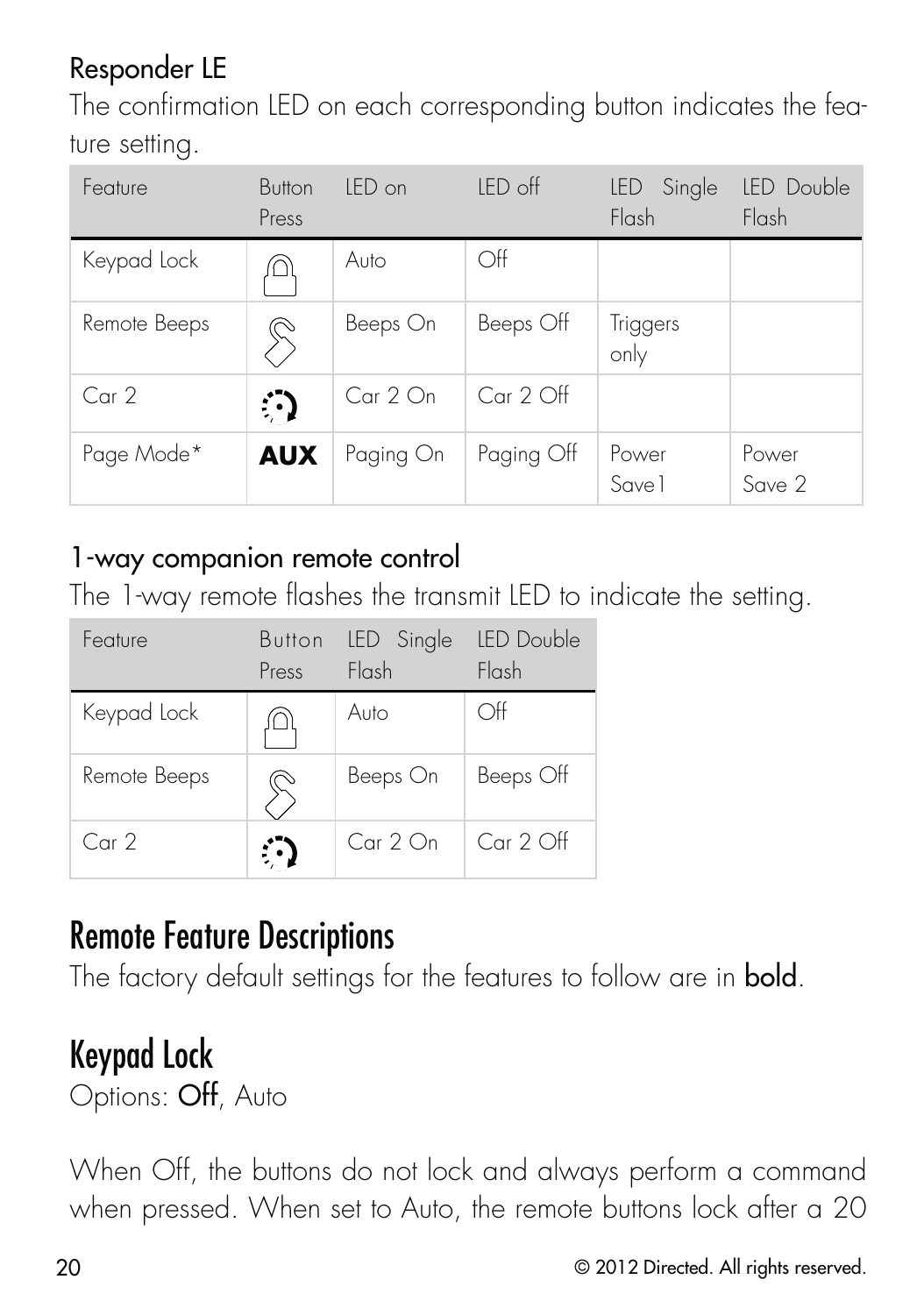second lapse between buttons presses to prevent unintentional operations. If a button is pressed when locked the  $f$  LED and a fault tone play as an alert. The 1-way remote control only emits the fault tone if equipped with speaker otherwise the 1-way remote control does not respond with any button press.

To unlock the buttons, press the  $f$  button followed by the  $\hat{\mathcal{S}}$ button.

#### Remote Beep

Options: On, Off.

The 2-way and 1-way (if equipped with speaker) remote controls emit a beep as a confirmation when a button on the remote is pressed and the 2-way remote also gives a confirmation of a command response. When set to OFF, beeps are not emitted for any operations except when programming of the remote control. For systems with security, beeps are only emitted for full trigger messages.

#### Car 2

Options: Off, On

The responder LE and 1-way remote controls can control two systems independently. When set to OFF, the Car Select feature is not available. When set to On, the Car Select feature is enabled. See "Car Select" (under Remote and System Operations) for details on using a remote with 2 systems.

#### Page Mode

Options: Power Save 1, Power Save 2, On, Off

Paging is how the Responder LE remote monitors your system's messages. Power Save 1 extends the battery life by turning Paging Off

© 2012 Directed. All rights reserved. 21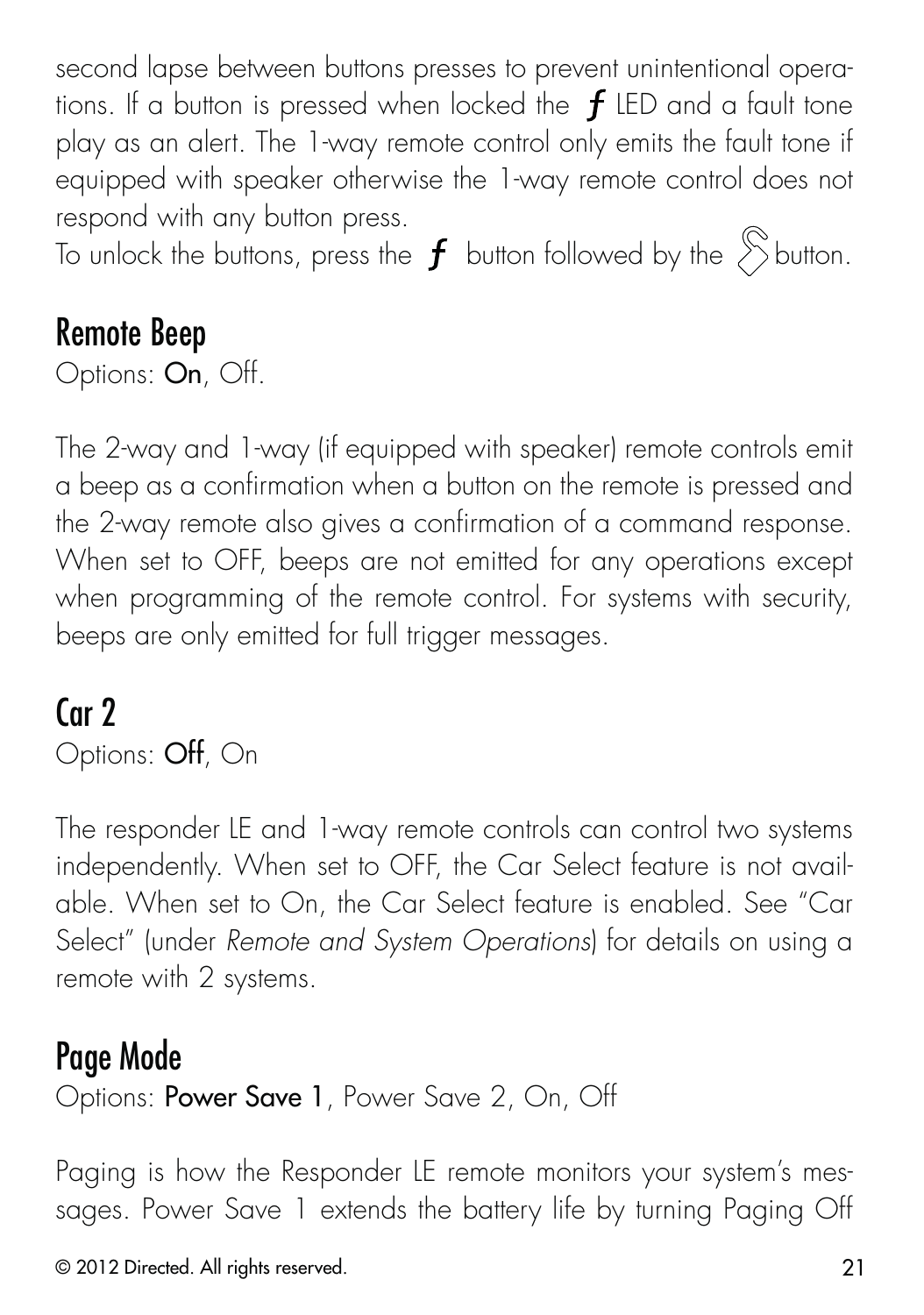after 72 hours, if the remote control is not used during this period. Just press any button on the remote to resume system monitoring. Power Save 2 is for maximum battery life and monitors the system only while the remote start is active.

Caution: Alarm trigger messages are not received while the remote start is off.

When set to ON the remote wakes up every few seconds to listen for pages from the system. When set to OFF the remote does not wake up to receive remote start or alarm trigger pages.

Note: When OFF, responses will only be received when a command is performed with the remote.

#### Remote Pairing

When pairing a new remote to the system, both the vehicle and the remote must be setup. The following instructions step you through the pairing process.

#### Prepare the vehicle system for pairing:

- 1. Open at least one of the vehicle's doors.
- 2. Turn the ignition to the ON position.
- 3. Within 5 seconds **press** and release the Control button on the Control Center once.
- 4. Within 5 seconds, press and hold the Control button. The status LED begins flashing in a sequence of single flashes and the siren chirps once to confirm the system is ready for remote pairing.
- 5. Release the Control button and proceed below.

#### Prepare the remote control for pairing:

Now that the vehicle has been setup for pairing, the remote must now be setup.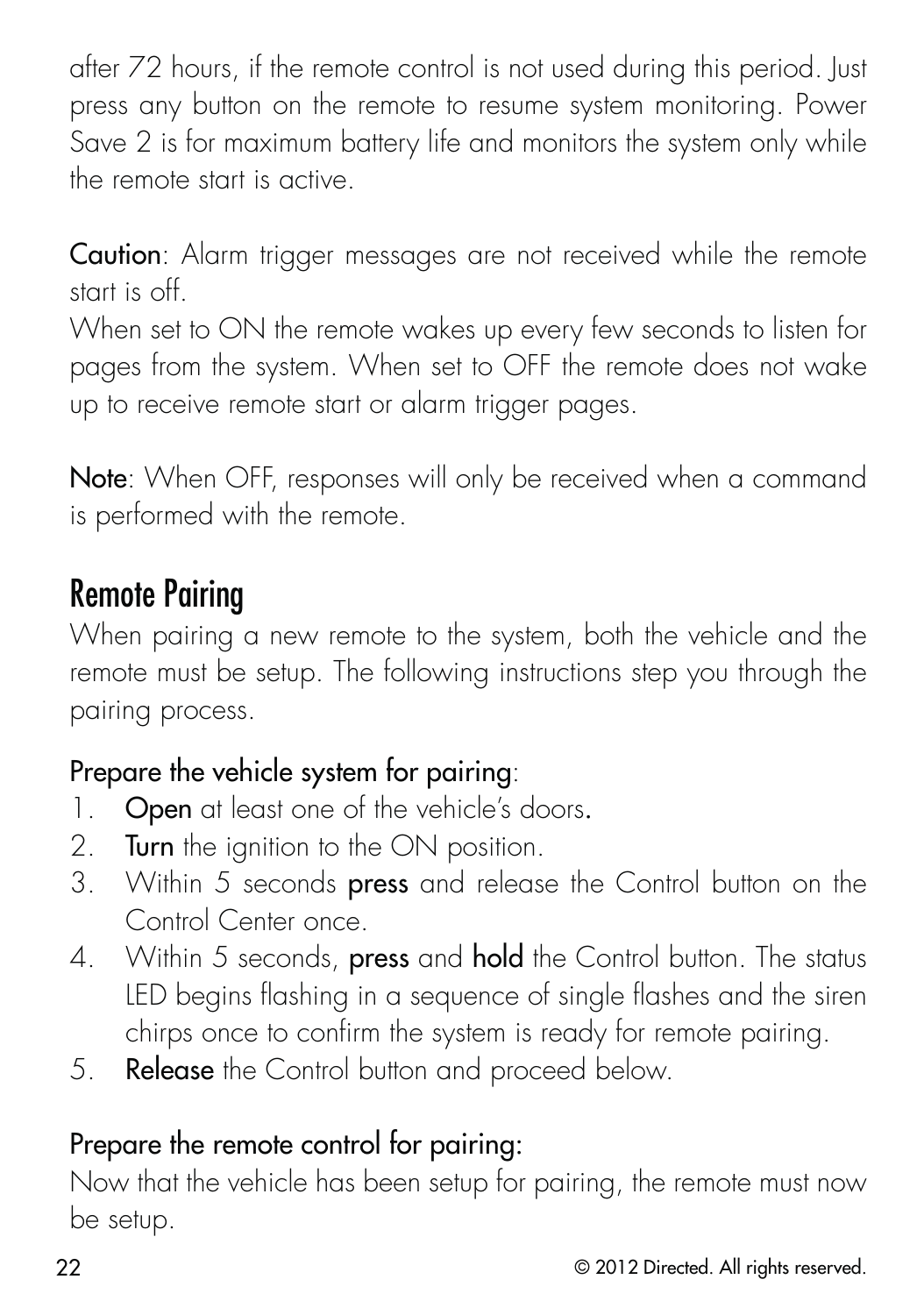- 1. Press and hold the  $f$  button on the remote control until the transmit LED turns on constant.
- 2. Press and hold the  $\ddot{\ddot{\cdot}}$  button on the remote until the transmit LED flashes twice and comes on solid. Note: The remote automatically exits the programming mode after 30 seconds if no action is performed.
- 3. Press and hold the  $\{^{\Omega}\}$  button.

With the Responder LE remote: The siren chirps and the remote emits tones to confirm that pairing is successful. If the siren does not chirp or the remote does not emit tones then pairing has failed, repeat step 3.

With the 1-way remote: The siren chirps to confirm the remote has successfully paired to the system.

4. Turn off the vehicle ignition to exit the pairing mode once the remote has been successfully paired to the system.

The pairing routine exits if any of the following occurs:

- $\bullet$  The vehicle door is closed
- The ignition is turned off
- There is no activity for 60 seconds
- The Control Button is pressed too many times

#### Sensor Adjust

To avoid unintended alarm triggers; it is recommended that an authorized Directed Dealer performs all sensor adjustments.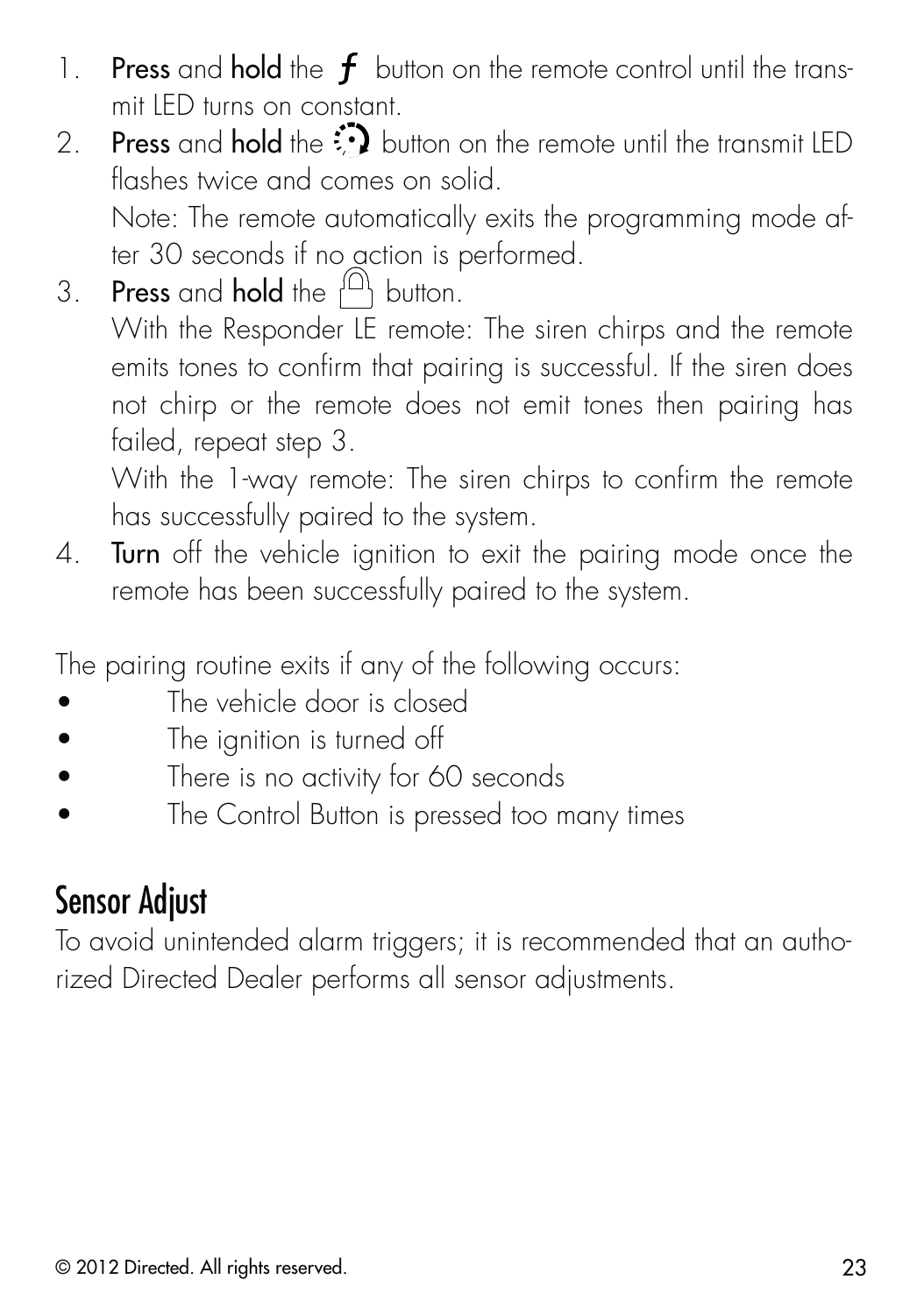## Alarm Features

### Normal Arm Protection

Status LED: The Control Center Status LED flashes as a visual indicator that your vehicle's security system is active.

Starter Kill: The Failsafe starter kill relay prevents the engine from starting

Note May require additional parts and installation

Sensor triggers: The shock sensor can distinguish minor impacts from major impacts to the vehicle exterior. Minor impacts causes the system to emit a Warn-away output by chirping the siren and flashing the parking lights for 3 seconds. Major impacts caused for example by a forcible entry attempt, results in a Full Trigger output. The siren sounds and the parking lights flash for 30 seconds or longer. Both Warnaway and Full Triggers send a message to the remote control.

Point of entry triggers: Opening the hood or trunk causes a Full Trigger output, while opening a Door or turning on the Ignition causes the the siren to chirp 3 seconds before beginning the Full Trigger output. This 3 second delay allows time to disarm and silence the siren in case of accidental trigger. The Full Trigger message is still sent to the remote.

#### Sensor Silent Arm protection

Sensor Warn-away and Sensor Full Trigger activations only send messages to the remote, while the parking light flash and siren outputs are defeated. Point of entry triggers will activate the parking light flash, siren, and send messages normally.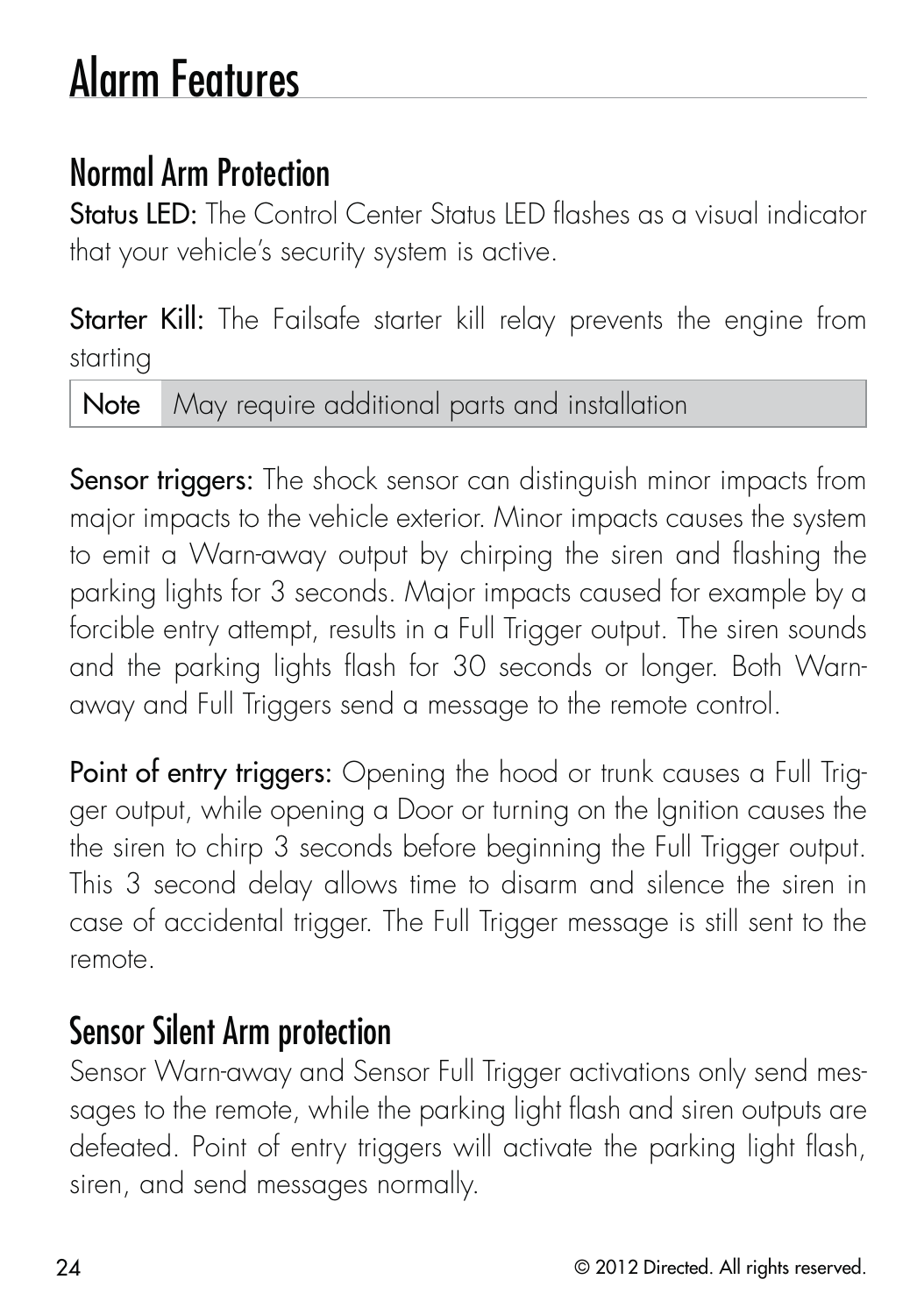### Full Silent Arm Protection

Sensor Warn-away, Sensor Full Trigger and Point of Entry activations will only send messages to the remote, with parking light flash and siren outputs defeated.

#### Sensor Warn-away

When the system sensors detect a Warn-away trigger the siren chirps and parking lights flash for 3 seconds. No messages are sent to the Responder LE remote control for Warn-away triggers.

## Full Trigger

An alarm Full Trigger will sound the siren and flash the parking lights for 30 seconds while sending a Full Trigger message to the remote control. The confirmation LEDs flash and siren tones play for 30 seconds followed by an alert that consists of 1 long beep per minute for 10 minutes.

To stop the output and alert, **press** a command button to perform a command, or Press the  $f$  button.

### Emergency Override

The following procedure disarms the system when a programmed remote is not available. Number of presses\_\_\_\_\_\_\_\_\_\_

- 1. Turn the ignition On.
- 2. **Press** the control button on the Control Center the correct number of times (the default is 1 press).
- 3. After a few seconds the siren output ceases and the system is disarmed.
- Note As a precaution, if programmed for Passive Arming or Auto re-arming the system should be placed into Valet Mode until a remote is available .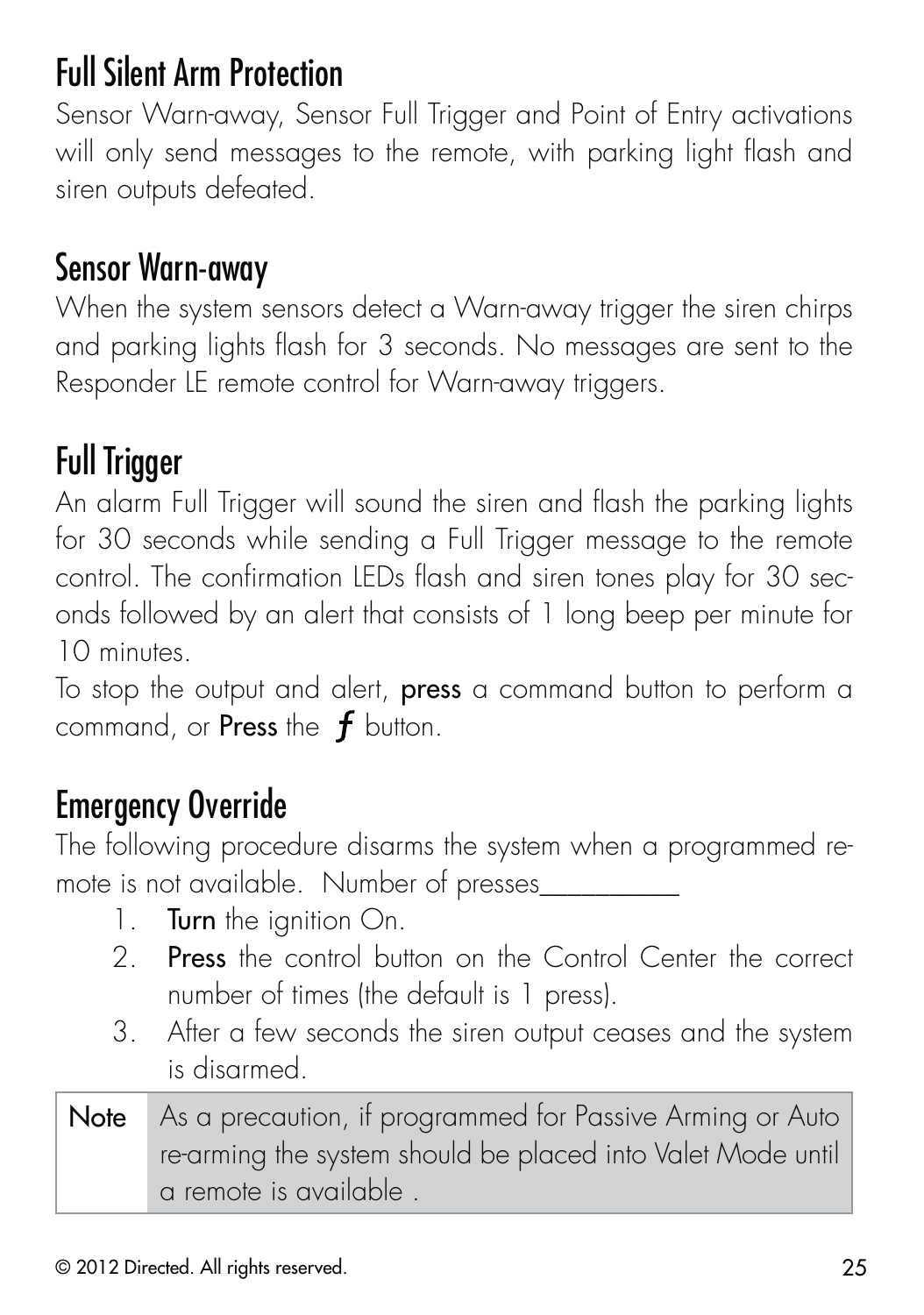#### Trigger Zone Fault Report

When armed by remote command the system runs a status check of the alarm trigger zones. Faulty zones (usually caused by dome light delay or open trunk) are bypassed and reported via the control center LED and remote, while all other trigger zones remain active and are monitored to protect the vehicle. Should a faulty zone self correct (dome light turns off) it becomes active and is then monitored normally.

The siren chirps once again a few seconds following the arming chirps as an audible alert, the control center LED flashes in groups to indicate the zone number.

#### Alarm Report

If the alarm was triggered while armed, it will be reported when the alarm is disarmed via the remote control, siren chirps, parking light and control center LED flashes. The siren chirps 4 times (or 5 times if NPC On<sup>\*</sup>), the parking lights flash 3 times, and the control center LED flashes in groups to indicate the last two zones that were triggered (see Table of Zones). The report output will repeat for each disarm operation until the ignition is turned on.

\* See Nuisance Prevention (NPC) for more details.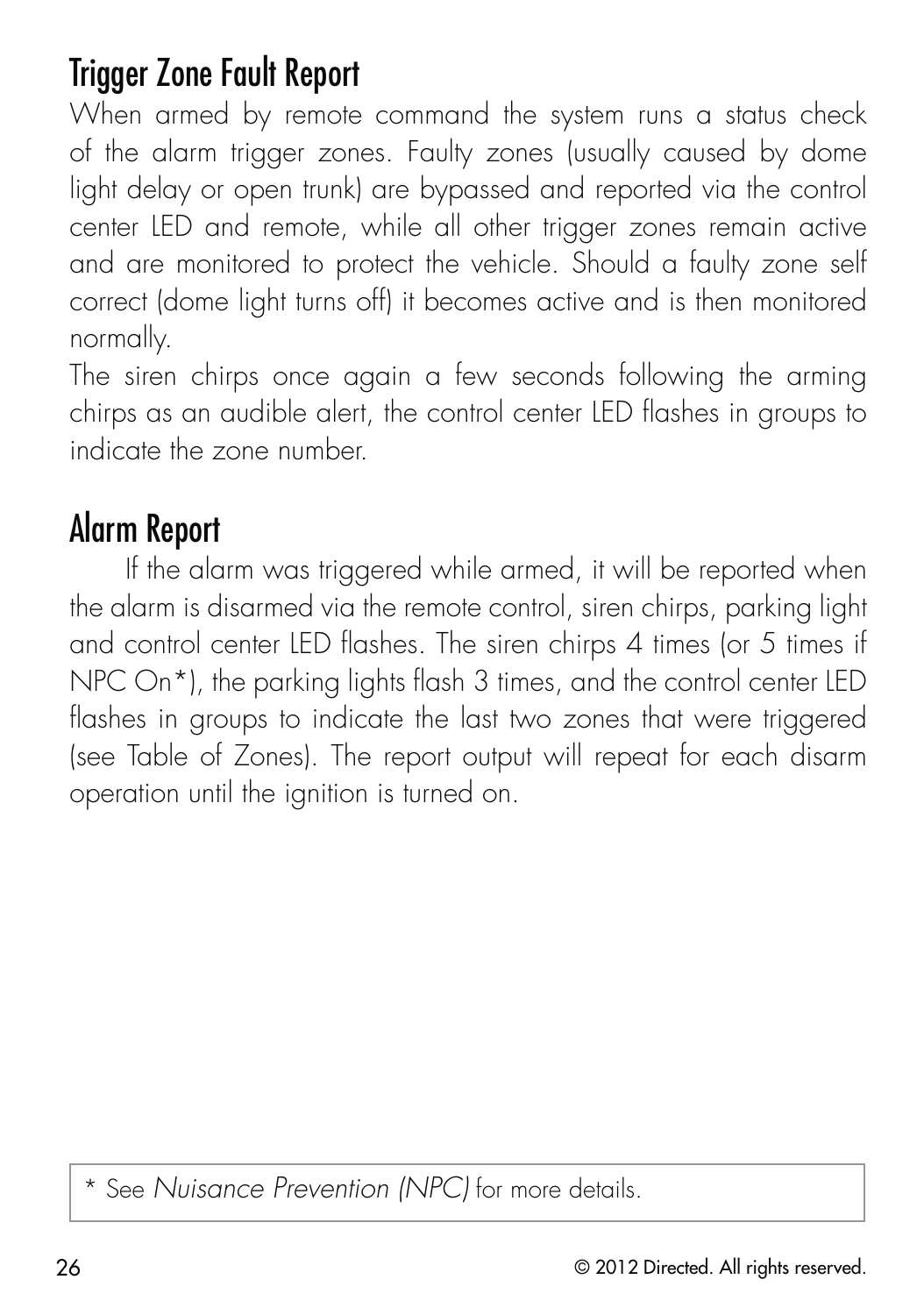| Table of Zones       |                     |  |
|----------------------|---------------------|--|
| Zone # (led flashes) | Zone Name           |  |
|                      | Trunk               |  |
| 2                    | Shock Sensor        |  |
| 3                    | Door                |  |
| 4                    | Sensor <sub>2</sub> |  |
| 5                    | Ignition            |  |
|                      | Hood                |  |

#### Nuisance Prevention (NPC)

NPC monitors all alarm zones and, if any are triggered excessively, bypasses them until corrected. If a point of entry (trunk, hood, door) is left open following a forced entry, it is bypassed. It becomes active again only after being closed.

Bypassed sensors automatically reset after one hour and after the vehicle is driven. Disarming then re-arming the alarm does not reset bypassed sensors.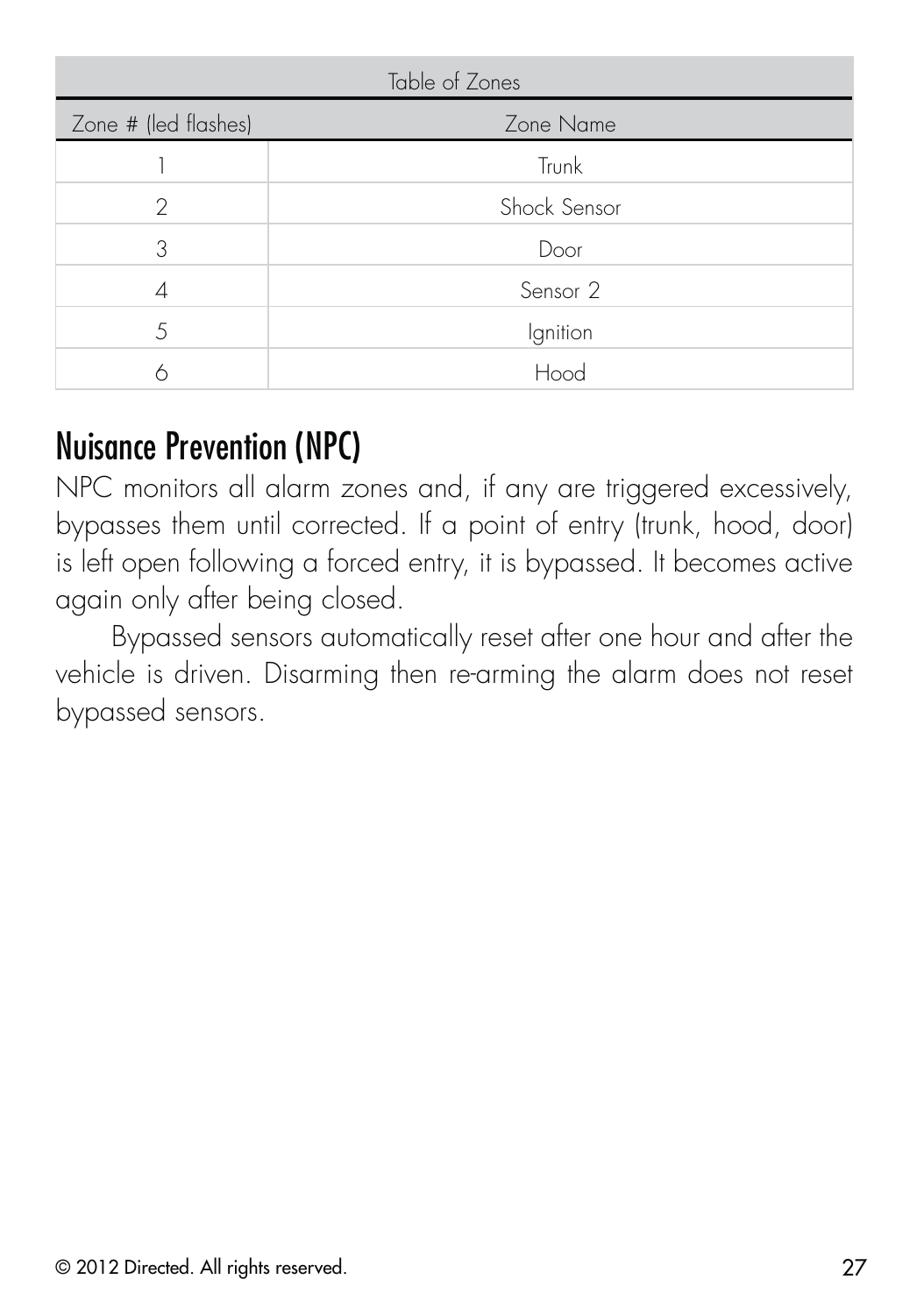## Remote Start Features

## Pit Stop Mode

To exit vehicle with engine running

The system keeps the engine running during short trips into the house or convenience store. To perform Pit Stop:

- 1. With the engine running, set the parking brake and release the foot brake.
- 2. **Press** the  $\bigcirc$  button, the parking lights will turn on and the Remote start LED and On tones play on the remote control.
- 3. Turn the key to off, and remove it from the ignition, the engine continues running for the programmed runtime.
- 4. **Exit** the vehicle and **arm** the alarm.

Note For Pit Stop on manual transmission vehicles follow the directions in the Manual Transmission Start (MTS mode) section.

### Key Takeover

When you are ready to drive

The system keeps the engine running until the vehicle is ready to be driven. To perform Key Takeover:

- 1. Disarm the system and enter the vehicle, do not step on the foot brake.
- 2. **Insert** the key, turn it to the run position, and then step on the foot brake, the remote start then turns off.
- 3. The parking lights turn off to indicate remote start is off, and then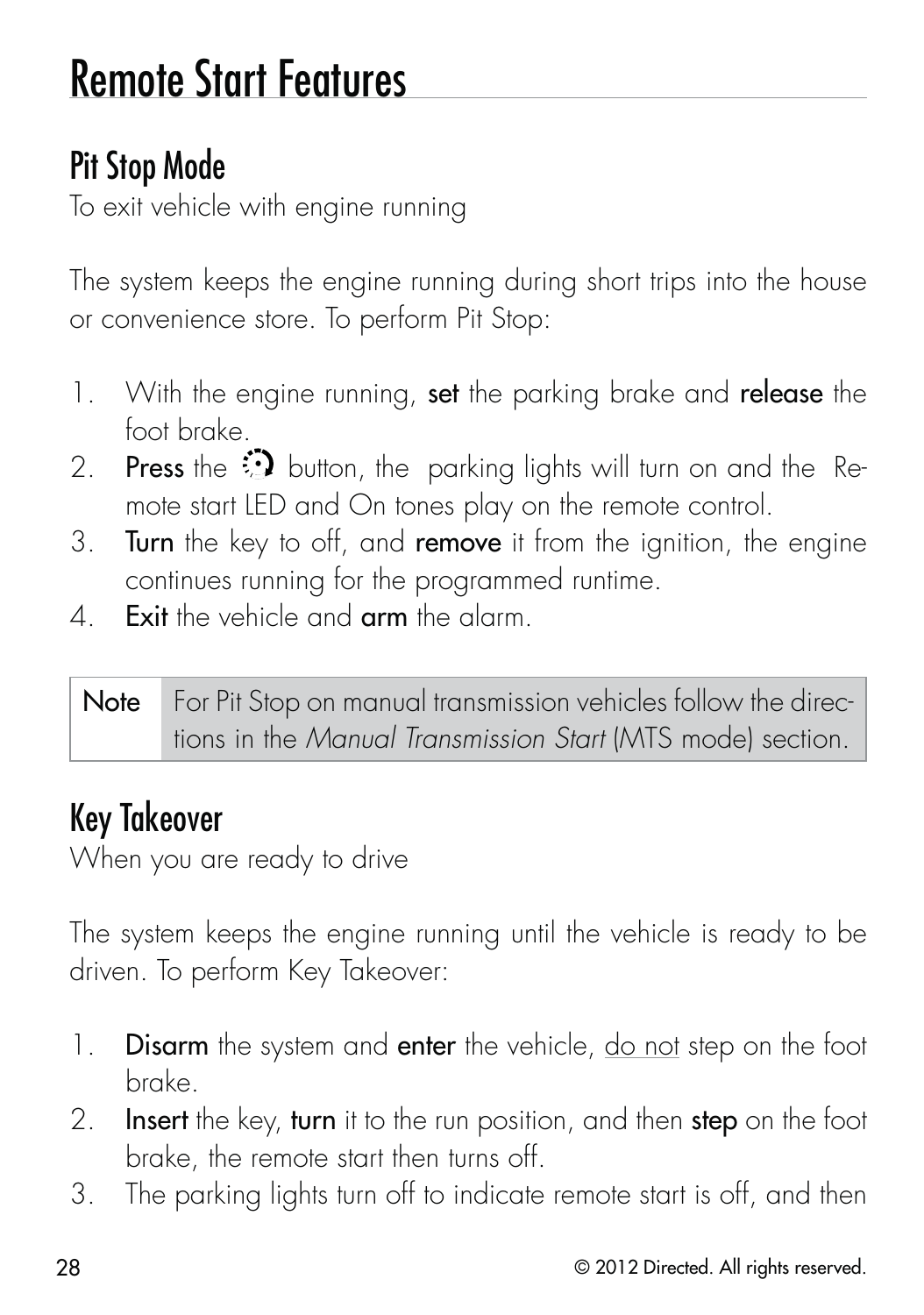after a few seconds the remote plays the Remote Start Off message.

4. The vehicle is ready to drive.

### Remote Start Safe-lock

Remote start safe-lock makes sure the doors are locked while the engine is running and after, even if they are unlocked when remote start is activated. Door locks may require additional parts and labor.

#### Disabling Remote Start

Remote start can be disabled by moving the Toggle Switch to the Off position. If remote start is attempted while Off, the engine will not start. (See Remote Start Fault under Remote Start Features) move the switch back to the On position to resume normal operation.

### Advanced Start

The Advanced start features; Timer Start and Smart Start will automatically start the engine to maintain battery charge or combat extreme cold when parked for an extended period of time.

#### Precautions for the Advanced Start features:

- Park the vehicle in a well ventilated area away from windows and doors that lead into inhabited spaces.
- Arm and Lock the vehicle, the engine will not start unless the doors are locked.
- Only one Advanced start feature can be enabled at any given time.
- For manual transmission vehicles MTS mode must be enabled before Timer Start or Smart Start can be activated.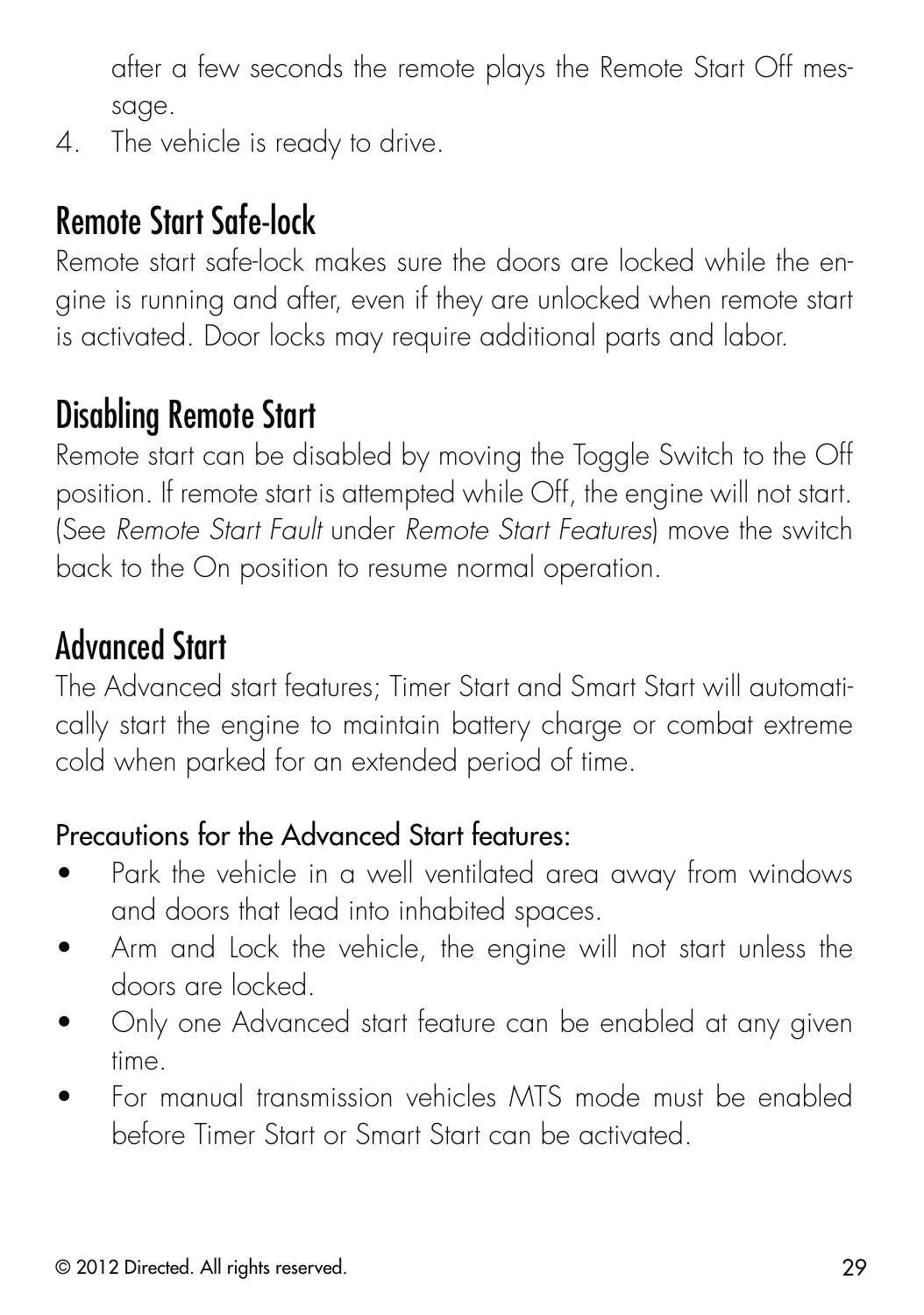#### Timer Start operation

Activation begins a countdown timer as set by the installer (default 3 hours). When the timer expires the engine starts and the Remote Start On message is sent to the remote control. When the Remote start runtime expires the engine shuts off, the Remote Start Off message is sent to the remote control and the countdown timer restarts. This will repeat as many times as set by the installer (default 6 starts). Timer Start is exited after the final start.

#### Smart Start operation

Smart Start uses the settings for Timer Start in addition to temperature and battery level to automatically start the engine. Activation begins the countdown timer. When the timer expires the vehicle interior temperature and battery level is checked and, if the Temperature is above 100F, below 0F, or the battery level is below 10.5v, the engine will start and the Remote Start On message will be sent to the remote controls. When the Remote start runtime expires the engine shuts off, the Remote Start Off message is sent to the remote control and the countdown timer restarts. Smart Start is exited after the final start.

Note The temperature and battery thresholds can be changed by an authorized Directed dealer if a higher or lower threshold is desired.

#### Temperature Reporting

During Remote start the vehicle interior is checked regularly for temperature changes. If a change in temperature is detected this report will be sent to the remote for display. Each time the remote receives this report it will beep and display the temperature as described for the Temperature Request in the Advanced Commands section Level 1.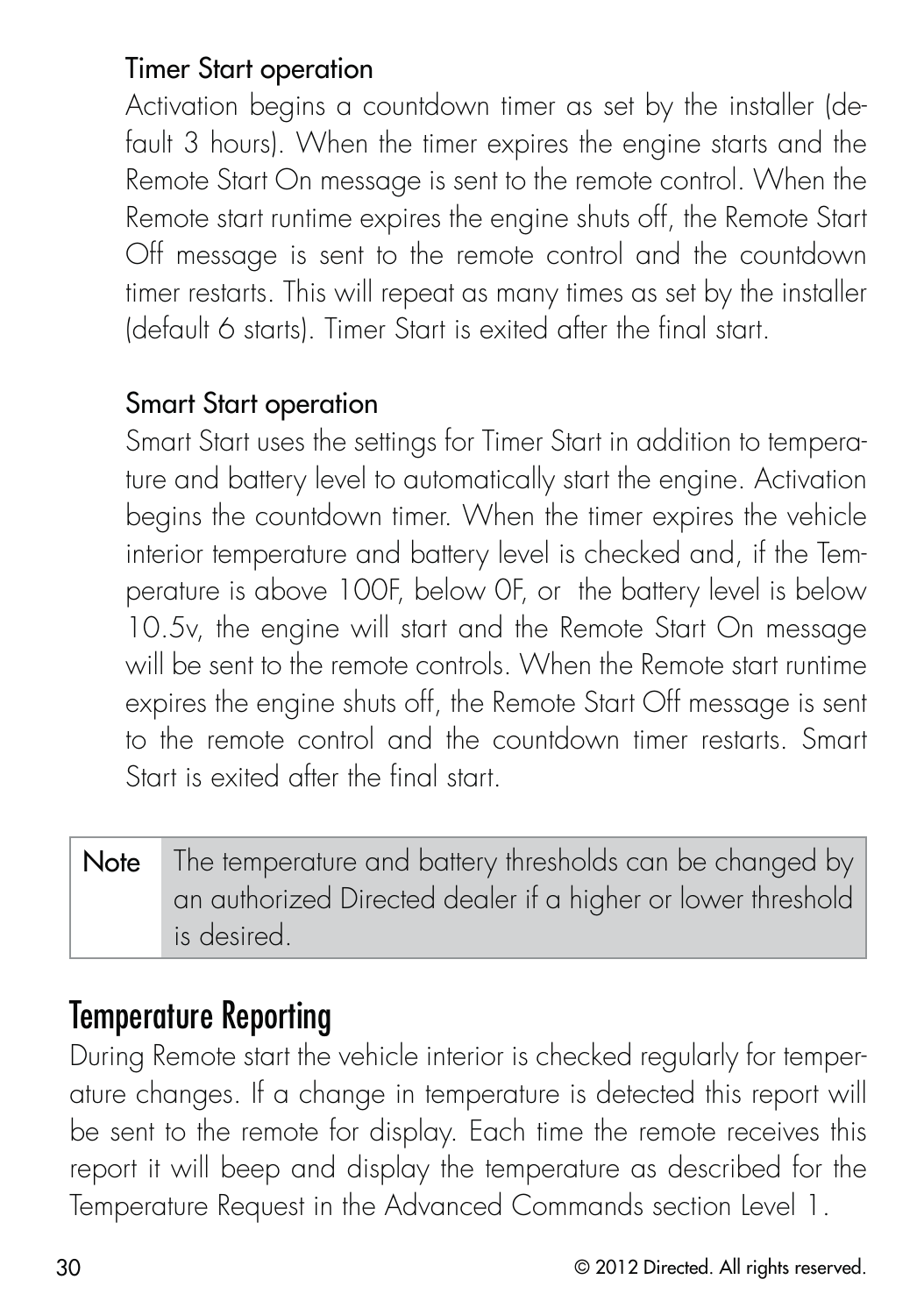### Remote Start Time-out Alert

During remote start a message is sent three minutes before and again at one minute before the engine turns off. The  $f$  LED, Remote Start LED flash and several tones play as an alert to reset the runtime if desired.

### Manual Transmission Start (MTS mode)

When installed into a manual transmission vehicle, the system requires that the MTS mode is properly set when parking. If MTS mode is not properly set or is defeated after being properly set the system will not start the engine.

- 1. With the engine running, **press** the foot brake and **set** the parking brake. For Pit Stop or Turbo Timer mode (to leave the engine running after arming), open the driver door.
- 2. Release the foot brake.
- 3. Within 20 seconds of foot brake release, press any command button on the remote, after 20 seconds return to Step 2 (For Turbo Timer Mode, press the optional dash mounted activation button or send the Timer Mode command.
- 4. The parking lights flash 5 times to confirm MTS mode enable and the remote start activates the ignition outputs. The Remote Start LED and On tones play to confirm.
- 5. **Turn** Off and **remove** the key from the ignition switch, the engine remains running.
- 6. Exit the vehicle, close all the doors and arm the system.
- 7. The engine turns off and after a few seconds, the Remote Start LED and Off tones play to confirm. If the door is opened in Step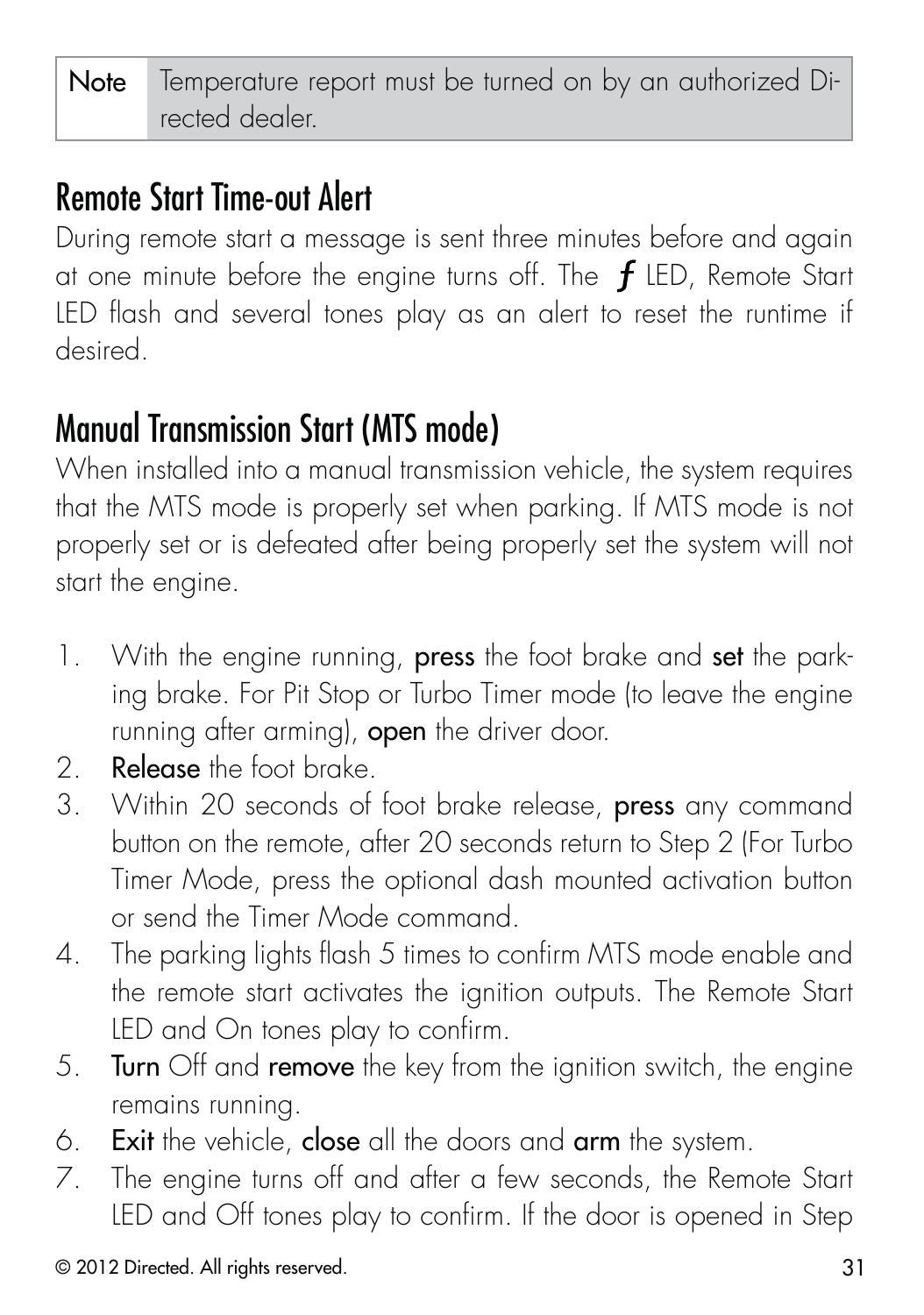3 then the engine continues to run.

#### Turbo Timer Mode

The system keeps the engine running for the Turbo Timer runtime and can be activated by remote control or optional dash mounted activation button.

- 1. With the engine running, set the parking brake.
- 2. Press the optional dash mounted activation button or perform the Timer Mode command.
- 3. The parking lights turn on and the remote start activates the ignition outputs. The Remote Start LED and On tones play to confirm.
- 4. Turn Off and remove the key from the ignition switch, the engine remains running.
- 5. Exit the vehicle, close all the doors and arm the system.
- 6. The engine runs for the Turbo Mode runtime.

Note Turbo Timer must be turned on by an authorized Directed dealer.

#### Remote Start Faults

For user safety, the system must be properly configured or remote start will not activate. The Remote Start Fault output ( $f$  LED on and long fault tone) may be caused by any of several configuration issues. Refer to the following table for the command type and parking light flashes that will identify the configuration issue and solution.

|   | Flashes * Possible Fault | Solution           |
|---|--------------------------|--------------------|
| 5 | Brake on                 | Release foot brake |
| 6 | Hood open                | Close hood         |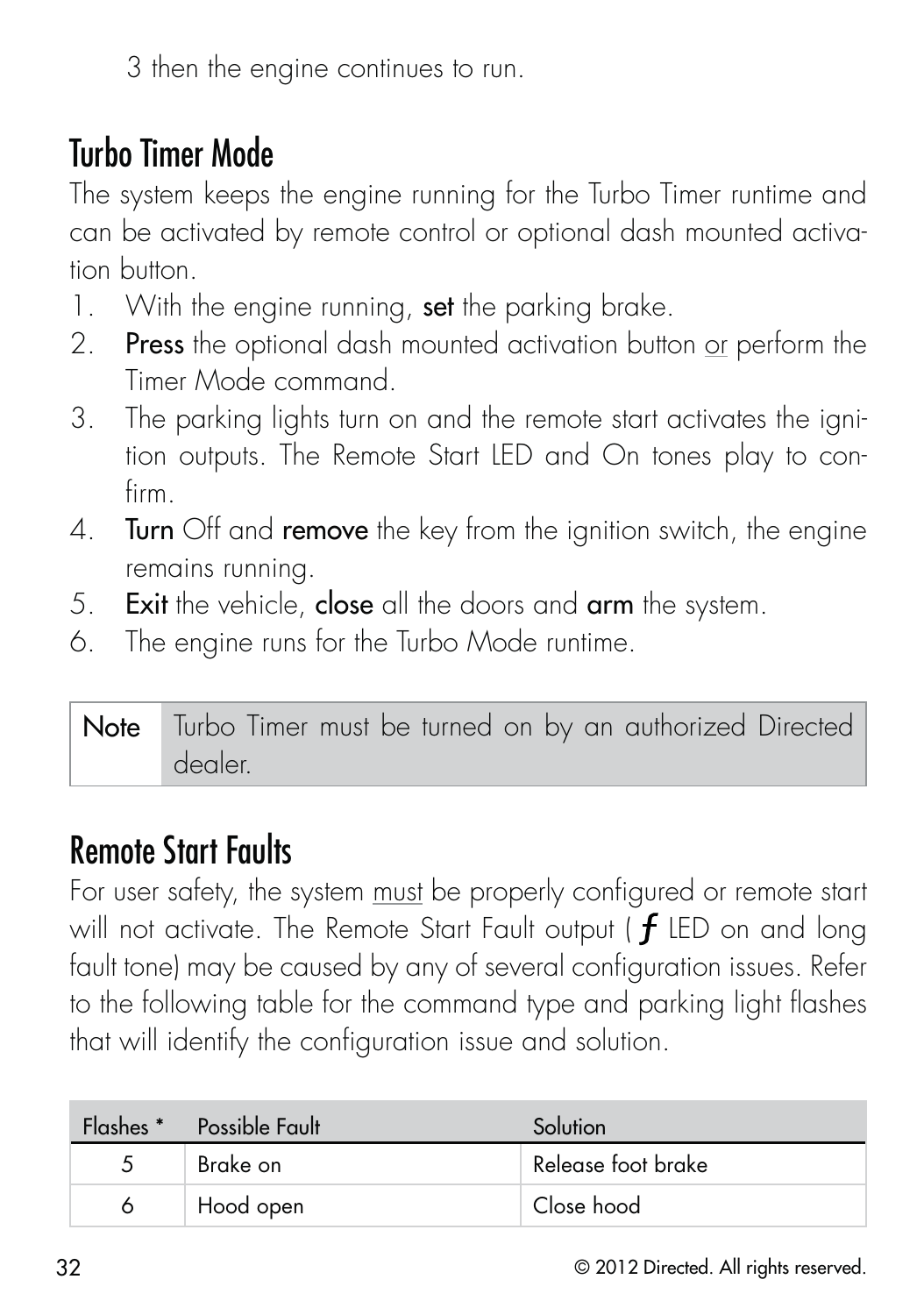| Flashes * | Possible Fault                                             | Solution              |
|-----------|------------------------------------------------------------|-----------------------|
|           | After performing Remote Start<br>command - MTS not enabled | Enable MTS mode       |
|           | After performing Timer Start or<br>Smart Start command     | Check all Solutions   |
| 8         | Toggle Switch off                                          | Turn switch on        |
| None      | Alarm is triggered                                         | Disarm or reset alarm |

\* Refers to the number of parking light flashes.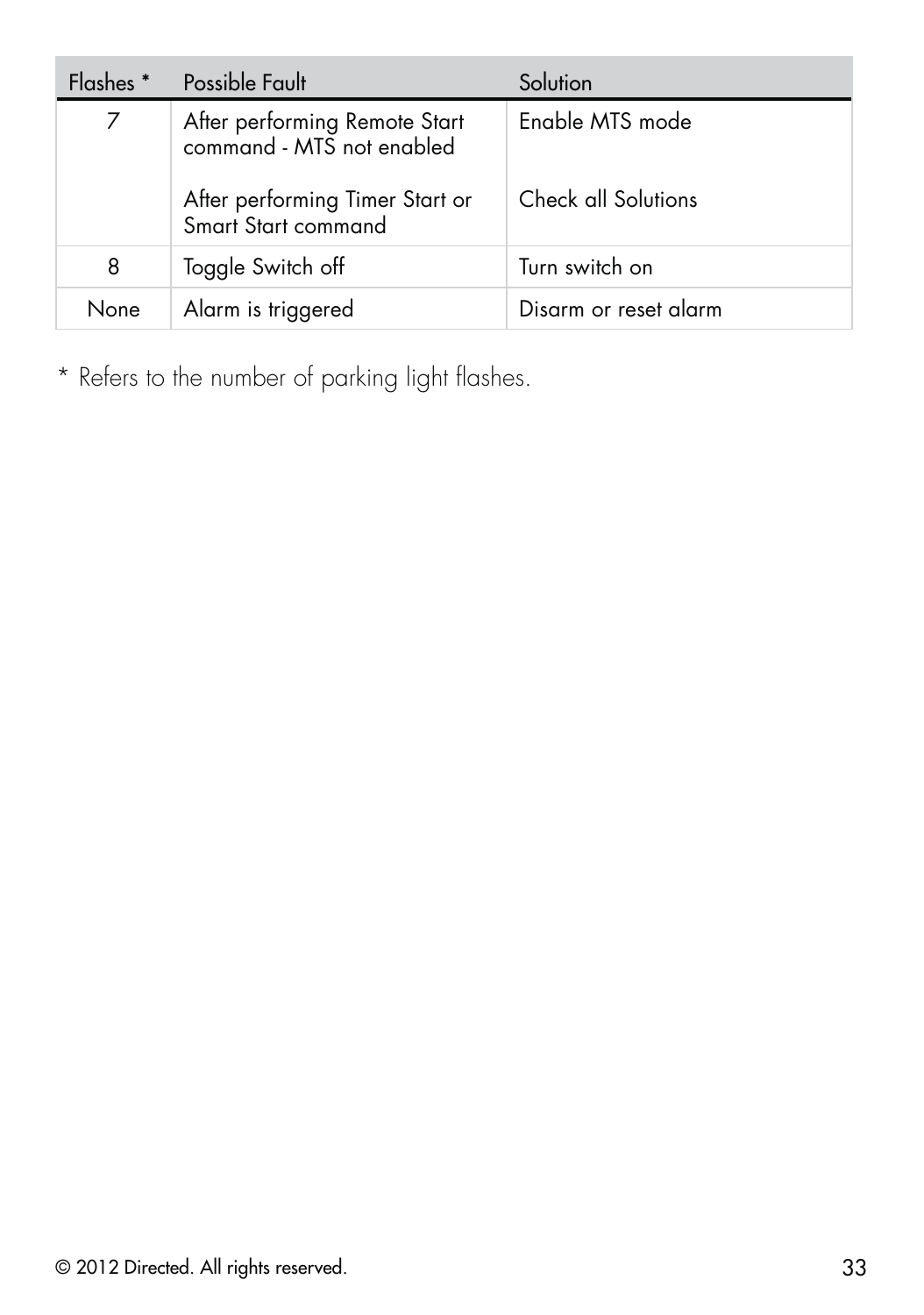## Remote and System Operations

### Passive Arming\*

Park and exit the vehicle, after the doors are closed the Passive arming countdown begins. The led flashes quickly and upon reaching 20 seconds the siren then chirps once. At 30 seconds the system arms itself.

Anytime before the system arms you can re-enter the vehicle or open the trunk to load or unload items and, after closing passive arming resumes.

To stay secure in case of accidental disarming of the system, if a door is not opened within 30 seconds the system re-arms itself and locks the doors.

### Auto Re-arming\*

Auto re-arm ensures the vehicle stays protected if it is not entered after disarming by remote control. After disarming by remote, the alarm automatically re-arms itself (and locks the doors if programmed on) in 30 seconds. Open any point of entry to stop the re-arm until the next disarm by remote.

## Onetime Bypass\*

Turn the ignition On for one to three seconds and then Off. The siren chirps once to confirm one-time bypass is enabled.

One-time bypass can be used to temporarily bypass the Passive arming operation for one cycle. It also bypasses the comfort closure and auxiliary channel outputs programmed to activate when arming. After the next disarm all operations return to normal.

\* These features must be turned on by an authorized Directed dealer.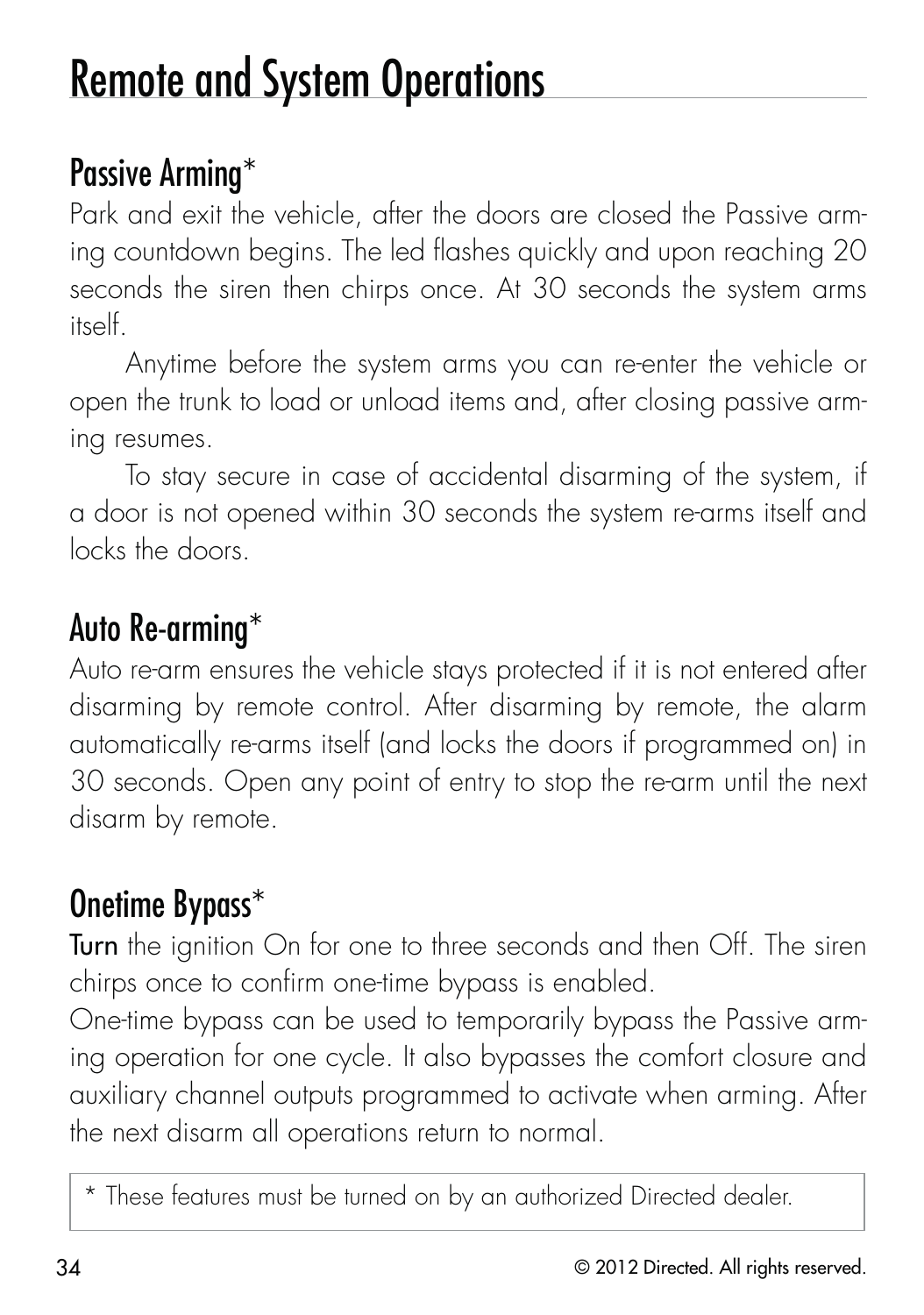## Valet Mode

Valet mode can be entered and exited by performing the Remote Valet command or manually using the vehicle key and the control button. When entered, the alarm functions are defeated while the convenience features still operate normally.

Arm and Disarm commands lock and unlock the doors. The Responder LE emits the Arm in Valet and Disarm in Valet output as described for Arm and Disarm in the Basic Commands section.

Use the following steps to manually enter and exit Valet Mode:

- 1. Turn the ignition switch On and then Off
- 2. Immediately press and release the control button once
- 3. The control center LED turns On when entering and Off when exiting.

#### Power Save

To reduce power consumption the control center status LED modifies its output if the vehicle is parked for an extended period. If Armed the flashing is reduced after 24 hours. When Valet mode is On the LED will turn off 1 hour and will reset each time the ignition is turned off.

### Rapid Resume

If power is ever disconnected by a mechanic or thief, the system will resume the state it was in at the time of disconnection, when power is reconnected.

#### Automatic Remote Updates

The system sends a silent message to all remote controls after any major action has occurred. When the remote receives this message it updates the Arm status.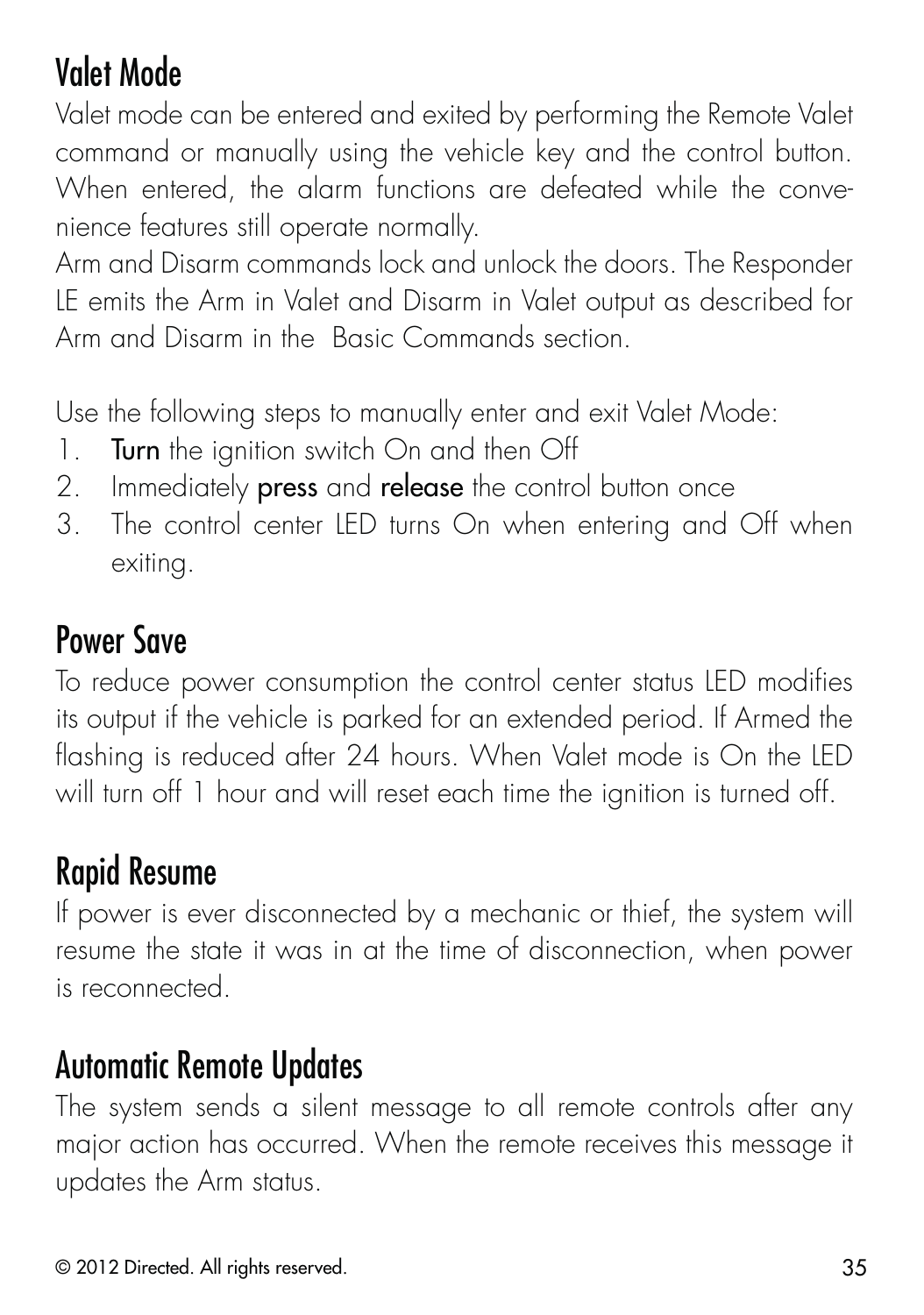## Out of Range

Each time a command is performed the Responder LE will expect a command confirmation from the system. If a command confirmation is not received the  $f$  and transmit LED's flash and a long fault tone plays as an alert.

#### No Remote Output

Occasionally when a command is performed the remote may not generate a command confirmation output or Out of Range output. This indicates that the system received the command but it was an incomplete command (e.g. Aux button pressed too short to activate the trunk release) or it was an illegal message (e.g. the command was corrupted due to local RF interference). These are temporary normal functions of the system and remote, perform the command again within 10 seconds to return to normal operation.

#### Feature not Available

The Feature Not Available output ( $f$  LED on and long fault tone) is a generic one which varies in cause and solution depending upon the command used:

| Command       | Cause                                               | Reason/Solution                                                                                     |
|---------------|-----------------------------------------------------|-----------------------------------------------------------------------------------------------------|
| Runtime Reset | Remote Start is Off                                 | Only available when Remote Start is On                                                              |
| Sensor Bypass | System is not armed                                 | Only available when system is armed                                                                 |
| Defroster     | Remote Start is Off.<br>Not configured for<br>this. | Only available when Remote Start is On.<br>Only available when configured for<br>Defroster control. |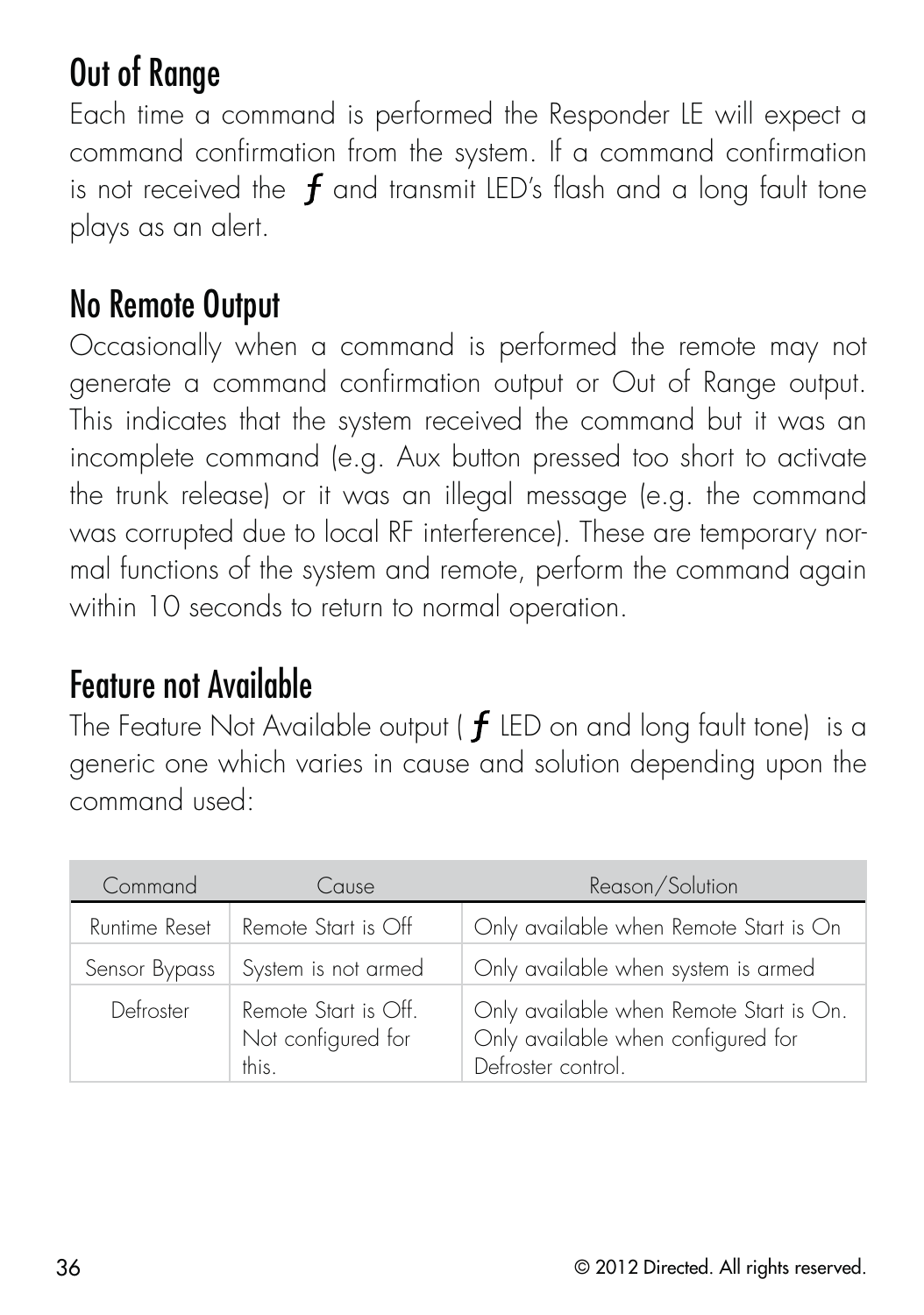## Car Select

Car 2 must first be turned On (See Remote Control Configuration section to turn on).

- 1. Press and hold the  $f$  button for 3 seconds. The remote flashes the LED and beeps once or twice to indicate the selected Car is 1 or 2.
- 2. **Release** the button for Car Select.
- 3. Release the  $f$  button, then press and release while the LED and beeps continue to perform Car Select. Once the car is selected a command can be performed by pressing one of the command buttons.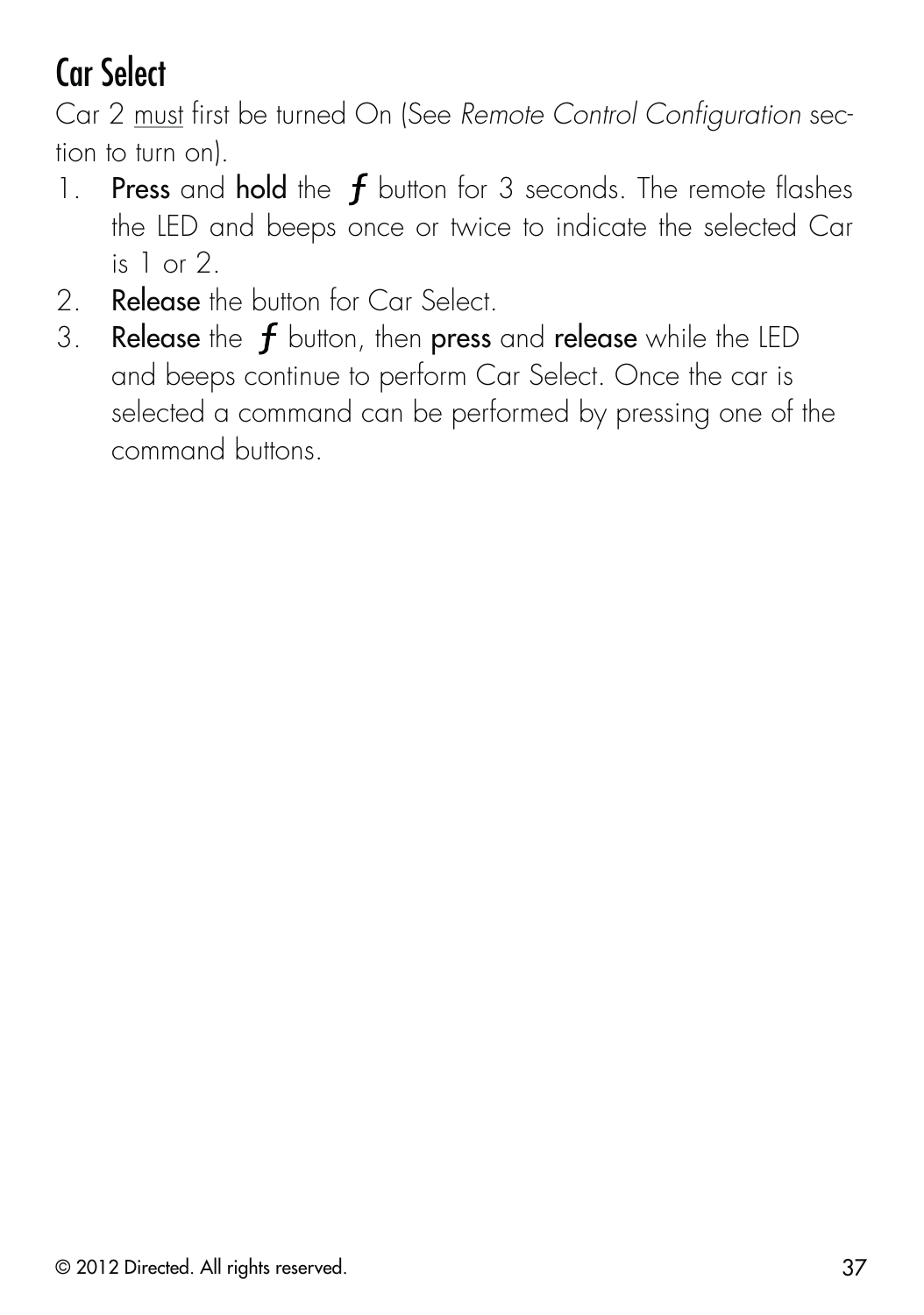## System Expansion Options

#### Controlling two vehicles (Car Select)

The Responder LE and 1way companion remote can control systems in two different vehicles saving the need for multiple remote controls. This feature also allows for customized system configurations on each vehicle that has more than one driver. See Owner Recognition following for details.

#### Owner recognition

The system can be configured to recognize the remote used when disarming and change selected features to match the remote users preferences. Memory seat adjustment, siren chirps, passive arming, remote button auto unlocking, alarm output duration can all be custom set for each remote user at the time of installation.

#### Comfort closure

Comfort Closure emulates turning the key in the door cylinder or holding the lock button of an OEM keyless entry. It will automatically close the windows and sunroof on vehicles with this type of OEM convenience feature.

#### Alarm output duration

The length of time the siren sounds can be adjusted from 1 to 180 seconds at the time of installation.

#### Arming and Warn-away chirp control

The system Arm, Disarm and Sensor Warn-away chirps can be configured for those that prefer a custom silent alarm operation.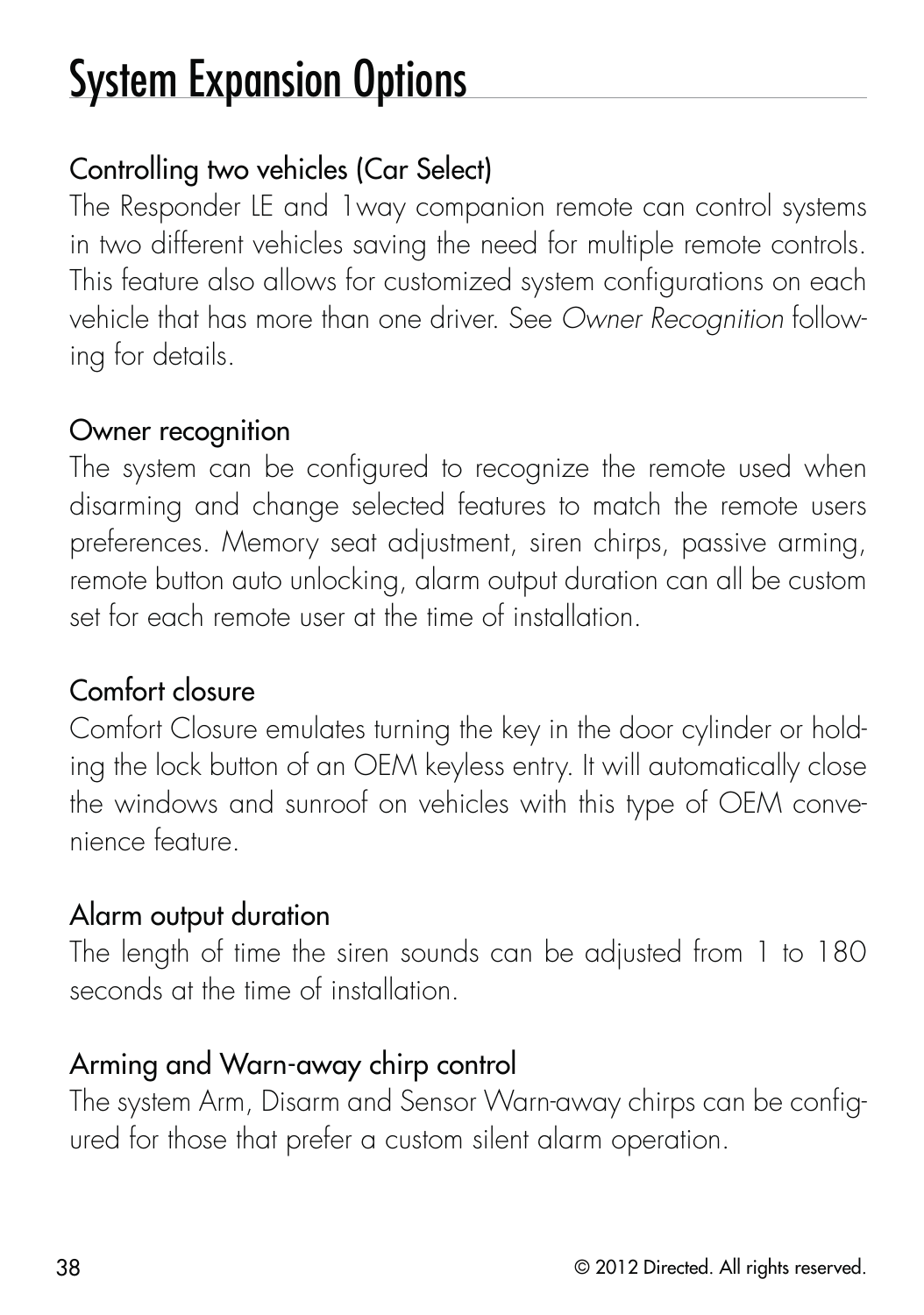#### Driver door priority unlocking

The door unlocking operation can be configured to emulate an OEM style of driver priority unlocking for added security during disarming.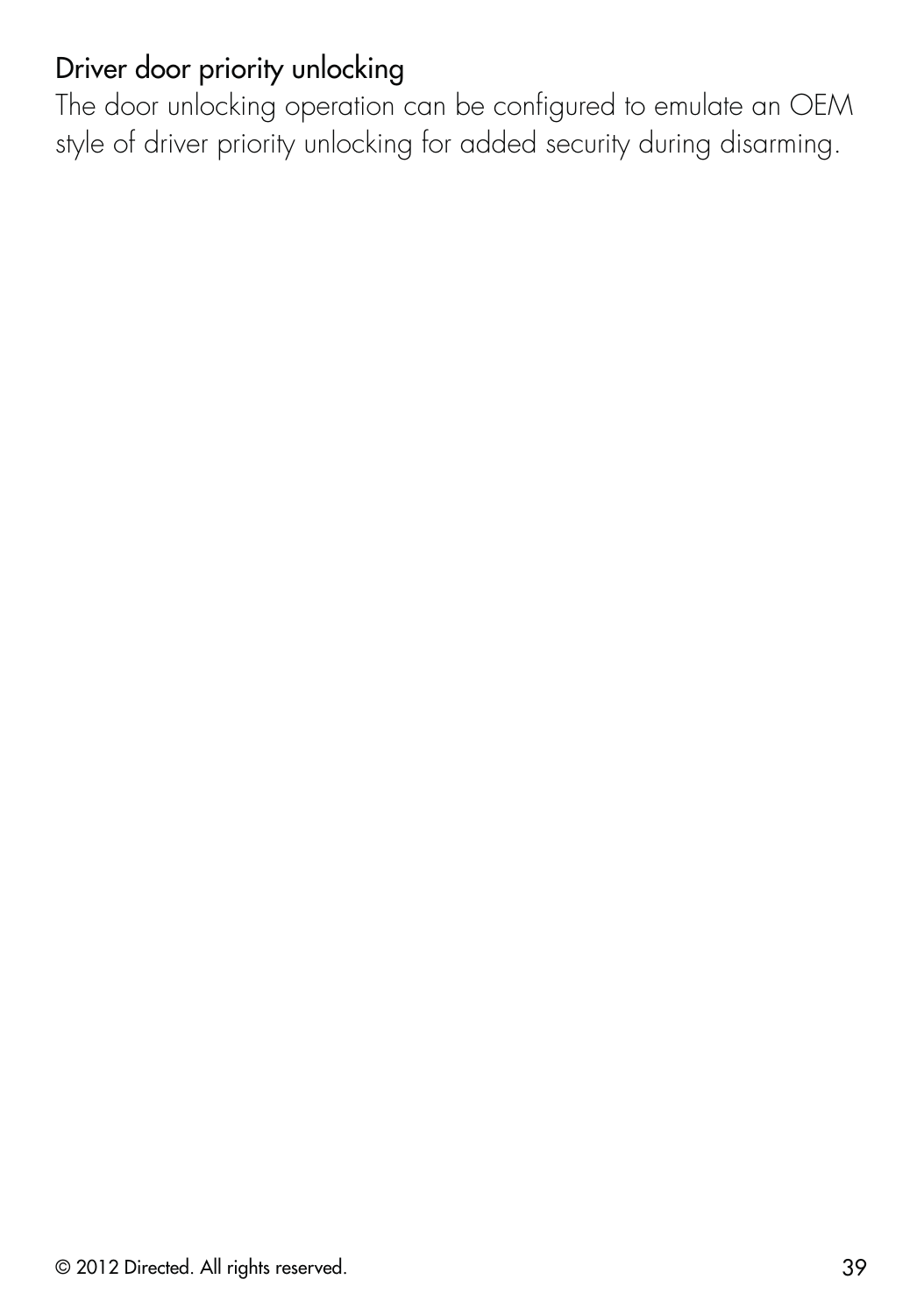# Battery Information

The Responder LE remote is powered by 2 batteries (PN CR-2016) and the 1-way companion remote by 1 battery (PN CR-2032) that can be purchased at most retailers. The operating range is reduced as the battery weakens. The information and precautions in this section can help maximize your battery's life and usage in providing your Responder LE and 1-way companion remote controls with many years of trouble free operation.

#### Low Battery

After a command is performed the Responder LE and 1way companion remote controls check their battery level and, when the level requires attention, will begin generating alerts. Once the alerts begin, the remote controls will remain operational for several days but the battery/batteries should be replaced at the earliest opportunity or failure to control the system may occur.

#### Low Battery Alerts

When disarming the system using a remote with a low battery the siren will emit one additional chirp as an alert. If confirmation chirps are programmed off, the system will still emit one chirp as an alert when disarming. After performing a command, several beeps play on the Responder LE remote to indicate the battery/ batteries need replacing.

## Battery Life

The Responder LE remote control has many features that make it one of the most unique remote controls on the market today. The default feature settings provide for excellent battery life. However, to maximize this battery life, the following suggestions will help: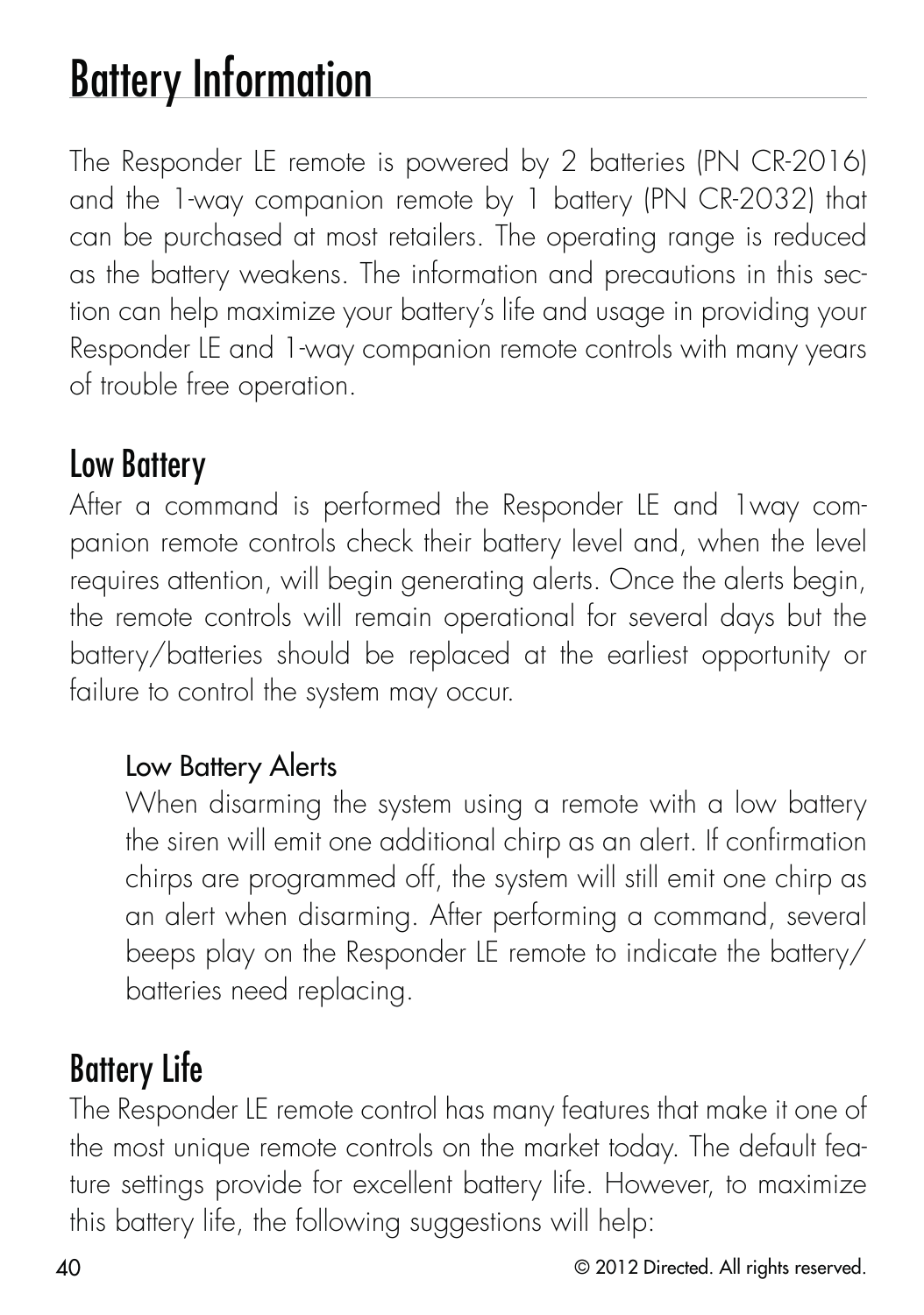- Turn Paging off: The remote will not wake up to check for messages with Paging off in the Setup Remote menu. Caution! The remote will not receive trigger messages from the system.
- Turn Beeps off: The Button beeps can be turned off in the Setup Remote menu. The command beeps still play normally.

#### Battery Replacement

1. Using a small flat-head screwdriver, insert into slot located on the side of the remote control and carefully pry open the unit. Side View

> 2. Turn unit over and carefully remove rear housing. Remove the battery from holder and replace with a new one.



Note Verify that the battery polarity is correct when replacing.

3. Reassemble all parts and snap together.

#### Battery Disposal



Directed cares about the environment. If you need to dispose of the battery, please do so in accordance with your municipal requirements for battery disposal.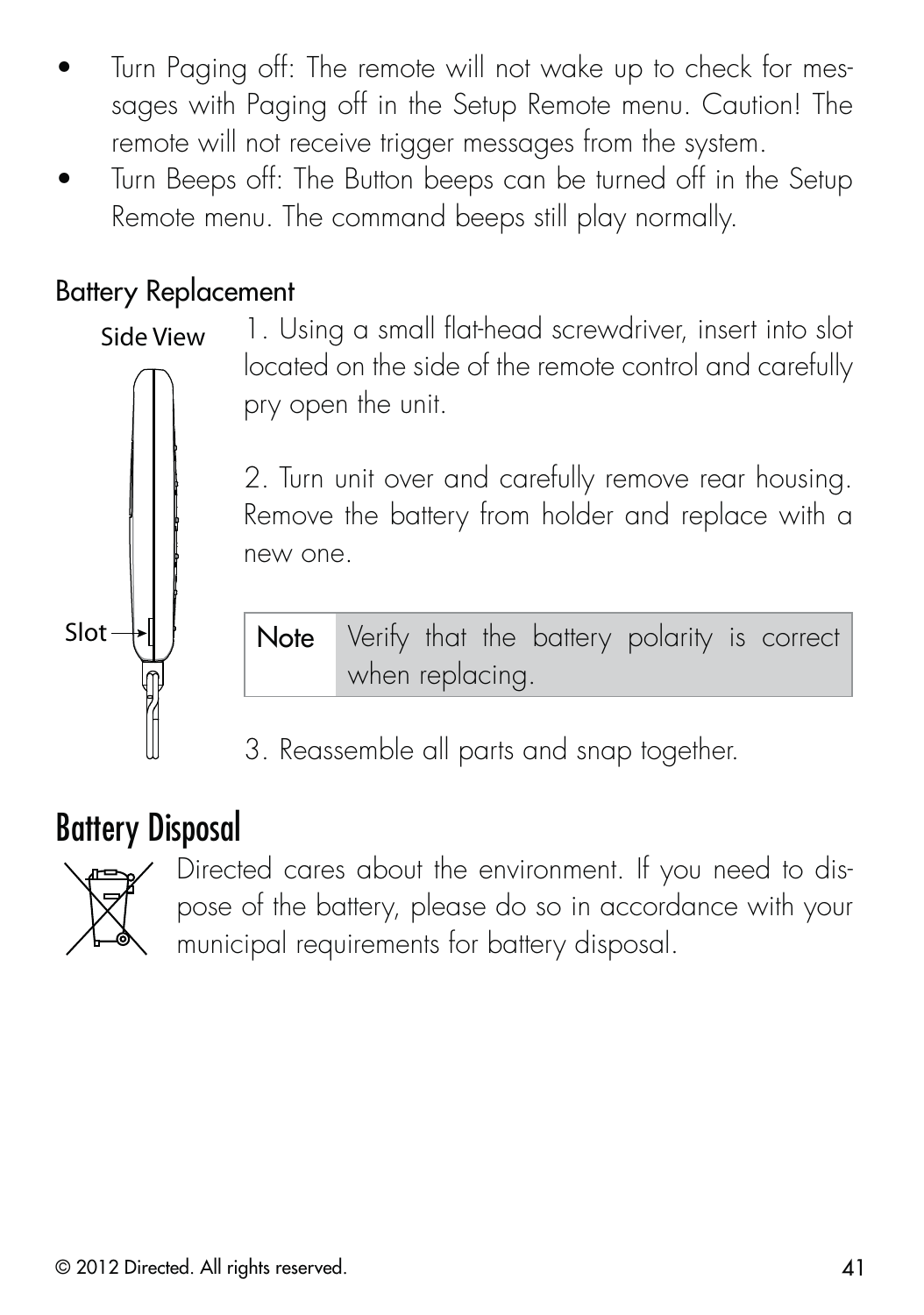## Glossary of Terms

| Document Terminology |  |
|----------------------|--|
|                      |  |

| Control Module                                     | The "brain" of your system. Usually hidden underneath the<br>dash area of the vehicle. It houses the microprocessor which<br>monitors your vehicle and controls all of the system's func-<br>tions.                                                            |
|----------------------------------------------------|----------------------------------------------------------------------------------------------------------------------------------------------------------------------------------------------------------------------------------------------------------------|
| Responder LE (2-way<br>Remote Control)             | A hand-held, remote control which operates the various func-<br>tions of your system and receives messages and pages from<br>the system.                                                                                                                       |
| Companion<br>Remote<br>(1-way Remote Con-<br>trol) | A hand-held, remote control which operates the various func-<br>tions of your system but does not provide message display                                                                                                                                      |
| Control Center                                     | The control center contains the system's radio-frequency an-<br>tenna, the control button, and the Status LED. For maximum<br>remote-control range, the control center is usually located at<br>the top of the windshield, centered near the rear-view mirror. |
| Status LED                                         | A light used to indicate the status of your system. It is located<br>on your system's Control Center.                                                                                                                                                          |
| Control Button                                     | A small push button located on your system's control center.<br>It is used to override (disarm) the alarm when a remote is not<br>available or to enter or exit Valet Mode.                                                                                    |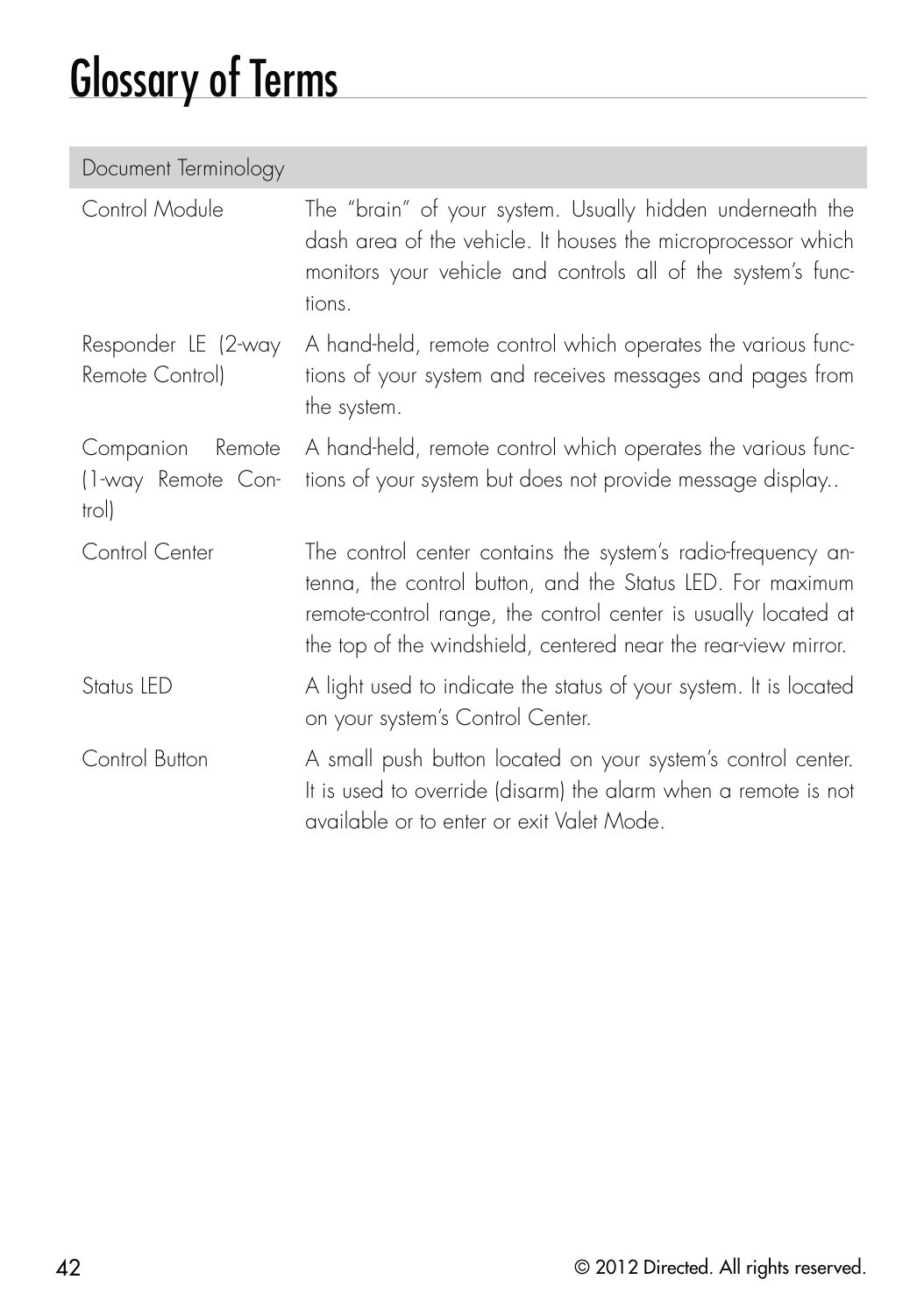## Patent Information

This product is covered by one or more of the following United States patents:

Remote Start Patents:

5,349,931; 5,872,519; 5,914,667; 5,952,933; 5,945,936; 5,990,786; 6,028,372; 6,467,448; 6,561,151; 7,191,053; 7,483,783

Vehicle Security Patents:

5,467,070; 5,532,670; 5,534,845; 5,563,576; 5,646,591; 5,650,774; 5,673,017; 5,712,638; 5,872,519; 5,914,667; 5,952,933; 5,945,936; 5,990,786; 6,028,505; 6,452,484

Other patents pending.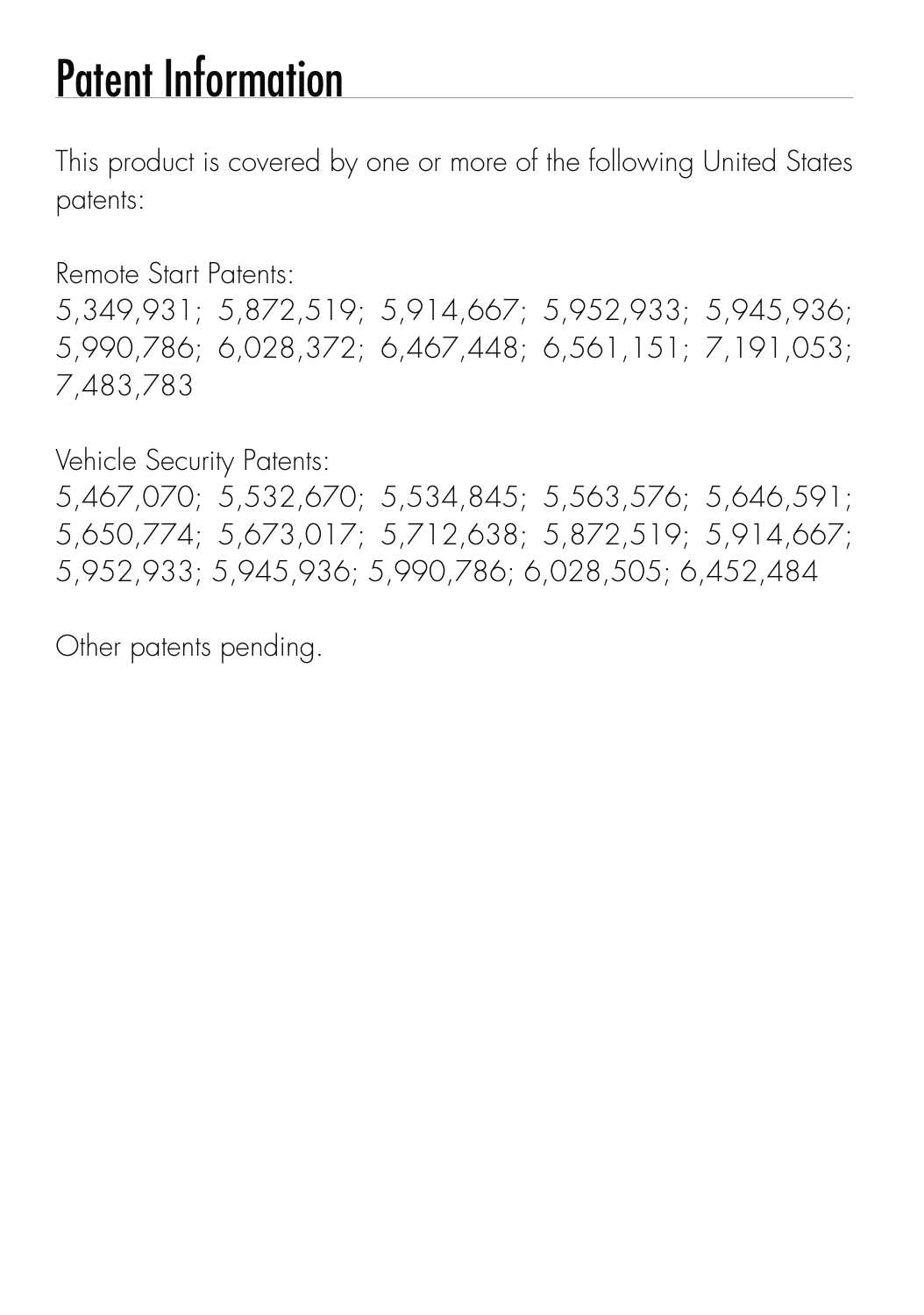## Government Regulations

This device complies with Part 15 of FCC rules. Operation is subject to the following two conditions: (1) This device may not cause harmful interference, and (2) This device must accept any interference received, including interference that may cause undesirable operation.

This equipment has been tested and found to comply with the limits for a class B digital device, pursuant to Part 15 of the FCC Rules. These limits are designed to provide reasonable protection against harmful interference in a residential installation. This equipment generates and can radiate radio frequency energy and, if not installed and used in accordance with the instruction manual, may cause harmful interference to radio communications. However, there is no guarantee that interference will not occur in a particular installation. If this equipment does cause harmful interference to radio or television, which can be determined by turning the equipment OFF and ON, the user is encouraged to try to correct the interference by one or more of the following measures:

- Reorient or relocate the receiving antenna.
- $\bullet$  Increase the separation between the equipment and receiver.
- Connect the equipment into an outlet on a circuit different from that to which the receiver is connected.
- Consult the dealer or an experienced radio / TV technician for help.

#### Remote Controls

To satisfy FCC RF exposure compliance requirements, this device should be used in hand-held, hand operated configurations only. The device and its antenna must maintain a separation distance of 20 cm or more from the person's body, except for the hand and wrists, to satisfy RF exposure compliance. This device is designed to be used in a person's hands and its operating configurations do not support normal transmissions while it is carried in pockets or holsters next to a person's body.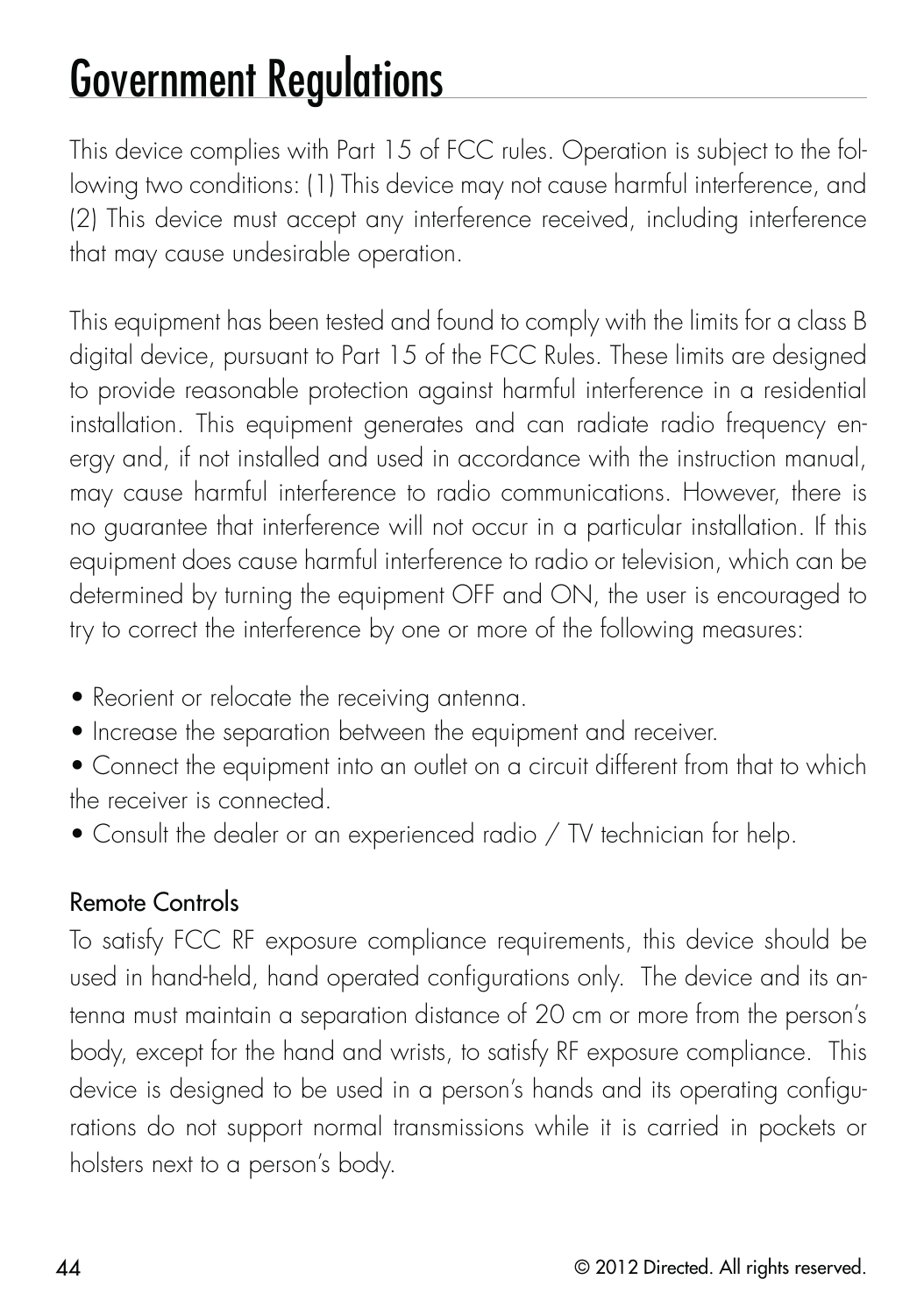#### Control Center

To satisfy FCC RF exposure compliance requirements, the device and its antenna must maintain a separation distance of 20 cm or more from the person's body, except for the hand and wrists, to satisfy RF exposure compliance.

This device complies with the Industry Canada Radio Standards Specification RSS 210. Its use is authorized only on a no-interference, no-protection basis; in other words, this device must not be used if it is determined that it causes harmful interference to services authorized by IC. In addition, the user of this device must accept any radio interference that may be received, even if this interference could affect the operation of the device.

WARNING! Changes or modifications not expressly approved by the party responsible for compliance could void the user's authority to operate this device.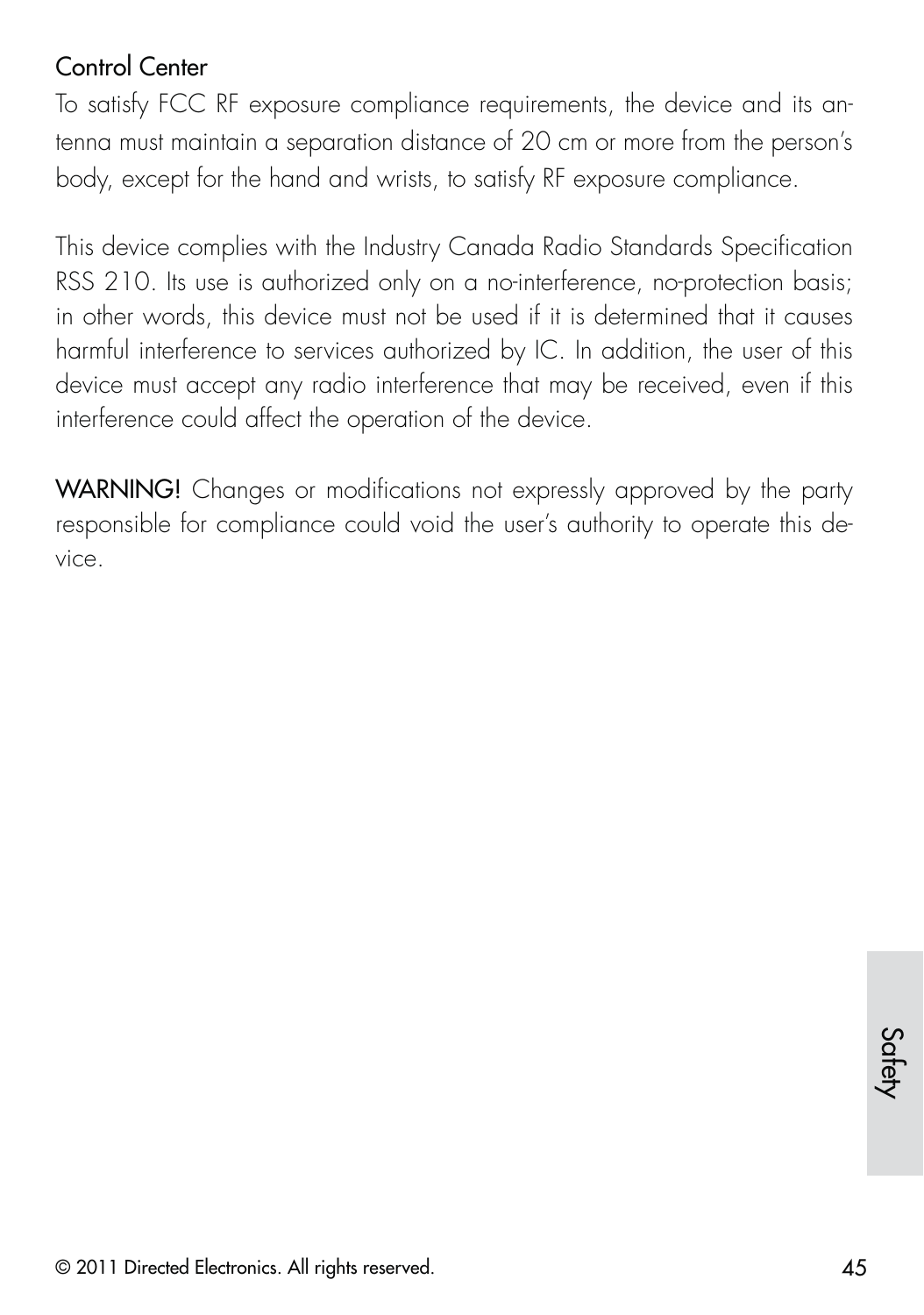## Warning! Safety First

Please read the safety warnings below before proceeding. Improper  $\Delta$  use of the product may be dangerous or illegal.

### **Installation**

Due to the complexity of this system, installation of this product must only be performed by an authorized Directed dealer. If you have any questions, ask your retailer or contact Directed directly at 1-800-753-0600.

### Remote Start Capable

When properly installed, this system can start the vehicle via a command signal from the remote control transmitter. Therefore, never operate the system in an enclosed area or partially enclosed area without ventilation (such as a garage). When parking in an enclosed or partially enclosed area or when having the vehicle serviced, the remote start system must be disabled using the installed menu wheel. It is the user's sole responsibility to properly handle and keep out of reach from children all remote control transmitters to assure that the system does not unintentionally remote start the vehicle. THE USER MUST IN-STALL A CARBON MONOXIDE DETECTOR IN OR ABOUT THE LIVING AREA ADJACENT TO THE VEHICLE. ALL DOORS LEADING FROM ADJACENT LIV-ING AREAS TO THE ENCLOSED OR PARTIALLY ENCLOSED VEHICLE STOR-AGE AREA MUST AT ALL TIMES REMAIN CLOSED. These precautions are the sole responsibility of the user.

## Manual Transmission Vehicles

Remote starters on manual transmission vehicles operate differently than those with automatic transmission because you must leave your car in neutral. You must read this Owner's Guide to familiarize yourself with the proper procedures regarding manual transmission remote starters. If you have any questions, ask your authorized Directed dealer or contact Directed at 1-800-753-0600.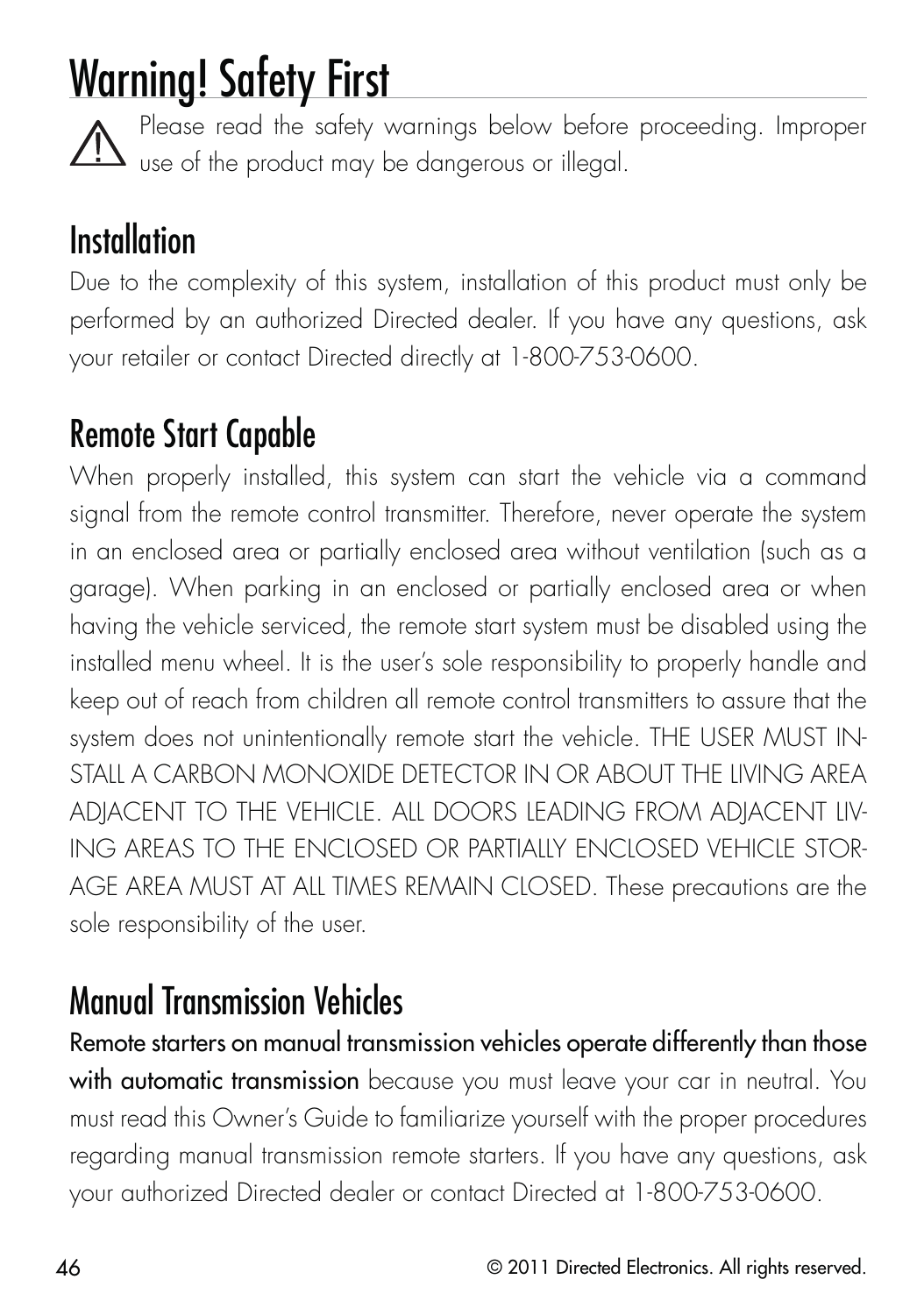Before remote starting a manual transmission vehicle, be sure to:

- Leave the vehicle in neutral and be sure no one is standing in front or behind the vehicle.
- Only remote start on a flat surface
- Have the parking brake fully engaged

WARNING! It is the responsibility of the owner to ensure the parking/emergency brake properly functions. Failure to do so can result in personal injury or property damage. We recommend the owner have the parking / emergency brake system inspected and adjusted by a qualified automotive shop biannually.

Use of this product in a manner contrary to its intended mode of operation may result in property damage, personal injury, or death. (1) Never remotely start the vehicle with the vehicle in gear, and (2) Never remotely start the vehicle with the keys in the ignition. The user must also have the neutral safety feature of the vehicle periodically checked, wherein the vehicle must not remotely start while the car is in gear. This testing should be performed by an authorized Directed dealer in accordance with the Safety Check outlined in the product installation guide. If the vehicle starts in gear, cease remote start operation immediately and consult with the authorized Directed dealer to fix the problem.

After the remote start module has been installed, contact your authorized dealer to have him or her test the remote start module by performing the Safety Check outlined in the product installation guide. If the vehicle starts when performing the Neutral Safety Shutdown Circuit test, the remote start unit has not been properly installed. The remote start module must be removed or the installer must properly reinstall the remote start system so that the vehicle does not start in gear. All installations must be performed by an authorized Directed dealer.

OPERATION OF THE REMOTE START MODULE IF THE VEHICLE STARTS IN

Safety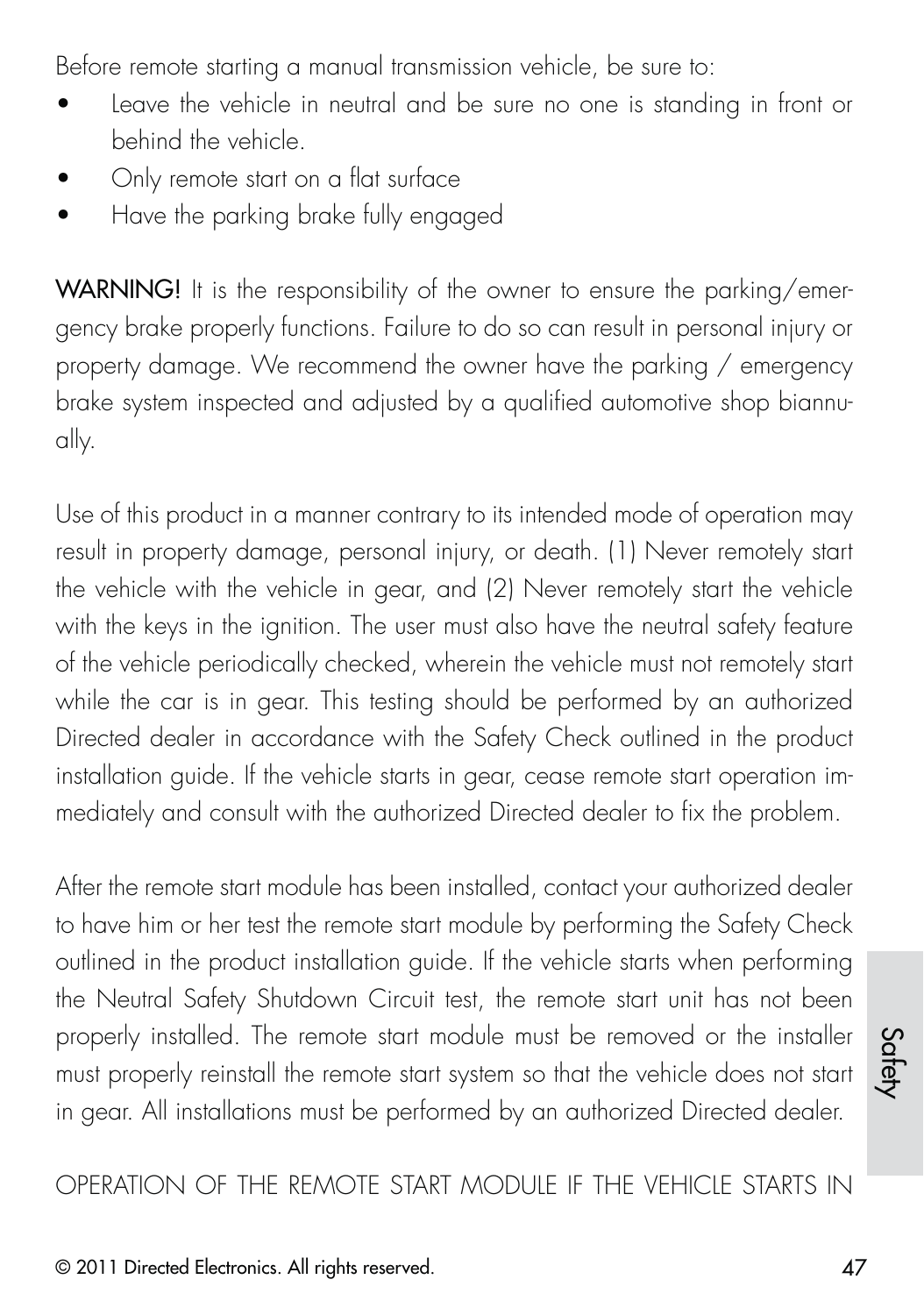GEAR IS CONTRARY TO ITS INTENDED MODE OF OPERATION. OPER-ATING THE REMOTE START SYSTEM UNDER THESE CONDITIONS MAY RESULT IN PROPERTY DAMAGE OR PERSONAL INJURY. YOU MUST IMME-DIATELY CEASE THE USE OF THE UNIT AND SEEK THE ASSISTANCE OF AN AUTHORIZED Directed DEALER TO REPAIR OR DISCONNECT THE INSTALLED REMOTE START MODULE. DIRECTED WILL NOT BE HELD RESPONSIBLE OR PAY FOR INSTALLATION OR REINSTALLATION COSTS.

This product is designed for fuel injected vehicles only. Use of this product in a standard transmission vehicle must be in strict accordance with this guide.

This product should not be installed in any convertible vehicles, soft or hard top with a manual transmission. Installation in such vehicles may pose certain risk.

#### **Interference**

All radio devices are subject to interference which could affect proper performance.

### Upgrades

Any upgrades to this product must be performed by an authorized Directed dealer. Do not attempt to perform any unauthorized modifications to this product.

#### Water/Heat Resistance

This product is not designed to be water and/or heat-resistant. Please take care to keep this product dry and away from heat sources. Any damage from water or heat will void the warranty.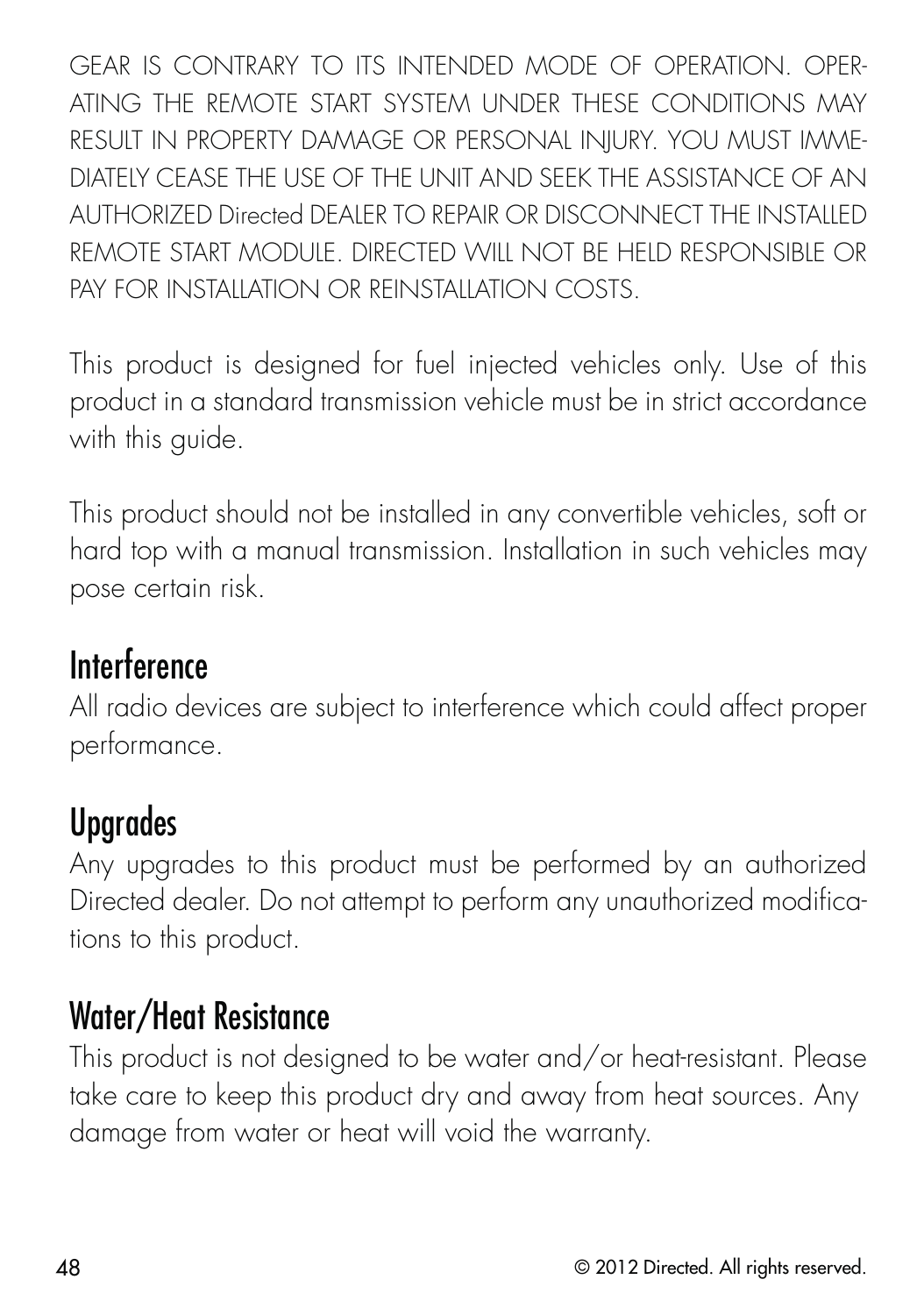# Limited lifetime consumer warranty

Directed Electronics. ("Directed") promises to the original purchaser to repair or replace (at Directed's election) with a comparable reconditioned model any Directed unit (hereafter the "unit"), excluding without limitation the siren, the remote transmitters, the associated sensors and accessories, which proves to be defective in workmanship or material under reasonable use during the lifetime of the vehicle provided the following conditions are met: the unit was purchased from an authorized Directed dealer, the unit was professionally installed and serviced by an authorized Directed dealer; the unit will be profession¬ally reinstalled in the vehicle in which it was originally installed by an authorized Directed dealer; and the unit is returned to Directed, shipping prepaid with a legible copy of the bill of sale or other dated proof of purchase bearing the following information: consumer's name, telephone number and address; the authorized dealers name, telephone number and address; complete product description, including accessories; the year, make and model of the vehicle; vehicle license number and vehicle identification number. All components other than the unit, including without limitation the siren, the remote transmitters and the associated sensors and accessories, carry a one-year warranty from the date of purchase of the same. ALL PRODUCTS RECEIVED BY DIRECTED FOR WARRANTY REPAIR WITHOUT PROOF OF PURCHASE FROM AN AUTHORIZED DEALER WILL BE DENIED. This warranty is non-transferable and is automatically void if: the unit's date code or serial number is defaced, missing or altered; the unit has been modified or used in a manner contrary to its intended purpose; the unit has been damaged by accident, unreasonable use, neglect, improper service, installation or other causes not arising out of defects in materials or construction. The warranty does not cover damage to the unit caused by installation or removal of the unit. Directed, in its sole discretion, will determine what constitutes excessive damage and may refuse the return of any unit with excessive damage. TO THE MAXIMUM EXTENT ALLOWED BY LAW, ALL WARRANTIES, INCLUDING BUT NOT LIMITED TO EXPRESS WARRANTY, IMPLIED WARRANTY, WARRANTY OF MERCHANTABILITY, FITNESS FOR PARTICULAR PURPOSE AND WARRANTY OF NON-INFRINGEMENT OF INTELLECTUAL PROPERTY, ARE EXPRESSLY EXCLUDED; AND DIRECTED NEITHER ASSUMES NOR AUTHORIZES ANY PERSON OR ENTITY TO ASSUME FOR IT ANY DUTY, OBLIGATION OR LIABILITY IN CONNECTION WITH ITS PRODUCTS. DIRECTED DISCLAIMS AND HAS ABSOLUTELY NO LIABILITY FOR ANY AND ALL ACTS OF THIRD PARTIES INCLUDING ITS AUTHORIZED DEALERS OR INSTALLERS. DIRECTED SECURITY SYSTEMS, INCLUDING THIS UNIT, ARE DETERRENTS AGAINST POSSIBLE THEFT. DIRECTED IS NOT OFFERING A GUARANTEE OR INSURANCE AGAINST VANDALISM, DAMAGE OR THEFT OF THE AUTOMOBILE, ITS PARTS OR CONTENTS; AND HEREBY EXPRESSLY DISCLAIMS ANY LIABILITY WHATSOEVER, INCLUDING WITHOUT LIMITATION, LIABILITY FOR THEFT, DAMAGE AND/OR VANDALISM. THIS WARRANTY DOES NOT COVER LABOR COSTS FOR MAINTENANCE, REMOVAL OR REINSTALLATION OF THE UNIT OR